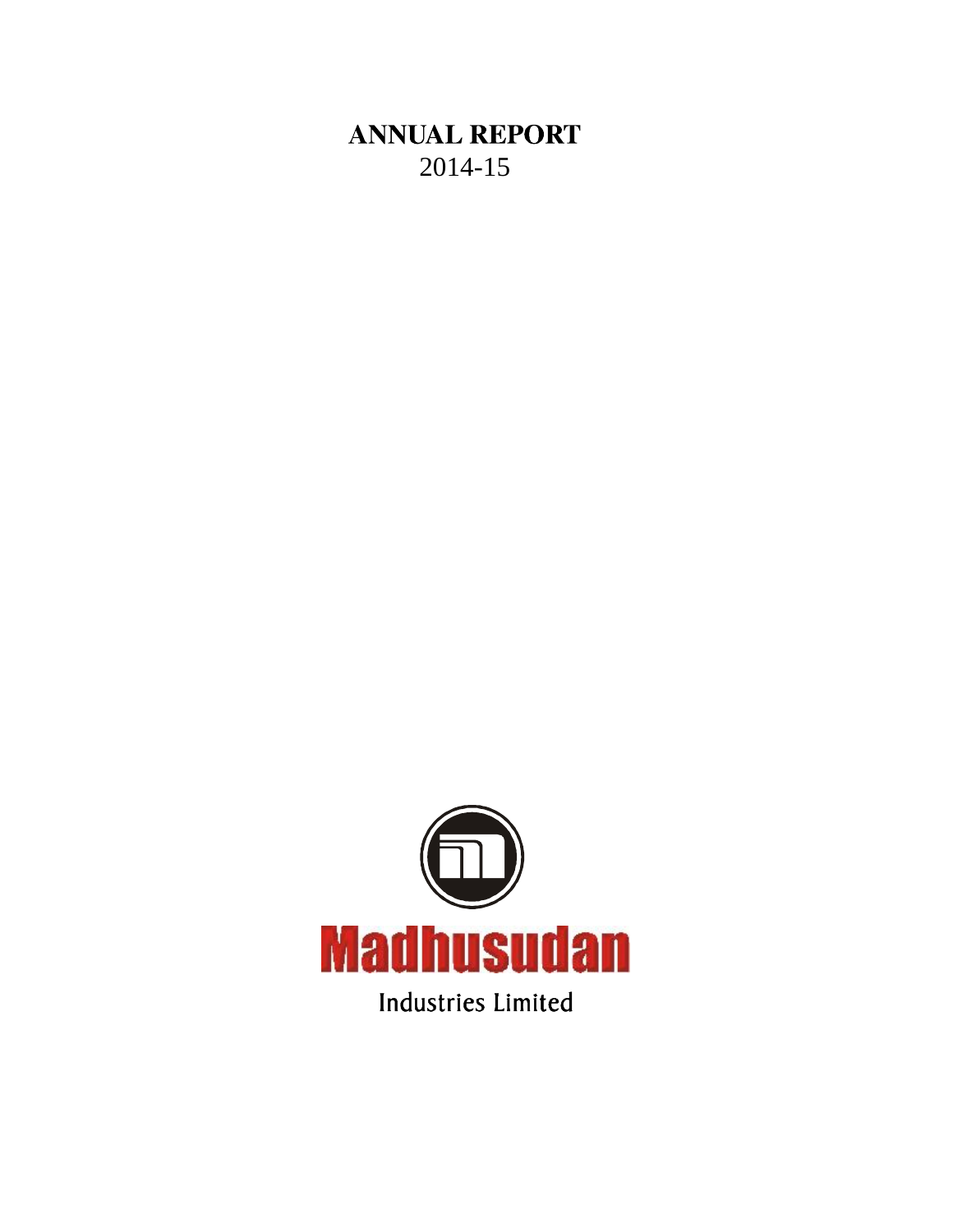## **Board of Directors**

Shri Rajesh B. Shah Shri Sanwarmal Agarwal Shri P. K. Shashidharan Shri P. C. Surana Smt. Rutva Acharya

## **Auditors**

H. V. Vasa & Co., Chartered Accountants, B-2, "Usha Kiran", Opp. Khanpur Gate, Ahmedabad - 380 001.

#### **Registered Office**

Rakhial Station - 382 315 Taluka - Dehgam, Dist. Gandhinagar, Gujarat. Phone : (02716) 267270, Fax : 079-26427287 E-mail : madhusudan\_i@yahoo.in CIN : L29199GJ1945PLC000443

#### **Ahmedabad Office**

"Madhusudan House", Opp. Navrangpura Telephone Exchange, Ahmedabad - 380 006.

## **Registrar & Share Transfer Agent**

MCS Share Transfer Agent Limited, 201, Shatdal Complex, 2nd Floor, Opp. Bata Show Room, Ashram Road, Ahmedabad - 380 009.

| <b>Contents</b>                            | Page No. |
|--------------------------------------------|----------|
| <b>Notice</b>                              | 1        |
| Directors' Report                          | 4        |
| Corporate Governance Report                | 14       |
| Secretarial Audit Report                   | 18       |
| Auditors' Report                           | 20       |
| <b>Balance Sheet</b>                       | 22       |
| Statement of Profit & Loss                 | 23       |
| <b>Cash Flow Statement</b>                 | 24       |
| Notes 1 to 33 forming part of the Accounts | 25       |

**Annual General Meeting at 11.30 a.m. on Friday, the 25th day of September, 2015 at the Registered Office.**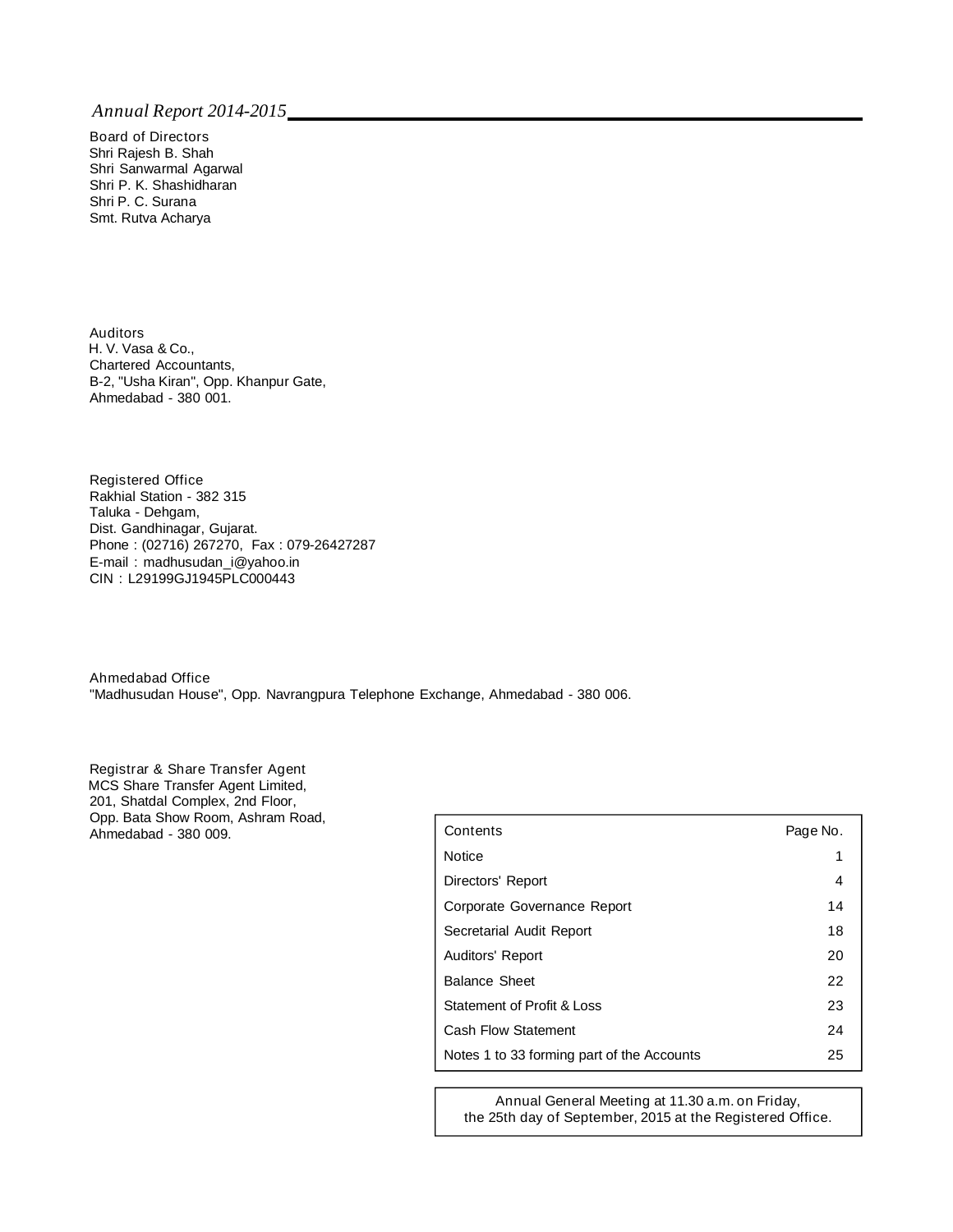# Madhusudan **Industries Limited**

# **NOTICE**

NOTICE is hereby given that the Annual General Meeting of the Members of **MADHUSUDAN INDUSTRIES LIMITED** will be held at 11.30 a.m. on Friday, the 25<sup>th</sup> day of September, 2015 at the Registered Office of the Company at Rakhial Station, Tal. Dehgam, Dist. Gandhinagar – 382 315, to transact the following business :

### **ORDINARY BUSINESS**

- 1. To receive, consider and adopt the financial statements of the Company for the year ended 31<sup>st</sup> March, 2015 including statement of Audited Profit and Loss for the year ended 31st March, 2015 and Balance Sheet as at that date and the Directors' and Auditors' Reports thereon.
- 2. To appoint a director in place of Shri P. K. Shashidharan, who retires by rotation and being eligible, offers himself for re-appointment.
- 3. To appoint Auditors to hold office from the conclusion of this Annual General Meeting till the conclusion of the next Annual General Meeting and to fix their remuneration.

Regd. Office : **By Order of the Board of Directors By Order of the Board of Directors** 

Rakhial Station – 382 315 Taluka - Dehgam, Dist. Gandhinagar. Rutu Shah et al. 2009 ay kalendari shah et al. 2009 ay kalendari shah et al 27<sup>th</sup> May, 2015 **Company Secretary** 27<sup>th</sup> May, 2015 CIN : L29199GJ1945PLC000443

## **N O T E S**

- 1. A MEMBER ENTITLED TO ATTEND AND VOTE IS ENTITLED TO APPOINT PROXY TO ATTEND AND VOTE INSTEAD OF HIM SELF AND SUCH PROXY NEED NOT BE A MEMBER OF THE COMPANY. A person can act as proxy on behalf of members not exceeding fifty (50) and holding in aggregate not more than ten percent of total share capital of the company.
- 2. Members are requested to notify immediately the change of address, if any, to the Company or MCS Share Transfer Agent Limited, Registrar and Share Transfer Agent.
- 3. The Register of Members and Share transfer book of the Company will remain closed from 12.09.2015 to 24.09.2015 (both days inclusive).
- 4. Members / Proxies should bring the attendance slip sent herewith duly filled in for attending the meeting.
- 5. Members are requested to send their queries at least ten days before the date of the meeting so that the information can be made available at the meeting.
- 6. Unpaid / Unclaimed Dividend, Share application money received and due for refund and matured deposits unclaimed and unpaid for a period of seven years have been transferred to the Investor Education and Protection Fund established by the Central Government.
- 7. The Securities and Exchange Board of India (SEBI) has mandated the submission of Permanent Account Number (PAN) by every participant in securities market. Members holding shares in electronic form are, therefore, requested to submit the PAN to their Depository Participants with whom they are maintaining their demat accounts. Members holding shares in physical form can submit their PAN details to the Company or to the registrar.
- 8. Annual Report 2014-15 alongwith notice of the AGM, Attendance Slip, Proxy Form, process instructions and the manner of conducting E-voting is being sent electronically to all the members whose email IDs are registered with the Company / Depository Participant(s). For members who request for a hard copy and for those who have not registered their email address, physical copies of Annual Report are being sent through the permitted mode. Members who have not registered their email address are requested to get their email address registered with the Company / Depository Participants and update the same, if required.
- 9. All the documents, if any, referred to in this notice are available for inspection of the members at the registered office of the Company on any working day except Saturday, between 10:00 a.m. to 1:00 p.m. up to the conclusion of this meeting.
- 11. Voting through electronic means

In compliance with provisions of Section 108 of the Companies Act, 2013 and Rule 20 of the Companies (Management and Administration) Rules, 2014, the Company is pleased to provide members facility to exercise their right to vote at the Annual General Meeting (AGM) by electronic means and the business may be transacted through e-Voting Services provided by Central Depository Services (India) Limited (CDSL). The members shall refer to the detailed procedures on e-voting attached herewith.

- 12. In case you have any queries or issues regarding e-voting, you may refer the Frequently Asked Questions ("FAQs") and e-voting manual available at www.evotingindia.com under help section or write an email to helpdesk.evoting@cdslindia.com.
- 13. Members are required to vote only through the electronic system or through ballot at Annual General Meeting only and in no other form. In the event a member casts his votes through both the processes, the votes in the electronic system would be considered and the ballot vote would be ignored.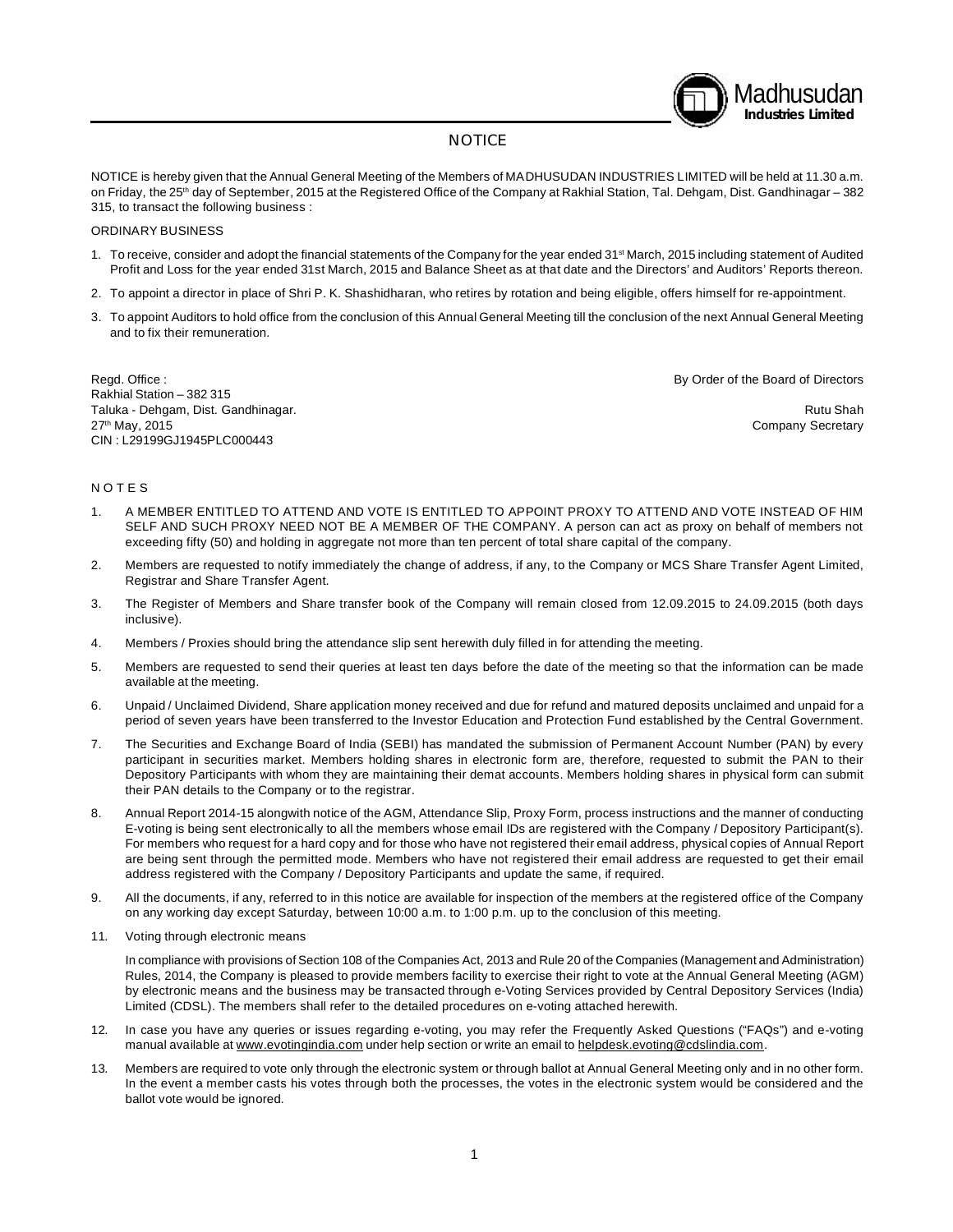- 14. The remote e-voting period commences on 22<sup>nd</sup> September, 2015 (10.00 am) and ends on 24<sup>th</sup> September 2015 (5.00 pm). During this period shareholders' of the Company, holding shares either in physical form or in dematerialized form, as on the cut-off date of 18-09- 2015 may cast their vote electronically. The remote e-voting module shall be disabled by CDSL for voting thereafter. Once the vote on a resolution is cast by the shareholder, the shareholder shall not be allowed to change it subsequently.
- 15. The e-voting rights of shareholders shall be in proportion to their shares of the paid up equity share capital of the Company as on the cut-off date of 18<sup>th</sup> September 2015.
- 16. A member may participate in the Annual General Meeting even after exercising his right to vote through remote e-voting, but shall not be allowed to vote again.
- 17. Shri Umesh Parikh, partner of Parikh Dave & Associates, Companies Secretaries, (Membership No.FCS:4152) has been appointed as the Scrutinizer to scrutinize the e-voting process and voting process at AGM in a fair and transparent manner.
- 18. The scrutiniser shall, immediately after the conclusion of voting at the annual general meeting, first count the votes cast at the meeting, thereafter unblock the votes cast through remote e-voting in the presence of at least two witnesses not in the employment of the company and make, not later than three days of conclusion of the meeting, a consolidated scrutiniser's report of the total votes cast in favour or against, if any, to the Chairman or a person authorised by him in writing who shall countersign the same.
- 19. The Results will be declared on receipt of Scrutinizer's Report. The Results declared along with the Scrutinizer's Report shall be placed on the Company's website www.madhusudan-india.com and on the website of CDSL immediately and communicated to the BSE.
- 20. Shri Thomas Koshy, Chief Executive Officer of the Company, "Madhusadan House", Opp. Navrangpura Telephone Exchange, Ahmedabad - 380 006, shall be responsible for addressing all the grievances in relation to this annual general meeting including remote e-voting. His contact details are E-mail : nk\_acharya@cera-india.com, Phone No. 079-26449781.
- 21. **MEMBERS HOLDING EQUITY SHARES IN ELECTRONIC FORM AND PROXIES THEREOF, ARE REQUESTED TO BRING THEIR DP ID AND CLIENT ID FOR IDENTIFICATION.**
- 22. Brief resume of director, who is proposed to be appointed / re-appointed at this meeting is given below:

| Name of Director                                                       | Shri P. K. Shashidharan        |
|------------------------------------------------------------------------|--------------------------------|
| Date of Birth                                                          | 07.08.1958                     |
| Date of appointment                                                    | 26.02.2013                     |
| Expertise in specific functional areas                                 | Marketing & Marketing Services |
| List of other directorships held                                       |                                |
| Chairman / Member of the Committees<br>of the Board of other Companies |                                |
| Shareholding in the Company                                            |                                |

#### **Procedure on e-voting**

#### **The instructions for shareholders voting electronically are as under:**

- (i) The voting period begins on  $22^{nd}$  September, 2015 (10.00 am) and ends on  $24^{th}$  September, 2015 (5.00 pm). During this period shareholders' of the Company, holding shares either in physical form or in dematerialized form, as on the cut-off date 18<sup>th</sup> September, 2015, may cast their vote electronically. The remote e-voting module shall be disabled by CDSL for voting thereafter.
- (ii) The shareholders should log on to the remote e-voting website www.evotingindia.com.
- (iii) Click on Shareholders.
- (iv) Now Enter your User ID
	- a. For CDSL: 16 digits beneficiary ID,
	- b. For NSDL: 8 Character DP ID followed by 8 Digits Client ID,
	- c. Members holding shares in Physical Form should enter Folio Number registered with the Company.
- (v) Next enter the Image Verification as displayed and Click on Login.
- (vi) If you are holding shares in demat form and had logged on to www.evotingindia.com and voted on an earlier voting of any company, then your existing password is to be used.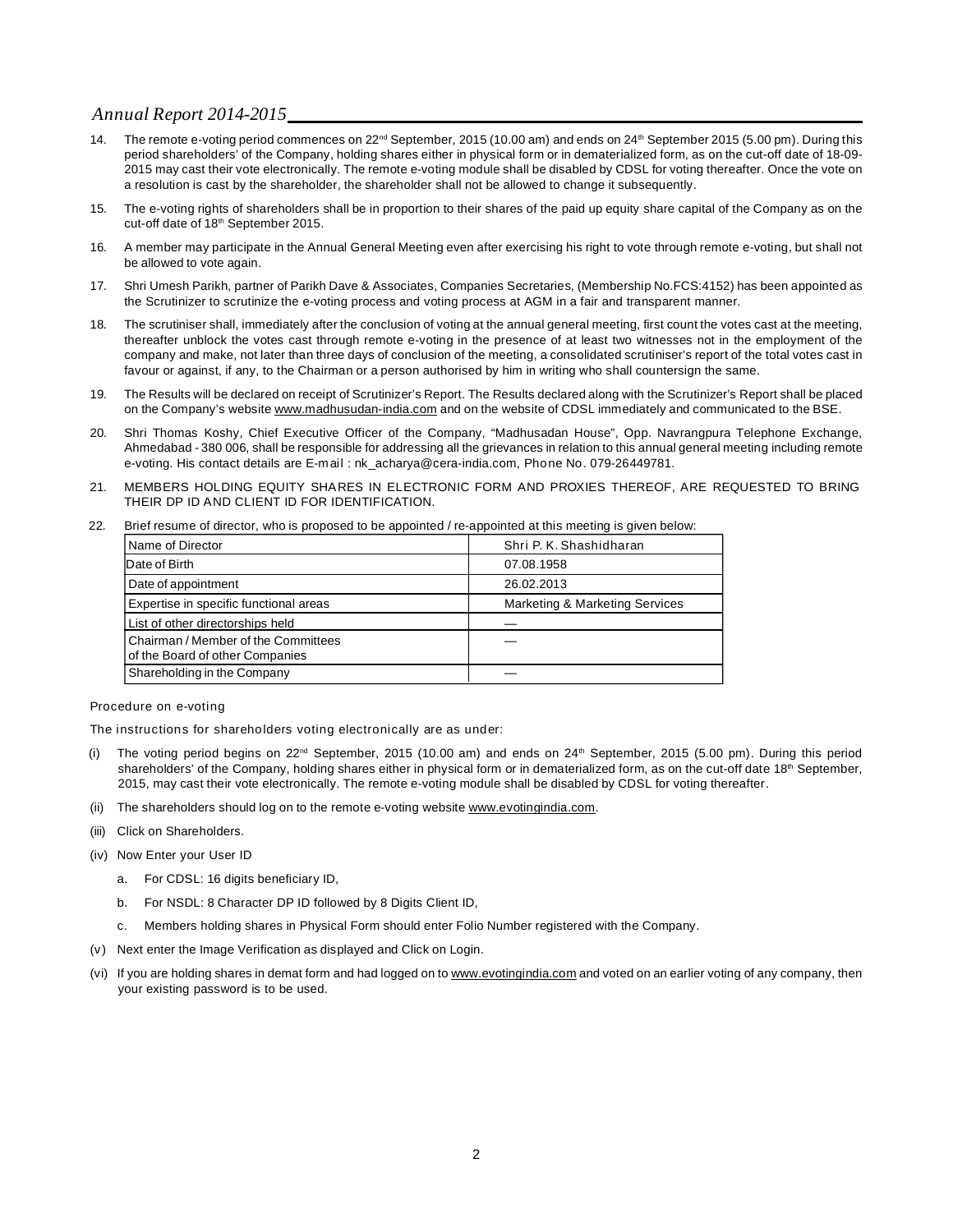(vii) If you are a first time user follow the steps given below:

|                                 | For Members holding shares in Demat Form and Physical Form                                                                                                                                                                                                                    |
|---------------------------------|-------------------------------------------------------------------------------------------------------------------------------------------------------------------------------------------------------------------------------------------------------------------------------|
| <b>PAN</b>                      | Enter your 10 digit alpha-numeric *PAN issued by Income Tax Department (Applicable for both demat<br>shareholders as well as physical shareholders)                                                                                                                           |
|                                 | Members who have not updated their PAN with the Company/Depository Participant are requested to use<br>$\blacksquare$<br>the first two letters of their name and the 8 digits of the sequence number in the PAN Field. The Sequence<br>Number is printed on the address slip. |
|                                 | - In case the sequence number is less than 8 digits enter the applicable number of 0's before the number<br>after the first two characters of the name in CAPITAL letters. Eg. If your name is Ramesh Kumar with<br>sequence number 1 then enter RA00000001 in the PAN field. |
| DOB#                            | Enter the Date of Birth as recorded in your demat account or in the company records for the said demat<br>account or folio in dd/mm/yyyy format.                                                                                                                              |
| Dividend Bank<br><b>Details</b> | Enter the Dividend Bank Details as recorded in your demat account or in the company records for the said<br>demat account or folio.                                                                                                                                           |
|                                 | Please enter the DOB or Dividend Bank Details in order to login. If the details are not recorded with the<br>depository or company please enter the member id / folio number in the Dividend Bank details field as<br>mentioned in instruction (iv).                          |

Madhusudan **Industries Limited**

(viii) After entering these details appropriately, click on "SUBMIT" tab.

- (ix) Members holding shares in physical form will then directly reach the Company selection screen. However, members holding shares in demat form will now reach 'Password Creation' menu wherein they are required to mandatorily enter their login password in the new password field. Kindly note that this password is to be also used by the demat holders for voting for resolutions of any other company on which they are eligible to vote, provided that company opts for e-voting through CDSL platform. It is strongly recommended not to share your password with any other person and take utmost care to keep your password confidential.
- (x) For Members holding shares in physical form, the details can be used only for e-voting on the resolutions contained in this Notice.
- (xi) Click on the EVSN of Madhusudan Industries Ltd. on which you choose to vote.
- (xii) On the voting page, you will see "RESOLUTION DESCRIPTION" and against the same the option "YES/NO" for voting. Select the option YES or NO as desired. The option YES implies that you assent to the Resolution and option NO implies that you dissent to the Resolution.
- (xiii) Click on the "RESOLUTIONS FILE LINK" if you wish to view the entire Resolution details.
- (xiv) After selecting the resolution you have decided to vote on, click on "SUBMIT". A confirmation box will be displayed. If you wish to confirm your vote, click on "OK", else to change your vote, click on "CANCEL" and accordingly modify your vote.
- (xv) Once you "CONFIRM" your vote on the resolution, you will not be allowed to modify your vote.
- (xvi) You can also take out print of the voting done by you by clicking on "Click here to print" option on the Voting page.
- (xvii) If Demat account holder has forgotten the same password then Enter the User ID and the image verification code and click on Forgot Password & enter the details as prompted by the system.

(xviii) Note for Non – Individual Shareholders and Custodians

- Non-Individual shareholders (i.e. other than Individuals, HUF, NRI etc.) and Custodian are required to log on to www.evotingindia.com and register themselves as Corporates.
- A scanned copy of the Registration Form bearing the stamp and sign of the entity should be emailed to helpdesk.evoting@cdslindia.com.
- After receiving the login details a compliance user should be created using the admin login and password. The Compliance user would be able to link the account(s) for which they wish to vote on.
- The list of accounts should be mailed to helpdesk.evoting@cdslindia.com and on approval of the accounts they would be able to cast their vote.
- A scanned copy of the Board Resolution and Power of Attorney (POA) which they have issued in favour of the Custodian, if any, should be uploaded in PDF format in the system for the scrutinizer to verify the same.
- (xix) In case you have any queries or issues regarding remote e-voting, you may refer the Frequently Asked Questions ("FAQs") and evoting manual available at www.evotingindia.com, under help section or write an email to helpdesk.evoting@cdslindia.com.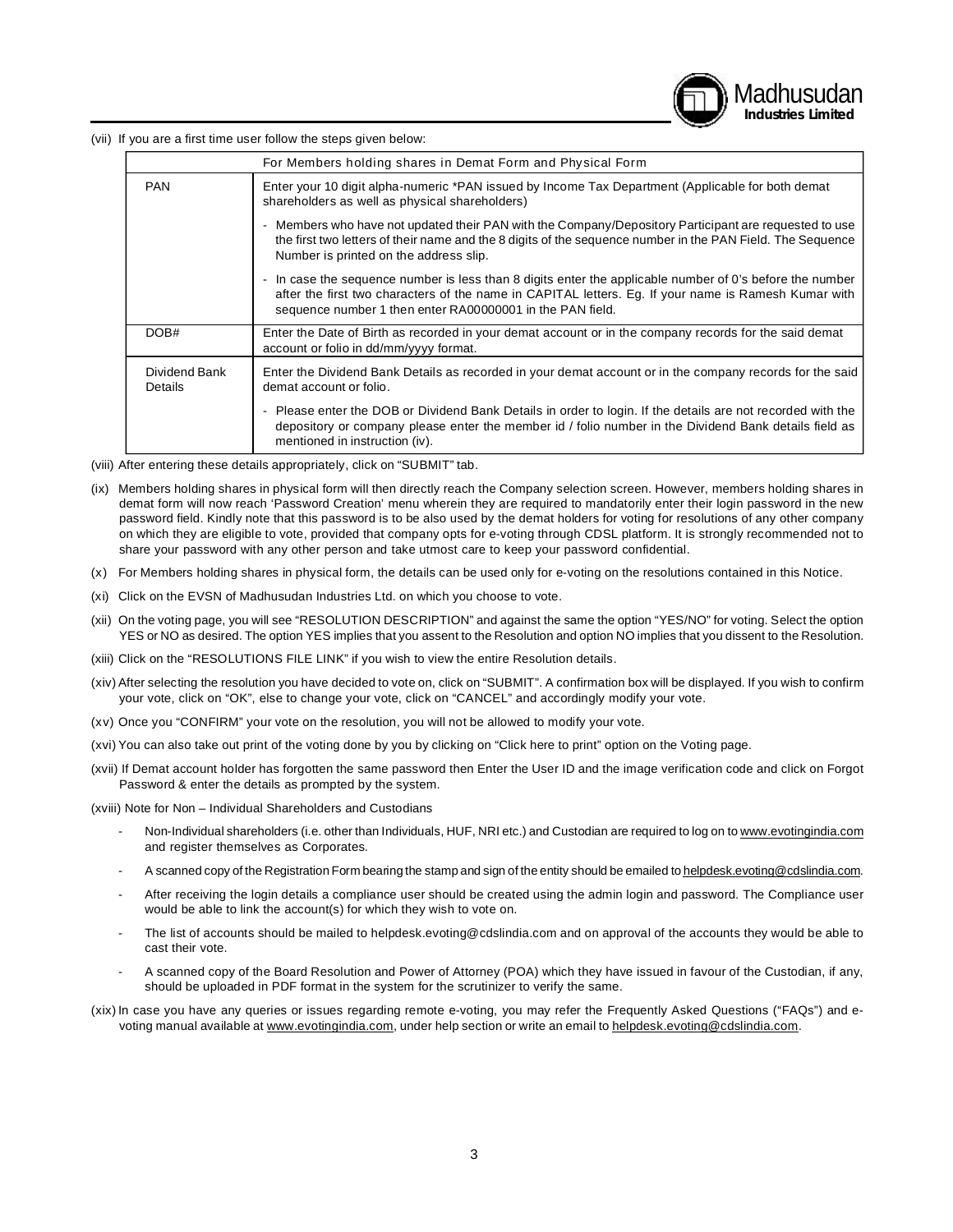# Directors' Report

# To

The Members,

The Directors have pleasure in submitting the Annual Report together with the Statement of Accounts of your Company for the year ended 31 st March, 2015.

Year ended

**Year ended**

#### **Performance**

The summary of your Company's financial performance is given below:

|                                                 | Tear engeg     | Teal engeg      |
|-------------------------------------------------|----------------|-----------------|
|                                                 | March 31, 2015 | March 31, 2014  |
|                                                 | (Rs. in lacs)  | (Rs. in lacs)   |
| Profit before Depreciation and Taxes            | 40.01          | 70.99           |
| Deducting therefrom Depreciation                | 22.39          | 12.89           |
| Profit before tax and Exceptional item          | 17.62          | 58.10           |
| Deducting therefrom taxes of:                   |                |                 |
| - Current Tax                                   |                |                 |
| Deferred Tax                                    |                |                 |
| Profit after tax                                | 17.62          | 58.10           |
| Add: Balance brought forward from previous year | (-)691.97      | 750.08          |
| Amount available for Appropriations             | $(-)674.35$    | $(-)$ 691.97    |
| The proposed appropriations are :               |                |                 |
| 1. Proposed Dividend                            |                |                 |
| 2. Tax on proposed Dividend                     |                |                 |
| 3. Debenture Redemption Reserve                 |                |                 |
| 4. Balance Carried forward                      | $(-)$ 674.35   | 691.97<br>$(-)$ |
| Total                                           | $(-)$ 674.35   | $(-)$ 691.97    |

#### **Review of Company's Performance**

The company continued with the horticulture operations during the year. Production of green capsicum continued and the total production during the year was 17.37 MT. We have also produced vegetables and Madhukamini in the open space available at the factory premises. As the life of green houses is over, it is not viable to continue the horticulture operations. Therefore, it is decided to discontinue the production of horticulture products. The rental income of godowns was Rs.86.17 lac during the year. The rental income will continue to be a recurring source of revenue in the coming years.

#### **Management Discussion and Analysis**

#### **a) Industry structure and developments**

The Company has existing infrastructure readily available for undertaking suitable manufacturing activity in future.

#### **b ) Opportunities & threats**

Due to extreme weather conditions and poor quality of water available in our factory the horticulture operations continue to be unviable.

#### **c) Segment-wise/Product-wise performance**

As the life of green houses is over, it is not viable to continue the horticulture operations. Therefore, it is decided to discontinue the production of horticulture products.

#### **d) Outlook**

The Company has decided to discontinue growing Green Capsicum and vegetables in future.

#### **e) Risks & concerns**

It is a challenging task to market the horticulture products as the commodity is a perishable item and the market is volatile. We supply our produce directly to the main Vendor.

#### **f) Internal control system and their adequacy**

The Company has an adequate system of internal financial controls with reference to the financial statements and the system of internal control of the Company is commensurate with the size and complexity of the Company's business. The operations are subject to periodic internal audit by independent Auditors.Significant audit observations and corrective actions thereon are presented to the audit committee of the board.

g) Financial performance with respect to Operational Performance is discussed in the main part of the report.

#### **h ) Material development in Human Resources /industrial Relations**

The Company values and nurtures its human resources and Company would continue to adopt and implement the best HRD practices in future. The Company's manpower strength as on March 31, 2015 was 17.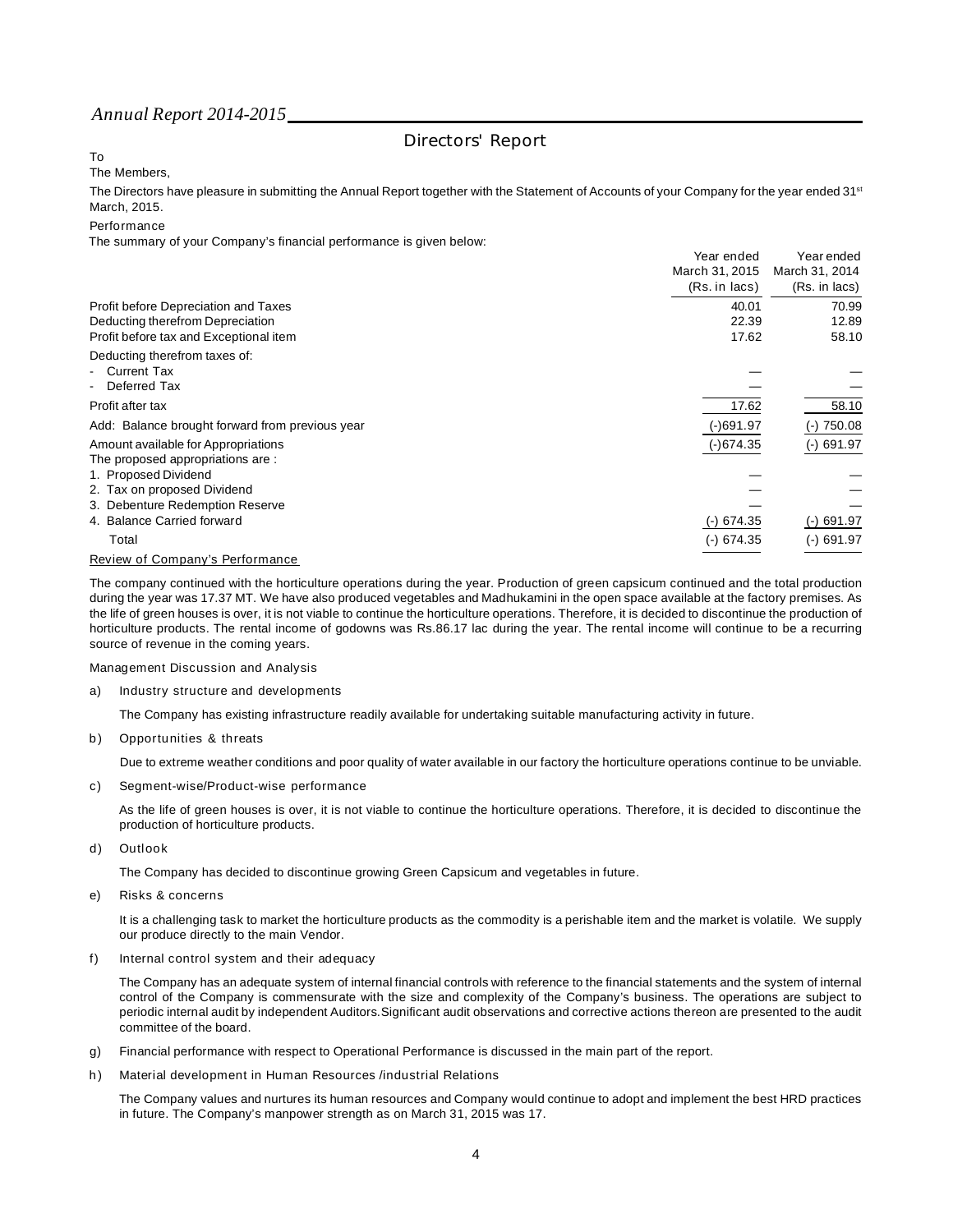# Madhusudan **Industries Limited**

#### **Corporate Governance**

Pursuant to clause 49 of the Listing Agreement with the BSE Limited and the Companies Act, 2013, Report on Corporate Governance along with the Auditors' certificate on its compliance have been included in this Annual Report as a separate annexure.

#### **Directors' Responsibility Statement**

In compliance of Section 134 (5) of the Companies Act, 2013, the Directors of your Company confirm:

- that in the preparation of annual accounts, the applicable accounting standards have been followed and there are no material departures;
- that such accounting policies have been selected and applied consistently and made judgments and estimates that are reasonable and prudent so as to give a true and fair view of the state of affairs of the Company as on March 31, 2015 and of the Profit of the Company for the year ended on that date.
- that proper and sufficient care has been taken for the maintenance of adequate accounting records in accordance with the provisions of the Companies Act, 2013 for safeguarding the assets of the Company and for preventing and detecting fraud and other irregularities;
- that the annual accounts have been prepared on a going concern basis.
- that internal financial controls have been laid down to be followed by the company and that such internal financial controls are adequate and were operating effectively.
- that proper systems have been devised to ensure compliance with the provisions of all applicable laws and that such systems were adequate and operating effectively.

#### **Dividend**

Your Directors have not recommended any dividend, as consolidation and restructuring process is underway.

#### **Share Capital**

The paid up Equity Share Capital as on 31st March, 2014 and as on 31st March, 2015 was Rs. 268.75 lacs. During the year under review, the Company has not issued any shares.

No shares with differential voting rights, stock options or sweat equity shares were issued by the Company during the year under review.

#### **Conservation of Energy, Technology Absorption and Foreign Exchange Earnings & Outgo**

The information required under Section 134 (3)(m) of the Companies Act, 2013 read with Rule 8 of The Companies (Accounts) Rules, 2014, is annexed herewith as a separate Annexure.

#### **Exchequer**

The Company has contributed Rs.11.01 lac to the exchequer by way of Income tax, VAT and other fiscal levies.

#### **Fixed Deposits**

The Company has not accepted fixed deposit falling within the ambit of Section 73 of the Companies Act, 2013 and The Companies (Acceptance of Deposits) Rules, 2014.

#### **Managerial Remuneration and Employees**

Details required pursuant to Rule 5 (1) of the Companies (Appointment and Remuneration of Managerial Personnel) Rules 2014 are enclosed as a separate Annexure.

The Company has no employee as specified under Rule 5 (2) of the Companies (Appointment and Remuneration of Managerial Personnel) Rules 2014, hence, there is no information required to be provided in this regard.

#### **Directors**

Members at the Annual General Meeting held on 26.09.2014 have appointed Shri Rajesh B. Shah, Shri Prem Chand Surana and Smt. Rutva Acharya as Independent Directors of the Company to hold office for five consecutive years for a term up to  $31<sup>st</sup>$  March, 2019 (they will not retire by rotation).

Shri P. K. Shashidharan is due to retire at the end of the ensuing Annual General Meeting and being eligible, offers himself for the reappointment. Brief resume of Shri P. K. Shashidharan as required as per clause 49 of the Listing Agreement executed with the BSE Limited is provided in the notice convening the Annual General Meeting of the Company.

All independent directors have given declarations that they meet the criteria of independence as laid down under section 149(6) of The Companies Act, 2013. The company keeps informed independent directors about changes in the Companies Act, 2013 from time to time and their role, duties and responsibilities.

#### **Auditors**

H.V. Vasa & Co., Statutory Auditors of the Company retire at the end of forthcoming Annual General Meeting and being eligible, offer themselves for reappointment. The Board recommends their re-appointment at the ensuing Annual General Meeting.

#### **Secretarial Audit**

**5** Secretarial Audit Report given by Umesh Parikh and Associates, Company Secretaries in practice is annexed with this report.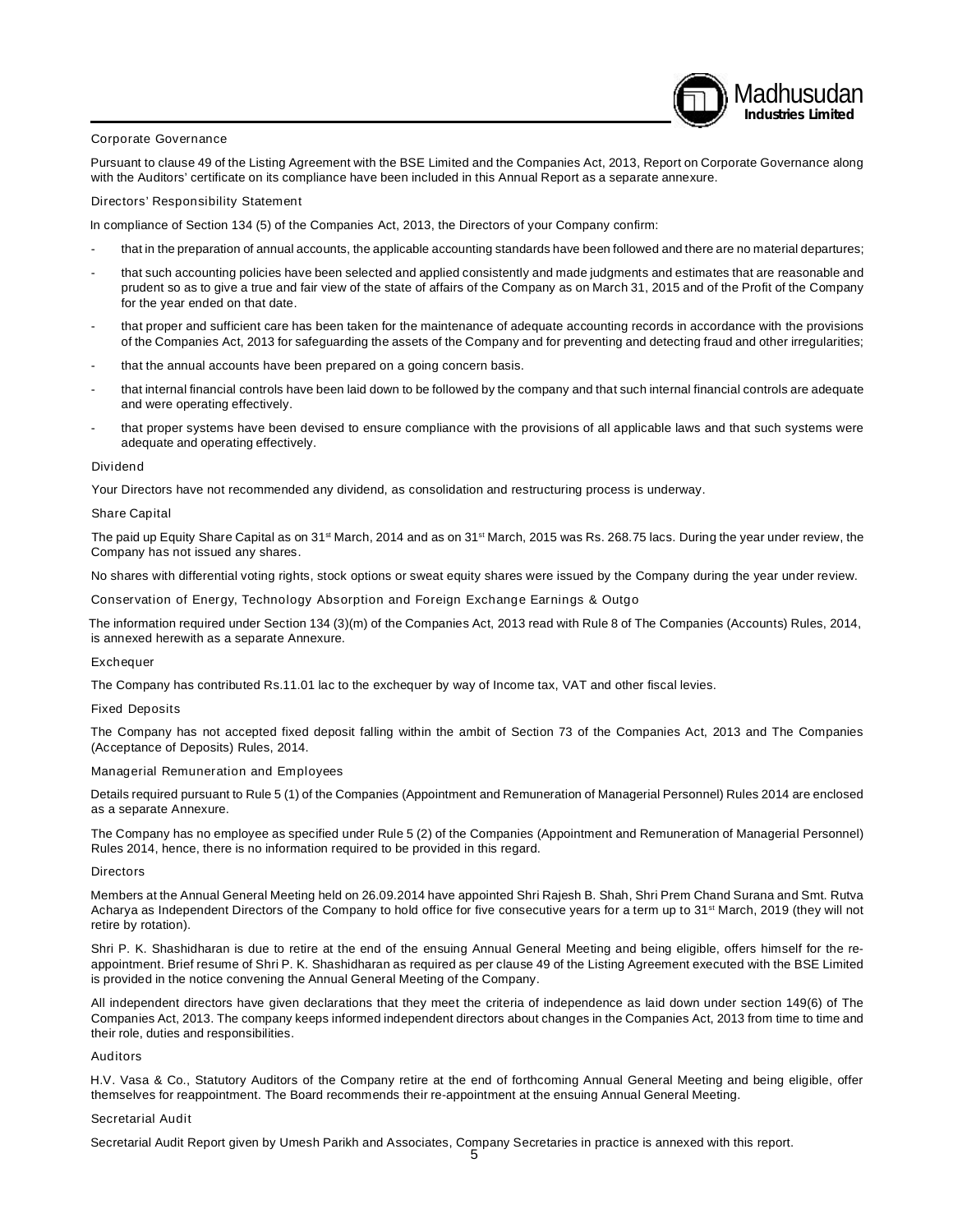### **Extract of Annual Return**

The details forming part of the extract of the annual return in Form No.MGT-9 is annexed herewith as a separate Annexure.

#### **Particulars of Loans, guarantees or investments under section 186**

The loans if any, made by the Company are within the limits prescribed u/s 186 of the Companies Act, 2013 and no guarantee or security is provided by the Company.

Details of Investments covered u/s 186 of the Companies Act, 2013 are given in the notes to the Financial Statements.

#### **Particulars of contracts or arrangements with related parties:**

The particulars of contracts or arrangement with related parties as per Section 188(1) of Companies Act 2013, including arm's length transactions are enclosed as separate Annexure in Form No.AOC-2

There are no materially significant related party transactions made by the Company with Directors, Key Managerial Personnel or other designated Persons which may have a Potential Conflict with the interest of the Company at large. All related party transactions were placed before the Audit Committee and the Board for approval. The Policy on related party transactions as approved by the Board is uploaded on the Company's website.

### **Insurance**

Your Company has adequately insured all its assets.

#### **Industrial Relations**

Your Company's relations with its employees remained cordial throughout the year. The Directors wish to place on record their deep appreciation for the services rendered by workers, staff members and executives of the Company.

Your Company has taken adequate steps for the health and safety of its employees, as required under the Gujarat Factories Rules, 1963.The Company has not received any complaint under The Sexual Harassment of women at Workplace (prevention, prohibition and redressal) Act, 2013.

#### **Appreciation**

Your Directors would like to place on record their gratitude for the co-operation and assistance given by various departments of both State and Central Governments.

For and on behalf of the Board of Directors,

Ahmedabad 27<sup>th</sup> May, 2015

**Rajesh B. Shah Sanwarmal D. Agarwal P. C. Surana Rutva Acharya Directors** 

#### **Annexure to the Directors' Report**

Disclosure of particulars with respect to information on Conservation of Energy, technology absorption and foreign exchange earnings and outgo stipulated under Section 134 (3)(m) of the Companies Act, 2013 read with Rule 8 of The Companies (Accounts) Rules, 2014 and forming part of the Report of the Board of Directors for the year ended 31<sup>st</sup> March, 2015.

| А. | <b>Conservation of Energy</b>       | Rs. Nil |  |
|----|-------------------------------------|---------|--|
| в. | <b>Technology Absorption</b>        | Rs. Nil |  |
| C. | Foreign Exchange earnings and outgo | Rs. Nil |  |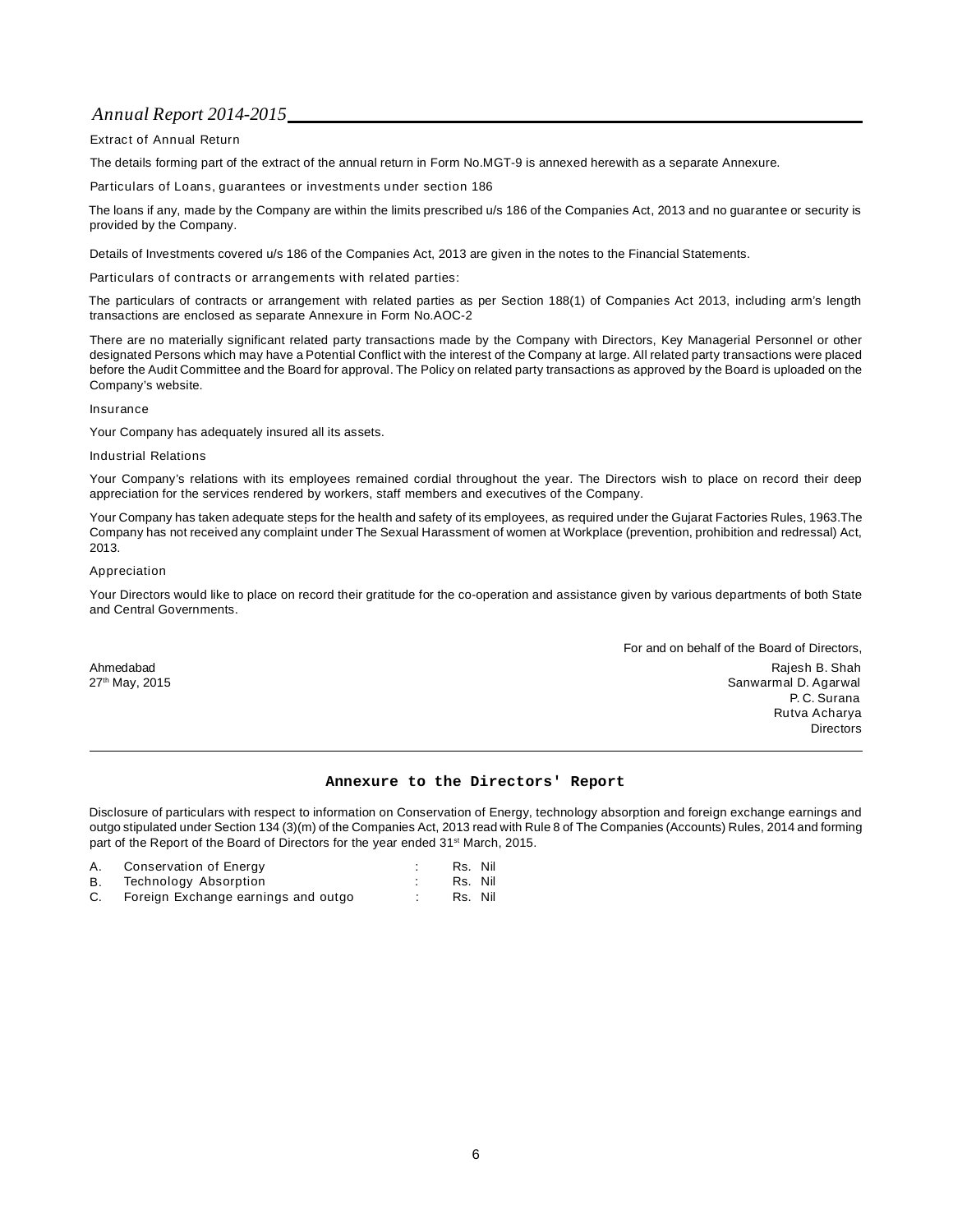

# Annexure to the Directors' Report

Details as per Rule 5 (1) of the Companies (Appointment and Remuneration of Managerial Personnel) Rules, 2014

| S. N.     | Particulars                                                                                                                                                                                                                                                                                                                                                        |                                                                                                                                                                                                                                                                                                                                                                               |               |                         |                           |                 |
|-----------|--------------------------------------------------------------------------------------------------------------------------------------------------------------------------------------------------------------------------------------------------------------------------------------------------------------------------------------------------------------------|-------------------------------------------------------------------------------------------------------------------------------------------------------------------------------------------------------------------------------------------------------------------------------------------------------------------------------------------------------------------------------|---------------|-------------------------|---------------------------|-----------------|
| i.        | The ratio of the remuneration of each director to the median<br>remuneration of the employees of the company for the financial<br>year                                                                                                                                                                                                                             | There is no working director in the Company and no remuneration<br>was paid to any director except sitting fees.                                                                                                                                                                                                                                                              |               |                         |                           |                 |
| ii.       | The % increase in remuneration of each Director, Chief Financial<br>Officer, Chief Executive Officer, Company Secretary or Manager,<br>if any in the financial year                                                                                                                                                                                                | <b>Directors</b><br><b>NIL</b>                                                                                                                                                                                                                                                                                                                                                |               | CEO<br>25%              | <b>KMPs</b><br>CFO<br>12% | СS<br><b>NA</b> |
| iii.      | The % increase in the median remuneration of employees in the<br>financial year                                                                                                                                                                                                                                                                                    |                                                                                                                                                                                                                                                                                                                                                                               |               | 10%                     |                           |                 |
| iv.       | The number of permanent employees on the rolls of company.                                                                                                                                                                                                                                                                                                         |                                                                                                                                                                                                                                                                                                                                                                               |               | 17                      |                           |                 |
| ٧.<br>vi. | The explanation on the relationship between average increase in<br>remuneration and company performance.<br>Comparison of the remuneration of the Key Managerial Personnel<br>against the performance of the company.                                                                                                                                              | Increments are based on remuneration policy, qualification and<br>experience, responsibilities shouldered and individual<br>performance of the KMP and employees and also performance<br>of the company.                                                                                                                                                                      |               |                         |                           |                 |
| vii.      | Variations in the market capitalization of the company, price<br>earnings ratio as at the closing date of the current financial year<br>and previous financial year and percentage increase over<br>decrease in the market quotations of the shares of the company                                                                                                 | Market<br>Capitalisation                                                                                                                                                                                                                                                                                                                                                      |               | 2014-15<br>Rs. 2.88 Cr. | 2013-14<br>Rs. 4.46 Cr.   |                 |
|           | in comparison to the rate at which the company came out with<br>the last public offer in case of listed company.                                                                                                                                                                                                                                                   | PE Ratio                                                                                                                                                                                                                                                                                                                                                                      | 16.21<br>6.01 |                         |                           |                 |
|           |                                                                                                                                                                                                                                                                                                                                                                    | <b>Last Public</b><br>Offer                                                                                                                                                                                                                                                                                                                                                   | Rs. 65/-      |                         |                           |                 |
|           |                                                                                                                                                                                                                                                                                                                                                                    | Market<br>Quotation                                                                                                                                                                                                                                                                                                                                                           |               | 31-03-2015<br>Rs. 5.35  | $(-)$ 91.77%              |                 |
| viii.     | Average percentile increase already made in the salaries of<br>employees other than the managerial personnel in the last financial<br>year and its comparison with the percentile increase in the<br>managerial remuneration and justification thereof and point out if<br>there are any exceptional circumstances for increase in the<br>managerial remuneration. | The percentage increase in salary of employees in last financial<br>year is 10%. There was no wholetime director (Managerial<br>Personnel defined under the Companies Act) in the Company.<br>Annual increase in remuneration was based as remuneration<br>policy, qualifications and experience, responsibilities shouldered<br>and individual performance of the employees. |               |                         |                           |                 |
| ix.       | Comparison of the each remuneration of the Key Managerial<br>Personnel against the performance of the company.                                                                                                                                                                                                                                                     | % of total revenue for F.Y. 2014-15<br><b>Particulars</b><br>CEO<br>7.76<br>CFO<br>3.13<br><b>CS</b><br>0.46                                                                                                                                                                                                                                                                  |               |                         |                           |                 |
| х.        | The key parameters for any variable component of remuneration<br>availed by the directors.                                                                                                                                                                                                                                                                         | No remuneration paid to Directors except sitting fees.                                                                                                                                                                                                                                                                                                                        |               |                         |                           |                 |
| xi.       | The ratio of the remuneration of the highest paid director to that<br>of the employees who are not directors but receive remuneration<br>in excess of the highest paid director during the year and                                                                                                                                                                | NOT APPLICABLE                                                                                                                                                                                                                                                                                                                                                                |               |                         |                           |                 |
| xii.      | Affirmation that the remuneration is as per the remuneration<br>policy of the company.                                                                                                                                                                                                                                                                             | Remuneration is as per the remuneration policy of the Company.                                                                                                                                                                                                                                                                                                                |               |                         |                           |                 |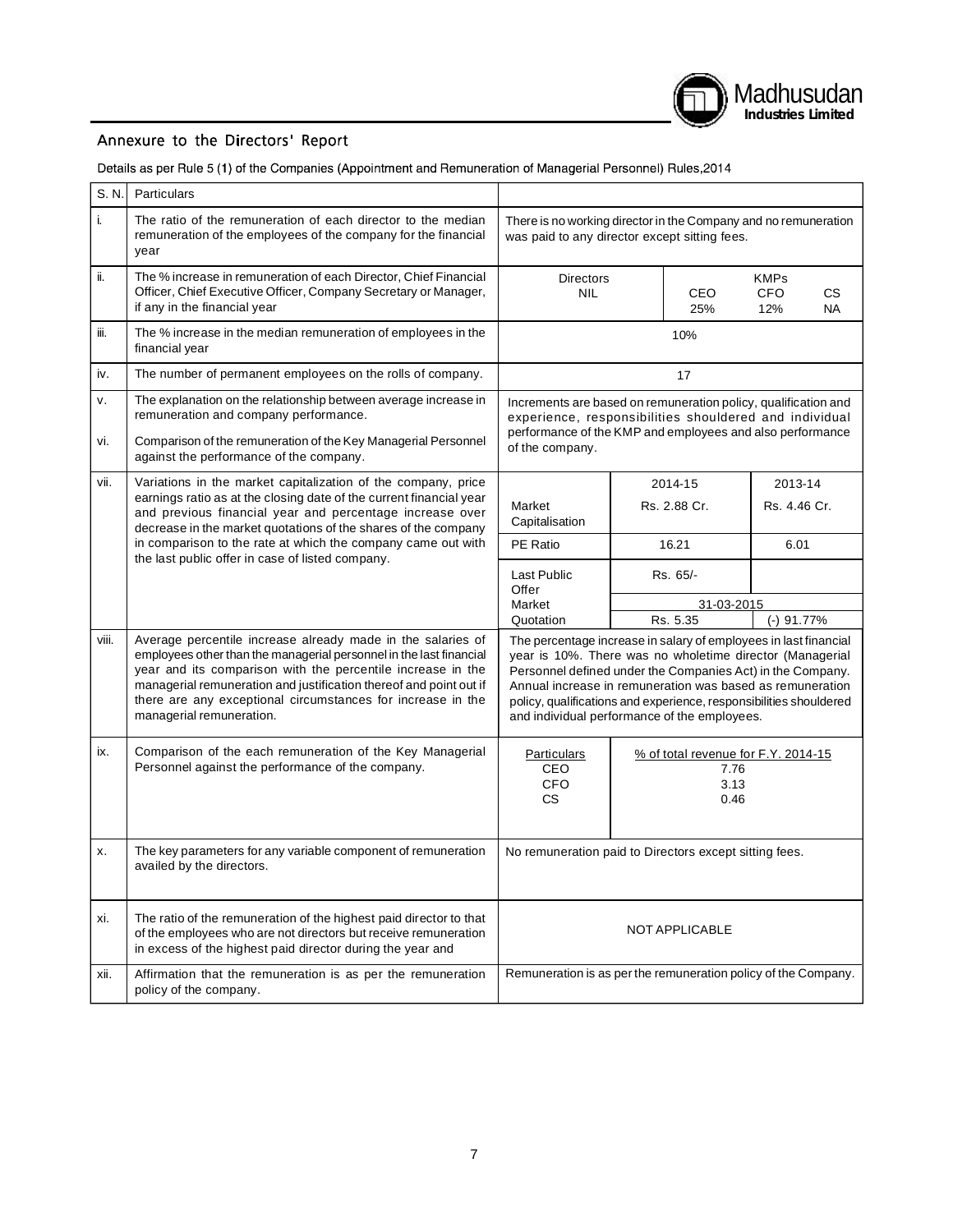# **Form No. MGT-9 EXTRACT OF ANNUAL RETURN**

### **as on the financial year ended on 31.03.2015**

[Pursuant to section 92(3) of the Companies Act, 2013 and rule 12(1) of the Companies (Management and Administration) Rules, 2014]

#### I. i) **REGISTRATION AND OTHER DETAILS:** CIN : L29199GJ1945PLC000443 ii) Registration Date : 27.08.1945 iii) Name of the Company **interpreteral and Company** : MADHUSUDAN INDUSTRIES LIMITED iv) Category / Sub-Category of the Company : Public Limited Company Address of the Registered office and contact details : Rakhial Station– 382315, Taluka – Dehgam, Dist. Gandhinagar Phone : (02716) 267409 Fax (079) 26427287 v) listed company Yes / No : Yes : Yes vi) Name, Address and Contact details of Registrar : MCS Share Transfer Agent Limited, and Transfer Agent, if any 201, Shatdal Complex,  $2<sup>nd</sup>$  Floor, Op 201, Shatdal Complex, 2<sup>nd</sup> Floor, Opp. Bata Show Room, Ashram road, Ahmedabad – 380 006. Phone : (079) 26582878-79 Fax (079) 26581296

#### II. **PRINCIPAL BUSINESS ACTIVITIES OF THE COMPANY**

All the business activities contributing 10 °/o or more of the total turnover of the company shall be stated:-

| SI. No. | Name and Description of main<br>products $/$<br>' services | NIC Code of the Product/ service | % to total turnover of the company |
|---------|------------------------------------------------------------|----------------------------------|------------------------------------|
|         | <b>NIL</b>                                                 | <b>NIL</b>                       | <b>NIL</b>                         |

### **III. PARTICULARS OF HOLDING, SUBSIDIARY AND ASSOCIATE COMPANIES - NIL**

| SI.No. | Name and Address of the Company | CIN/GLN    | Holdina/<br>Subsidiary/Associate | % of shares<br>held | Applicable<br>Section |
|--------|---------------------------------|------------|----------------------------------|---------------------|-----------------------|
|        |                                 | <b>NIL</b> |                                  |                     |                       |

#### IV. **SHARE HOLDING PATTERN (Equity Share Capital Breakup as percentage of Total Equity)**

#### i) Category-wise Share Holding

|              | Category of<br>Shareholders                                                              |              | No. shares held at the end<br>No. shares held at the beginning<br>of the year<br>of the year |                |                               |             |          |          | % change<br>during            |          |
|--------------|------------------------------------------------------------------------------------------|--------------|----------------------------------------------------------------------------------------------|----------------|-------------------------------|-------------|----------|----------|-------------------------------|----------|
|              |                                                                                          | Demat        | Physical                                                                                     | Total          | $%$ of total<br><b>Shares</b> | Demat       | Physical | Total    | $%$ of total<br><b>Shares</b> | the Year |
| (A)          | Shareholding of<br><b>Promoter and</b><br><b>Promoter Group2</b>                         |              |                                                                                              |                |                               |             |          |          |                               |          |
| $\mathbf{1}$ | Indian                                                                                   |              |                                                                                              |                |                               |             |          |          |                               |          |
| (a)          | Individuals/Hindu<br><b>Undivided Family</b>                                             | 1090942      | $\Omega$                                                                                     | 1090942        | 20.30                         | 1090942     | $\Omega$ | 1090942  | 20.30                         | 0.00     |
| (b)          | Central Government/<br>State Government(s)                                               | $\Omega$     | $\mathbf 0$                                                                                  | 0              | $\mathbf 0$                   | $\mathbf 0$ | 0        | 0        | 0.00                          | 0.00     |
| (c)          | <b>Bodies Corporate</b>                                                                  | 2047038      | $\mathbf 0$                                                                                  | 2047038        | 38.08                         | 2015344     | 0        | 2015344  | 37.49                         | $-0.59$  |
| (d)          | Financial Institutions/<br><b>Banks</b>                                                  | 0            | $\mathbf 0$                                                                                  | 0              | $\mathbf 0$                   | 0           | 0        | 0        | 0.00                          | 0.00     |
| (e)          | Any Others(Specify)                                                                      | $\Omega$     | $\overline{0}$                                                                               | $\overline{0}$ | $\Omega$                      | $\Omega$    | $\Omega$ | $\Omega$ | 0.00                          | 0.00     |
|              | Sub Total(A)(1)                                                                          | 3137980      | $\Omega$                                                                                     | 3137980        | 58.38                         | 3106286     | $\Omega$ | 3106286  | 57.79                         | $-0.59$  |
| $\mathbf{2}$ | Foreign                                                                                  |              |                                                                                              |                |                               |             |          |          |                               |          |
| a            | Individuals (Non-                                                                        |              |                                                                                              |                |                               |             |          |          |                               |          |
|              | Residents Individuals/<br>Foreign Individuals)                                           | $\mathbf 0$  | 0                                                                                            | 0              | $\Omega$                      | $\Omega$    | 0        | 0        | 0.00                          | 0.00     |
| b            | <b>Bodies Corporate</b>                                                                  | $\Omega$     | $\Omega$                                                                                     | $\Omega$       | $\Omega$                      | $\Omega$    | $\Omega$ | 0        | 0.00                          | 0.00     |
| C            | Institutions                                                                             | $\mathbf 0$  | 0                                                                                            | 0              | $\mathbf 0$                   | 0           | 0        | 0        | 0.00                          | 0.00     |
| d            | <b>Qualified Foreign Investor</b>                                                        | $\mathbf 0$  | 0                                                                                            | 0              | $\mathbf 0$                   | 0           | 0        | 0        | 0.00                          | 0.00     |
| e            | Any Others(Specify)                                                                      | $\Omega$     | $\mathbf{0}$                                                                                 | $\Omega$       | $\Omega$                      | $\Omega$    | $\Omega$ | 0        | 0.00                          | 0.00     |
|              | Sub Total(A)(2)                                                                          | $\mathbf{0}$ | $\mathbf 0$                                                                                  | $\Omega$       | $\Omega$                      | $\Omega$    | 0        | 0        | 0.00                          | 0.00     |
|              | <b>Total Shareholding of</b><br><b>Promoter and Promoter</b><br>Group (A)= (A)(1)+(A)(2) | 3137980      | $\Omega$                                                                                     | 3137980        | 58.38                         | 3106286     | $\Omega$ | 3106286  | 57.79                         | $-0.59$  |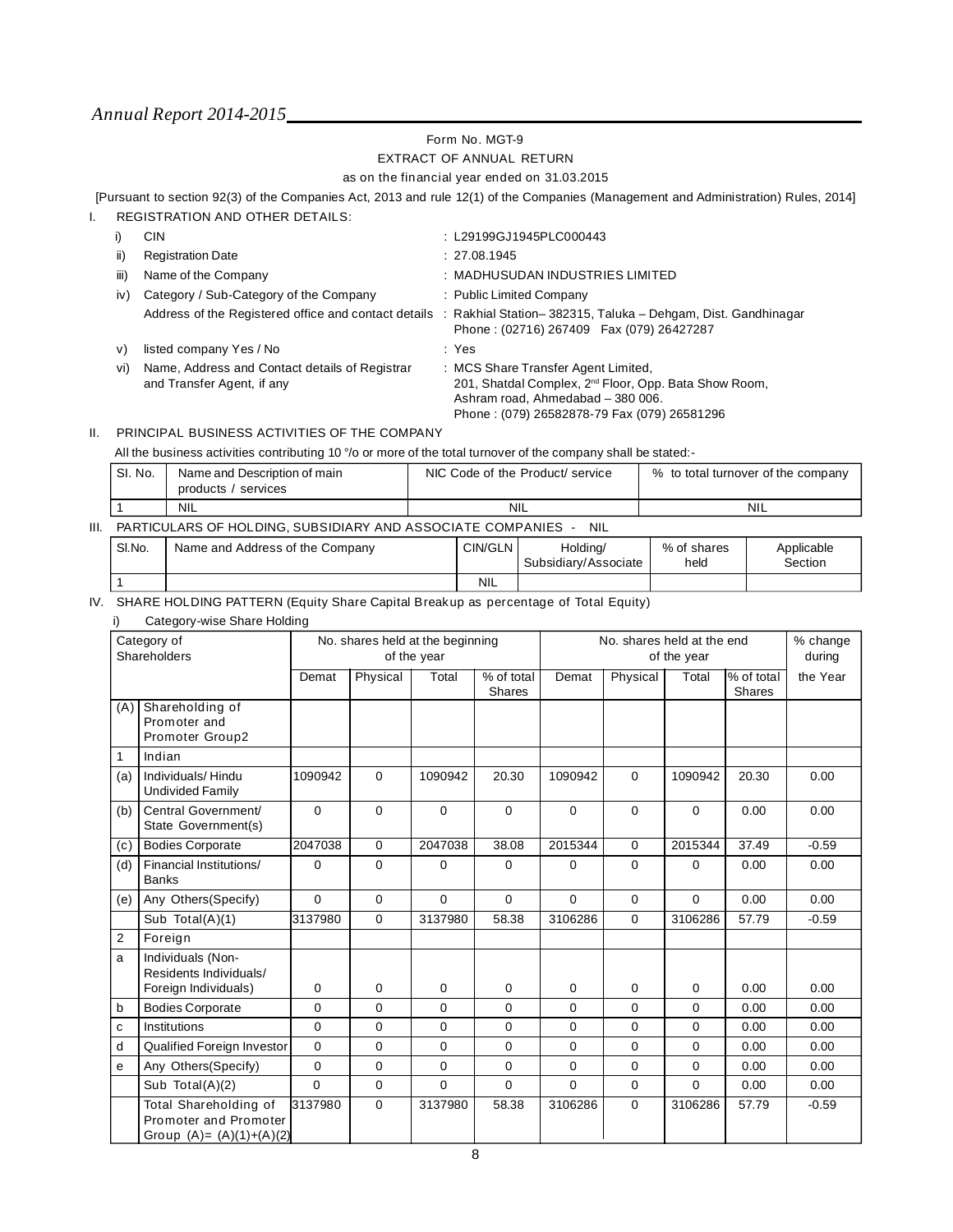|                |                                                                                                                |             |             |                                                 |                             |                                           |             |             |                      | <b>Industries Limited</b> |  |
|----------------|----------------------------------------------------------------------------------------------------------------|-------------|-------------|-------------------------------------------------|-----------------------------|-------------------------------------------|-------------|-------------|----------------------|---------------------------|--|
|                | Category of<br>Shareholders                                                                                    |             |             | No. shares held at the beginning<br>of the year |                             | No. shares held at the end<br>of the year |             |             |                      | % change<br>during        |  |
|                |                                                                                                                | Demat       | Physical    | Total                                           | % of total<br><b>Shares</b> | Demat                                     | Physical    | Total       | % of total<br>Shares | the Year                  |  |
| (B)            | <b>Public shareholding</b>                                                                                     |             |             |                                                 |                             |                                           |             |             |                      | $\ddot{\phantom{0}}$      |  |
| 1              | <b>Institutions</b>                                                                                            |             |             |                                                 |                             |                                           |             |             |                      |                           |  |
| (a)            | Mutual Funds/ UTI                                                                                              | 0           | 275         | 275                                             | 0.01                        | 0                                         | 275         | 275         | 0.01                 | 0.00                      |  |
| (b)            | Financial Institutions /<br><b>Banks</b>                                                                       | 0           | 2625        | 2625                                            | 0.05                        | 0                                         | 2625        | 2625        | 0.05                 | 0.00                      |  |
| (c)            | Central Government/<br>State Government(s)                                                                     | 0           | 0           | $\mathbf 0$                                     | 0                           | 0                                         | 0           | $\mathbf 0$ | 0.00                 | 0.00                      |  |
| (d)            | Venture Capital Funds                                                                                          | 0           | 0           | $\mathbf 0$                                     | 0                           | 0                                         | 0           | 0           | 0.00                 | 0.00                      |  |
| (e)            | <b>Insurance Companies</b>                                                                                     | 268492      | 0           | 268492                                          | 5.00                        | 268492                                    | 0           | 268492      | 5.00                 | 0.00                      |  |
| (f)            | Foreign Institutional<br>Investors                                                                             | 0           | 0           | $\mathbf 0$                                     | 0.00                        | 0                                         | 0           | $\mathbf 0$ | 0.00                 | 0.00                      |  |
| (g)            | Foreign Venture<br>Capital Investors                                                                           | 0           | 0           | $\mathbf 0$                                     | 0                           | $\mathbf 0$                               | $\mathbf 0$ | $\mathbf 0$ | 0.00                 | 0.00                      |  |
| (h)            | Qualified Foreign Investor                                                                                     | 0           | 0           | $\mathbf 0$                                     | 0                           | $\mathbf 0$                               | $\mathbf 0$ | $\mathbf 0$ | 0.00                 | 0.00                      |  |
| (i)            | Any Other (specify) -                                                                                          | 0           | 0           | $\mathbf 0$                                     | 0                           | 0                                         | $\mathbf 0$ | $\mathbf 0$ | 0.00                 | 0.00                      |  |
|                | Sub-Total (B)(1)                                                                                               | 268492      | 2900        | 271392                                          | 5.05                        | 268492                                    | 2900        | 271392      | 5.05                 | 0.00                      |  |
| 2              | <b>Non-institutions</b>                                                                                        |             |             |                                                 |                             |                                           |             |             |                      |                           |  |
| (a)            | <b>Bodies Corporate</b>                                                                                        | 38014       | 93870       | 131884                                          | 2.45                        | 114708                                    | 8870        | 123578      | 2.30                 | $-0.15$                   |  |
| (b)            | Individuals                                                                                                    |             |             |                                                 |                             |                                           |             |             |                      |                           |  |
| $\mathbf{I}$   | Individual shareholders<br>holding nominal share<br>capital up to Rs 1 lakh                                    | 671256      | 394798      | 1066054                                         | 19.83                       | 689005                                    | 384192      | 1073197     | 19.97                | 0.14                      |  |
| Ш              | Individual shareholders<br>holding nominal share<br>capital in excess of<br>Rs. 1 lakh.                        | 742859      | 0           | 742859                                          | 13.82                       | 771794                                    | $\mathbf 0$ | 771794      | 14.36                | 0.54                      |  |
| (c)            | Qualified Foreign Investor                                                                                     | 0           | 0           | 0                                               | 0                           | 0                                         | 0           | 0           | 0.00                 | 0.00                      |  |
| (d)            | Any Other (specify)                                                                                            |             |             |                                                 |                             |                                           |             |             |                      |                           |  |
| (i)            | Hindu Undivided Family                                                                                         | 23207       | 250         | 23457                                           | 0.44                        | 26729                                     | 250         | 26979       | 0.50                 | 0.06                      |  |
| (ii)           | Non Resident Individual                                                                                        | 624         | 750         | 1374                                            | 0.03                        | 1024                                      | 750         | 1774        | 0.03                 | 0.00                      |  |
| (iii)          | Trusts                                                                                                         | 0           | 0           | $\mathbf 0$                                     | 0                           | $\mathbf 0$                               | $\mathbf 0$ | $\mathbf 0$ | $\mathbf 0$          | 0.00                      |  |
|                | Sub-Total (B)(2)                                                                                               | 1475960     | 489668      | 1965628                                         | 36.57                       | 1603260                                   | 394062      | 1997322     | 37.16                | 0.59                      |  |
| (B)            | <b>Total Public</b><br>Shareholding<br>$(B)=(B)(1)+(B)(2)$                                                     | 1744452     | 492568      | 2237020                                         | 41.62                       | 1871752                                   | 396962      | 2268714     | 42.21                | 0.59                      |  |
|                | TOTAL $(A)+(B)$                                                                                                | 4882432     | 492568      | 5375000                                         | 100.00                      | 4978038                                   | 396962      | 5375000     | 100.00               | 0.00                      |  |
|                | (C) Shares held by<br><b>Custodians and</b><br>against which<br><b>Depository Receipts</b><br>have been issued |             |             |                                                 |                             |                                           |             |             |                      |                           |  |
| $\mathbf{1}$   | Promoter and<br>Promoter Group                                                                                 | 0           | $\mathbf 0$ | $\mathbf 0$                                     | 0.00                        | $\mathbf 0$                               | $\mathbf 0$ | $\mathbf 0$ | $\mathbf 0$          | 0.00                      |  |
| $\overline{2}$ | Public                                                                                                         | $\mathbf 0$ | 0           | $\mathbf 0$                                     | 0.00                        | $\mathbf 0$                               | $\mathbf 0$ | $\mathbf 0$ | $\mathbf 0$          | 0.00                      |  |
|                | Sub-Total (C)                                                                                                  | $\mathbf 0$ | $\mathsf 0$ | $\mathbf 0$                                     | 0.00                        | $\mathbf 0$                               | $\mathbf 0$ | $\mathbf 0$ | $\mathbf 0$          | 0.00                      |  |
|                | <b>GRAND TOTAL</b><br>$(A)+(B)+(C)$                                                                            | 4882432     | 492568      | 5375000                                         | 100.00                      | 4978038                                   | 396962      | 5375000     | 100.00               | 0.00                      |  |

Madhusudan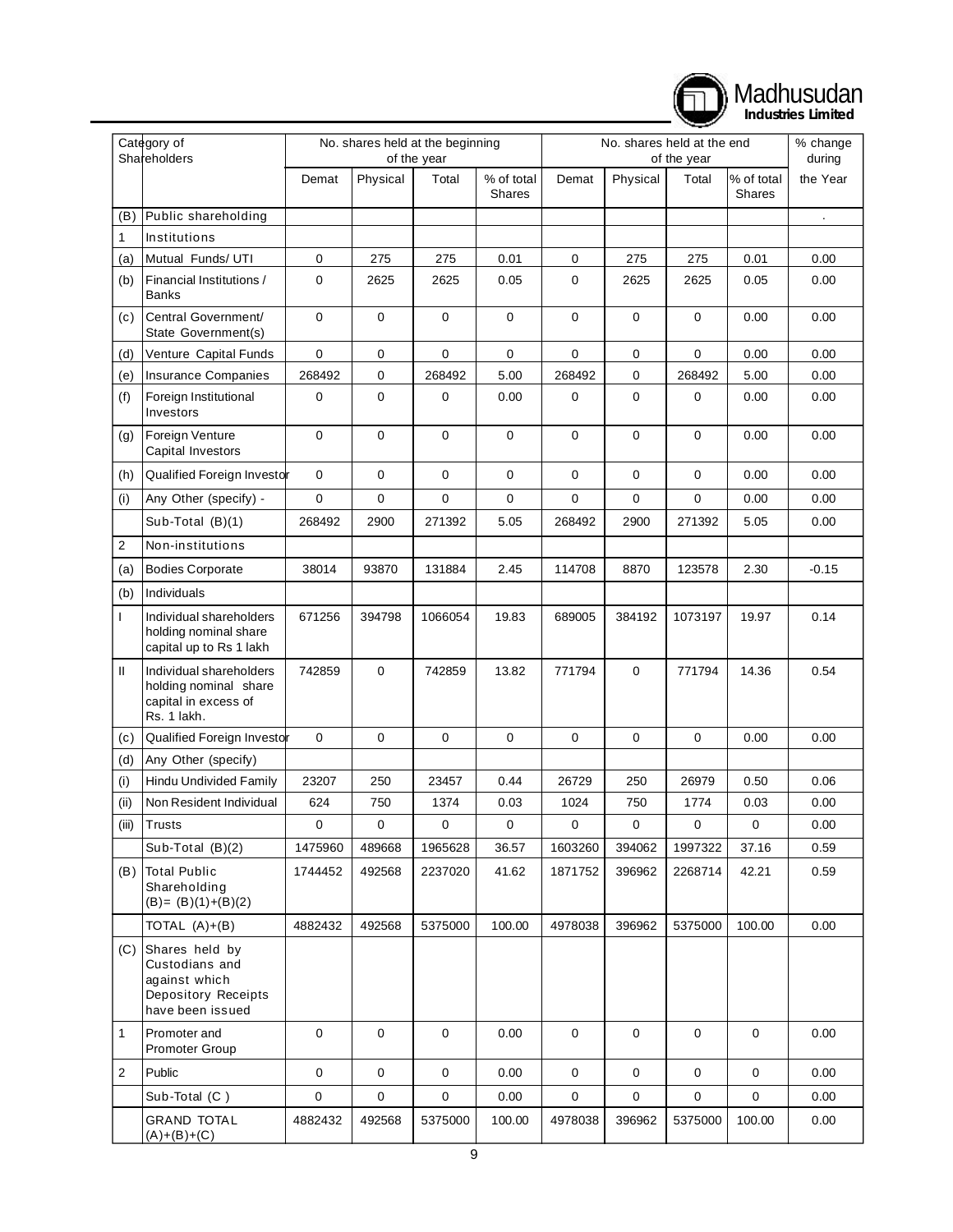( i i ) Shareholding of Promoters

| Sr.<br>No.     | Name of the<br>shareholder                              | Shareholding at the<br>Shareholding at the<br>beginning of the year<br>end of the year |                                                |                                                                          |                         |                                                |                                                                          |                                                   |
|----------------|---------------------------------------------------------|----------------------------------------------------------------------------------------|------------------------------------------------|--------------------------------------------------------------------------|-------------------------|------------------------------------------------|--------------------------------------------------------------------------|---------------------------------------------------|
|                |                                                         | No. of<br><b>Shares</b>                                                                | $%$ of<br>total<br>shares of<br>the<br>company | $%$ of<br><b>Shares</b><br>pledged /<br>encumbered<br>to total<br>shares | No. of<br><b>Shares</b> | $%$ of<br>total<br>shares of<br>the<br>company | $%$ of<br><b>Shares</b><br>pledged /<br>encumbered<br>to total<br>shares | % change in<br>shareholding<br>during<br>the year |
| 1              | <b>VIKRAM INVESTMENT</b><br>CO. LTD                     | 936640                                                                                 | 17.43                                          | 0.00                                                                     | 936640                  | 17.43                                          | 0.00                                                                     | 0.00                                              |
| $\overline{2}$ | <b>MADHUSUDAN</b><br><b>HOLDINGS LTD</b>                | 440600                                                                                 | 8.20                                           | 0.00                                                                     | 440600                  | 8.20                                           | 0.00                                                                     | 0.00                                              |
| 3              | <b>VIKRAM SOMANY</b>                                    | 408264                                                                                 | 7.60                                           | 0.00                                                                     | 408264                  | 7.60                                           | 0.00                                                                     | 0.00                                              |
| 4              | REKHA COMMERCIAL LTD                                    | 266194                                                                                 | 4.95                                           | 0.00                                                                     | 266194                  | 4.95                                           | 0.00                                                                     | 0.00                                              |
| 5              | <b>TRISURE PROMOTIONS &amp;</b><br><b>TRADINGS LTD</b>  | 242200                                                                                 | 4.51                                           | 0.00                                                                     | 242200                  | 4.51                                           | 0.00                                                                     | 0.00                                              |
| 6              | <b>SMITI SOMANY</b>                                     | 613120                                                                                 | 11.41                                          | 0.00                                                                     | 613120                  | 11.41                                          | 0.00                                                                     | 0.00                                              |
| $\overline{7}$ | <b>SUVINAY TRADING &amp;</b><br><b>INVESTMENT COLTD</b> | 129710                                                                                 | 2.41                                           | 0.00                                                                     | 129710                  | 2.41                                           | 0.00                                                                     | 0.00                                              |
| 8              | <b>VIKRAM SOMANY</b>                                    | 50000                                                                                  | 0.93                                           | 0.00                                                                     | 50000                   | 0.93                                           | 0.00                                                                     | 0.00                                              |
| 9              | VENUGOPAL<br><b>HOLDINGS LTD</b>                        | 31694                                                                                  | 0.59                                           | 0.00                                                                     | $\Omega$                | 0.00                                           | 0.00                                                                     | $-0.59$                                           |
| 10             | DEEPSHIKHA KHAITAN                                      | 19558                                                                                  | 0.36                                           | 0.00                                                                     | 19558                   | 0.36                                           | 0.00                                                                     | 0.00                                              |
|                | <b>TOTAL</b>                                            | 3137980                                                                                | 58.38                                          | 0.00                                                                     | 3106286                 | 57.79                                          | 0.00                                                                     | $-0.59$                                           |

#### (iii) **Change in Promoters'Shareholding (please specify, if there is no change)**

| ISI. |                              |               | Shareholding at the beginning of the year | Cumulative Shareholding during the year |                                     |  |
|------|------------------------------|---------------|-------------------------------------------|-----------------------------------------|-------------------------------------|--|
| No.  |                              | No. of shares | % of total<br>shares of the company       | No. of shares                           | % of total<br>shares of the company |  |
|      | At the beginning of the year | 3137980       | 58.38                                     | 3137980                                 | 58.38                               |  |
|      | 23.03.2015 - Sale            | 31694         | 0.59                                      | 3106286                                 | 57.79                               |  |
|      | At the End of the year       |               |                                           | 3106286                                 | 57.79                               |  |

## **(iv) Shareholding Pattern of top ten Shareholders (other than Directors, Promoters and Holders of GDRs and ADRs):**

| Sr.<br>No.      | For Each of the top 10<br><b>Shareholders</b>                        | Shareholding at the<br>beginning of the year |                                        | Shareholding at the<br>end of the year |                                        |
|-----------------|----------------------------------------------------------------------|----------------------------------------------|----------------------------------------|----------------------------------------|----------------------------------------|
|                 |                                                                      | No of Shares                                 | % of total<br>shares of<br>the Company | No of Shares                           | % of total<br>shares of<br>the Company |
| 1               | Manju Bachhawat                                                      | 183700                                       | 3.42                                   | 183700                                 | 3.42                                   |
| 2               | Life Insurance Corporation of India                                  | 150029                                       | 2.79                                   | 150029                                 | 2.79                                   |
| 3               | Sajan Kumar Pasari                                                   | 128570                                       | 2.39                                   | 128570                                 | 2.39                                   |
| 4               | Saurav Gupta<br>Sale - Cumulative holding: 08.08.2014 109172         | 109272                                       | 2.03                                   | 109172                                 | 2.03                                   |
| 5               | General Insurance Corporation of India                               | 98948                                        | 1.84                                   | 98948                                  | 1.84                                   |
| 6               | S Kumar & Sons Holding Pvt. Ltd                                      | 85000                                        | 1.58                                   | 85000                                  | 1.58                                   |
| 7               | Sarla Baid                                                           | 52500                                        | 0.98                                   | 52500                                  | 0.98                                   |
| 8               | Dipak Kanayalal Shah                                                 | 45000                                        | 0.84                                   | 45000                                  | 0.84                                   |
| 9               | Sunil Kumar Daga                                                     | 42652                                        | 0.79                                   | 42652                                  | 0.79                                   |
| 10 <sup>1</sup> | Anil Kumar Maskara<br>Purchase - Cumulative Holding 23.03.2015 31694 | $\Omega$                                     | 0.00                                   | 31694                                  | 0.59                                   |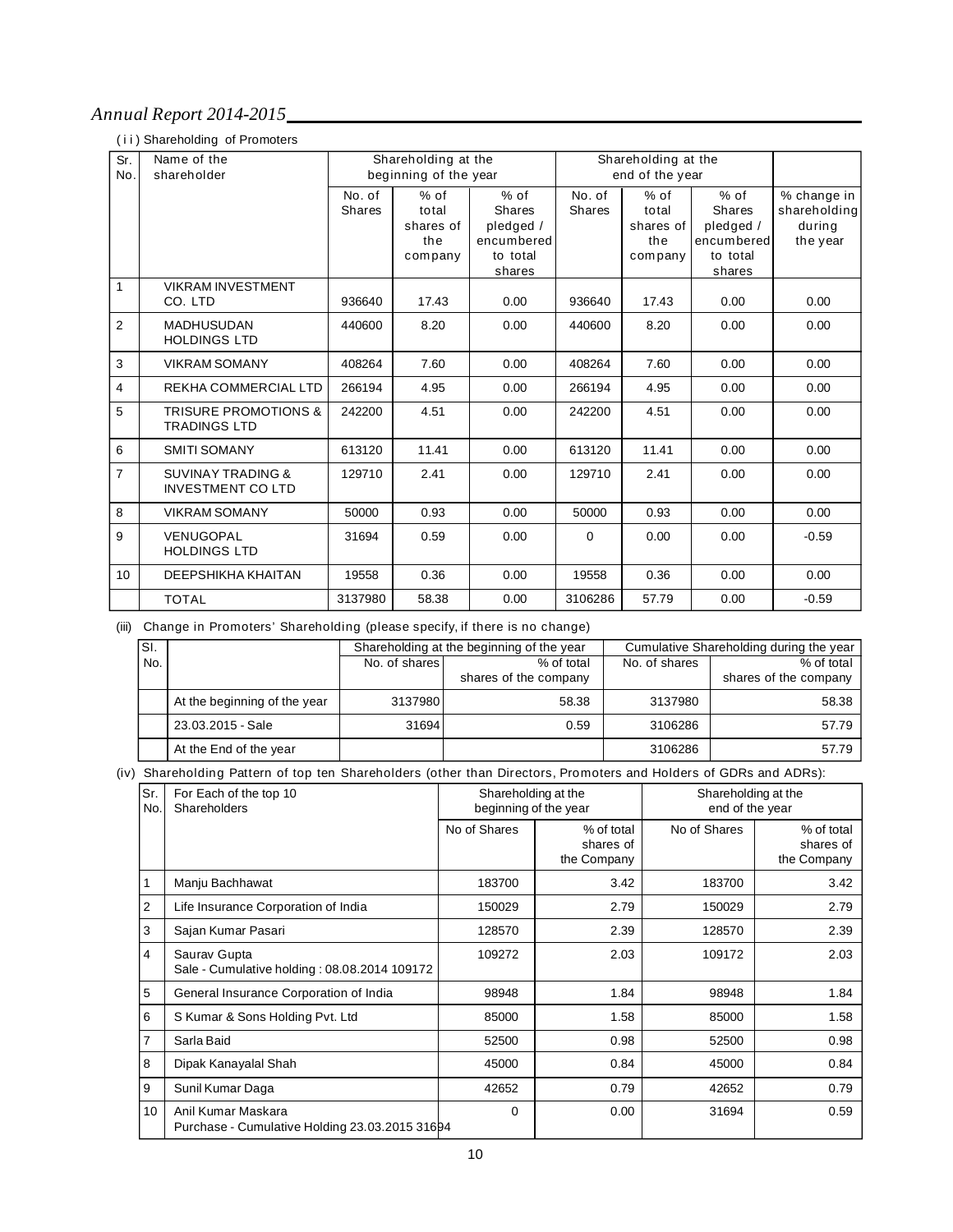

#### **(v) Shareholding of Directors and Key Managerial Personnel**

| Sr.<br>No.     |                                   |               | Shareholding at the beginning of<br>the year | Shareholding at the end of<br>the year |                                     |
|----------------|-----------------------------------|---------------|----------------------------------------------|----------------------------------------|-------------------------------------|
|                | For each of the Directors and KMP | No. of shares | % of total shares<br>of the company          | No. of shares                          | % of total shares<br>of the company |
|                | Shri Rajesh B. Shah               | 0             | 0.00                                         | 0                                      | 0.00                                |
| $\overline{2}$ | Shri P. K. Shashidharan           | 0             | 0.00                                         | $\mathbf 0$                            | 0.00                                |
| 3              | Smt. Rutva Acharya                | 150           | 0.00                                         | 150                                    | 0.00                                |
| 4              | Shri P. C. Surana                 | $\Omega$      | 0.00                                         | 0                                      | 0.00                                |
| 5              | Shri S. M. Agarwal                | 200           | 0.00                                         | 200                                    | 0.00                                |
| 6              | Shri Thomas Koshy                 | 50            | 0.00                                         | 50                                     | 0.00                                |
|                | Shri Tarun Panchal                | $\Omega$      | 0.00                                         | 0                                      | 0.00                                |
| 8              | Ms. Rutu Shah                     | 0             | 0.00                                         | 0                                      | 0.00                                |

## V. INDEBTEDNESS

### **Indebtedness of the Company including interest outstanding / accrued but not due for payment (Amount in Rs.)**

| Particulars                                         | Secured Loans<br>excluding deposits | <b>Unsecured Loans</b> | Deposits | Total<br>Indebtedness |
|-----------------------------------------------------|-------------------------------------|------------------------|----------|-----------------------|
| Indebtedness at the beginning of the financial year |                                     |                        |          |                       |
| <b>Principal Amount</b><br>i)                       | 0                                   | $\Omega$               | 1932300  | 1932300               |
| ii)<br>Interest due but not paid                    | $\Omega$                            | $\Omega$               | 0        | 0                     |
| iii)<br>Interest accrued but not due                | 0                                   | $\Omega$               | 11792    | 11792                 |
| Total (i+ii+iii)                                    | $\Omega$                            | $\Omega$               | 1944092  | 1944092               |
| Change in Indebtedness during the financial year    |                                     |                        |          |                       |
| Addition                                            | 0                                   | $\Omega$               | 115200   | 115200                |
| Reduction                                           | 0                                   | $\Omega$               | 2000     | 2000                  |
| <b>Net Change</b>                                   | $\Omega$                            | $\Omega$               | 113200   | 113200                |
| Indebtedness at the end of the financial year       |                                     |                        |          |                       |
| <b>Principal Amount</b><br>i)                       | 0                                   | $\Omega$               | 2045500  | 2045500               |
| ii)<br>Interest due but not paid                    | 0                                   | $\Omega$               | 0        | 0                     |
| iii)<br>Interest accrued but not due                | 0                                   | $\Omega$               | 11792    | 11792                 |
| Total {i+ii+iii)                                    | 0                                   | $\Omega$               | 2057292  | 2057292               |

**VI.** REMUNERATION OF DIRECTORS AND KEY MANAGERIAL PERSONNEL

A. Remuneration to Managing Director, Whole-time Directors and/ or Manager:

| SI.<br>no. | Particulars of Remuneration                                                        | Name of MD/WTD/ Manager |          |          | Total Amount (Rs.) |          |
|------------|------------------------------------------------------------------------------------|-------------------------|----------|----------|--------------------|----------|
| 1          |                                                                                    |                         |          |          |                    |          |
|            | Gross salary                                                                       |                         |          |          |                    |          |
| (a)        | Salary as per provisions contained in<br>section 17(1) of the Income-tax Act, 1961 | 0                       | $\Omega$ | $\Omega$ | $\Omega$           | O        |
| (b)        | Value of perquisites u/s 17(2) Income-tax Act, 1961.                               | $\Omega$                | $\Omega$ | $\Omega$ | $\Omega$           | 0        |
| (c)        | Profits in lieu of salary under section 17(3)<br>Income-tax Act, 1961              | $\mathbf 0$             | $\Omega$ | $\Omega$ | $\Omega$           | 0        |
| 2          | <b>Stock Option</b>                                                                | $\Omega$                | $\Omega$ | $\Omega$ | $\Omega$           | 0        |
| 3          | <b>Sweat Equity</b>                                                                | 0                       | 0        | 0        | $\Omega$           | $\Omega$ |
| 4          | Commission                                                                         |                         |          |          |                    |          |
|            | - as % of Profit                                                                   | $\mathbf 0$             | 0        | $\Omega$ | $\mathbf 0$        | 0        |
|            | - Others, specify                                                                  | $\Omega$                |          | 0        | $\Omega$           | $\Omega$ |
| 5          | Others, specify (perq + PF)                                                        | $\Omega$                | 0        | $\Omega$ | $\Omega$           | $\Omega$ |
|            | Total (A)                                                                          | $\Omega$                | $\Omega$ | $\Omega$ | $\Omega$           | 0        |
|            | Celling as per Act                                                                 | 0                       | 0        | $\Omega$ | $\Omega$           | 0        |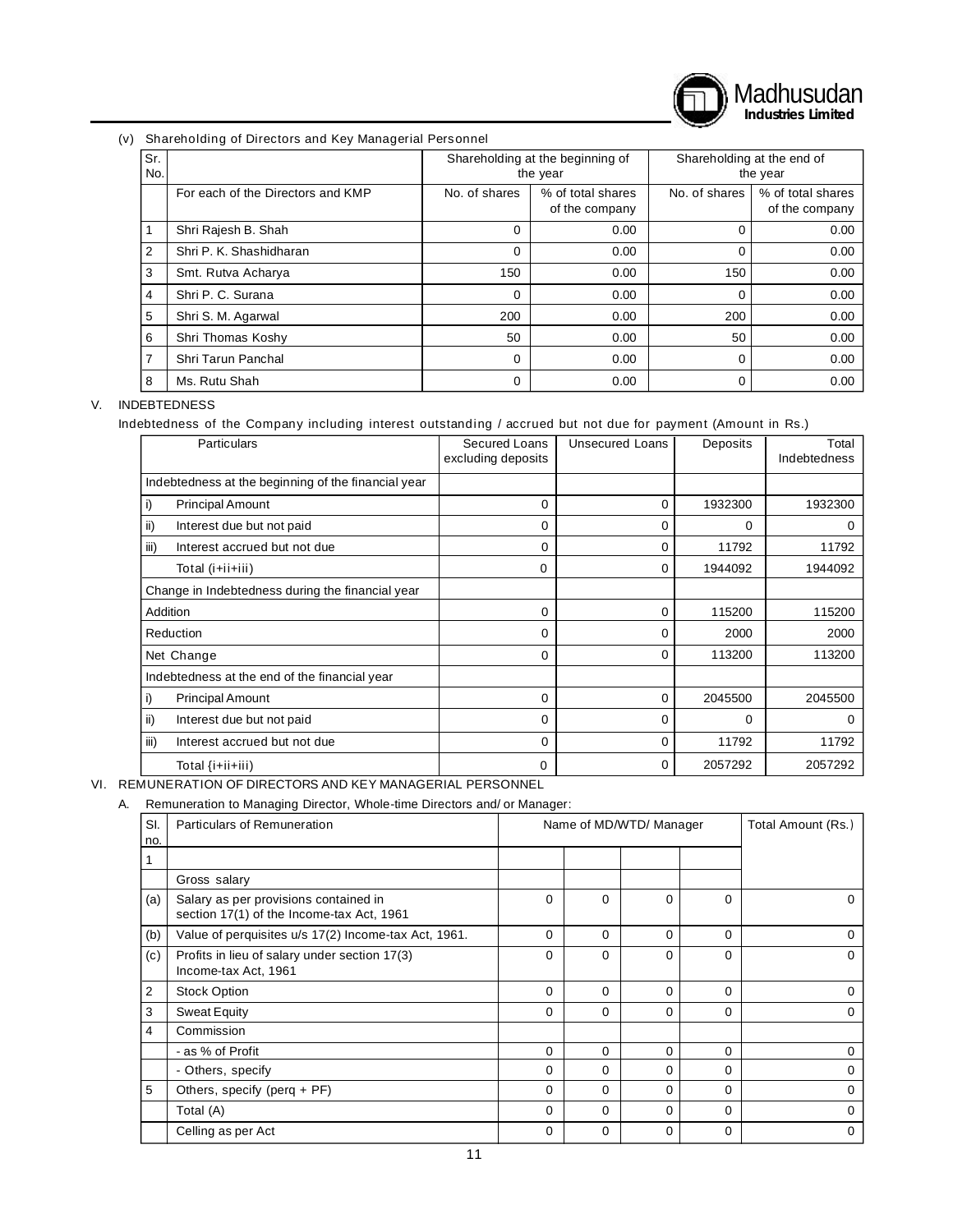B. Remuneration to other directors:

| SI.<br>no. | Particulars of Remuneration                |                        | Name of Directors |                  |          |
|------------|--------------------------------------------|------------------------|-------------------|------------------|----------|
|            |                                            | Rajesh<br>B. Shah      | P.C.<br>Surana    | Rutva<br>Acharya |          |
| 1          | Independent Directors                      |                        |                   |                  |          |
| $\bullet$  | Fee for attending board committee meetings | 8000                   | 8000              | 4000             | 20000    |
| $\bullet$  | Commission                                 | 0                      | 0                 | 0                | 0        |
| $\bullet$  | Others, please specify                     | 0                      | 0                 | 0                | 0        |
|            | Total (1)                                  | 8000                   | 8000              | 4000             | 20000    |
| 2          | <b>Other Non-Executive Directors</b>       | P.K. Shashidharan      |                   | S. M. Agarwal    |          |
| ٠          | Fee for attending board committee meetings |                        | 6000              | 8000             | 14000    |
| ٠          | Commission                                 |                        | $\Omega$          | $\Omega$         | $\Omega$ |
| ٠          | Others, please specify                     |                        | $\Omega$          | $\Omega$         | 0        |
|            | Total (2)                                  |                        | 6000              | 8000             | 14000    |
|            | Total $(B)=(1)+(2)$                        |                        |                   |                  | 34000    |
|            | <b>Total Managerial Remuneration</b>       |                        |                   |                  | 34000    |
|            | Overall Ceiling as per the Act             | Only sitting fees paid |                   |                  |          |

# C. Remuneration to key managerial personnel other than MD / Manager / WTD

| SI.            | Particulars of Remuneration                                                        | Key Managerial Personnel |          |            | Total    |
|----------------|------------------------------------------------------------------------------------|--------------------------|----------|------------|----------|
| no.            |                                                                                    | CEO                      | CS.      | <b>CFO</b> | Amount   |
|                | Gross salary                                                                       |                          |          |            | (Rs.)    |
| (a)            | Salary as per provisions contained in section 17(1)<br>of the Income-tax Act, 1961 | 1084640                  | 65032    | 441080     | 1590752  |
| (b)            | Value of perquisites u/s 17(2) Income-tax Act, 1961                                | $\Omega$                 | $\Omega$ | $\Omega$   | O        |
| (c)            | Profits in lieu of salary under section 17(3) Income-tax Act, 1961                 | $\mathbf 0$              | $\Omega$ | $\Omega$   | $\Omega$ |
| $\overline{2}$ | <b>Stock Option</b>                                                                | $\Omega$                 | 0        | 0          | 0        |
| 3              | <b>Sweat Equity</b>                                                                | $\Omega$                 | $\Omega$ | 0          | 0        |
| 4              | Commission                                                                         |                          |          |            |          |
|                | - as % of profit                                                                   | $\Omega$                 | $\Omega$ | $\Omega$   |          |
|                | - others. specify                                                                  | 0                        | 0        | 0          | $\Omega$ |
| 5              | Others, please specify (Perq + PF)                                                 | 74016                    | 3902     | 26352      | 104270   |
|                | Total                                                                              | 1158656                  | 68934    | 467432     | 1695022  |

VII. PENALTIES / PUNISHMENT / COMPOUNDING OF OFFENCES : NIL

| <b>Type</b> |                           | Section of the<br>Companies Act | <b>Brief</b><br><b>Description</b> | Details of<br><b>Punishment/</b><br>Compounding<br>fees imposed | <b>Authority</b><br>Penalty/ [RD / NCLT/<br><b>COURT1</b> | Appeal<br>made, if any<br>(give Details) |
|-------------|---------------------------|---------------------------------|------------------------------------|-----------------------------------------------------------------|-----------------------------------------------------------|------------------------------------------|
| А.          | <b>COMPANY</b>            |                                 |                                    |                                                                 |                                                           |                                          |
|             | Penalty                   |                                 |                                    |                                                                 |                                                           |                                          |
|             | Punishment                |                                 |                                    |                                                                 |                                                           |                                          |
|             | Compounding               |                                 |                                    |                                                                 |                                                           |                                          |
| В.          | <b>DIRECTORS</b>          |                                 |                                    |                                                                 |                                                           |                                          |
|             | Penalty                   |                                 |                                    | <b>NIL</b>                                                      |                                                           |                                          |
|             | Punishment                |                                 |                                    |                                                                 |                                                           |                                          |
|             | Compounding               |                                 |                                    |                                                                 |                                                           |                                          |
| C.          | OTHER OFFICERS IN DEFAULT |                                 |                                    |                                                                 |                                                           |                                          |
|             | Penalty                   |                                 |                                    |                                                                 |                                                           |                                          |
|             | Punishment                |                                 |                                    |                                                                 |                                                           |                                          |
|             | Compounding               |                                 |                                    |                                                                 |                                                           |                                          |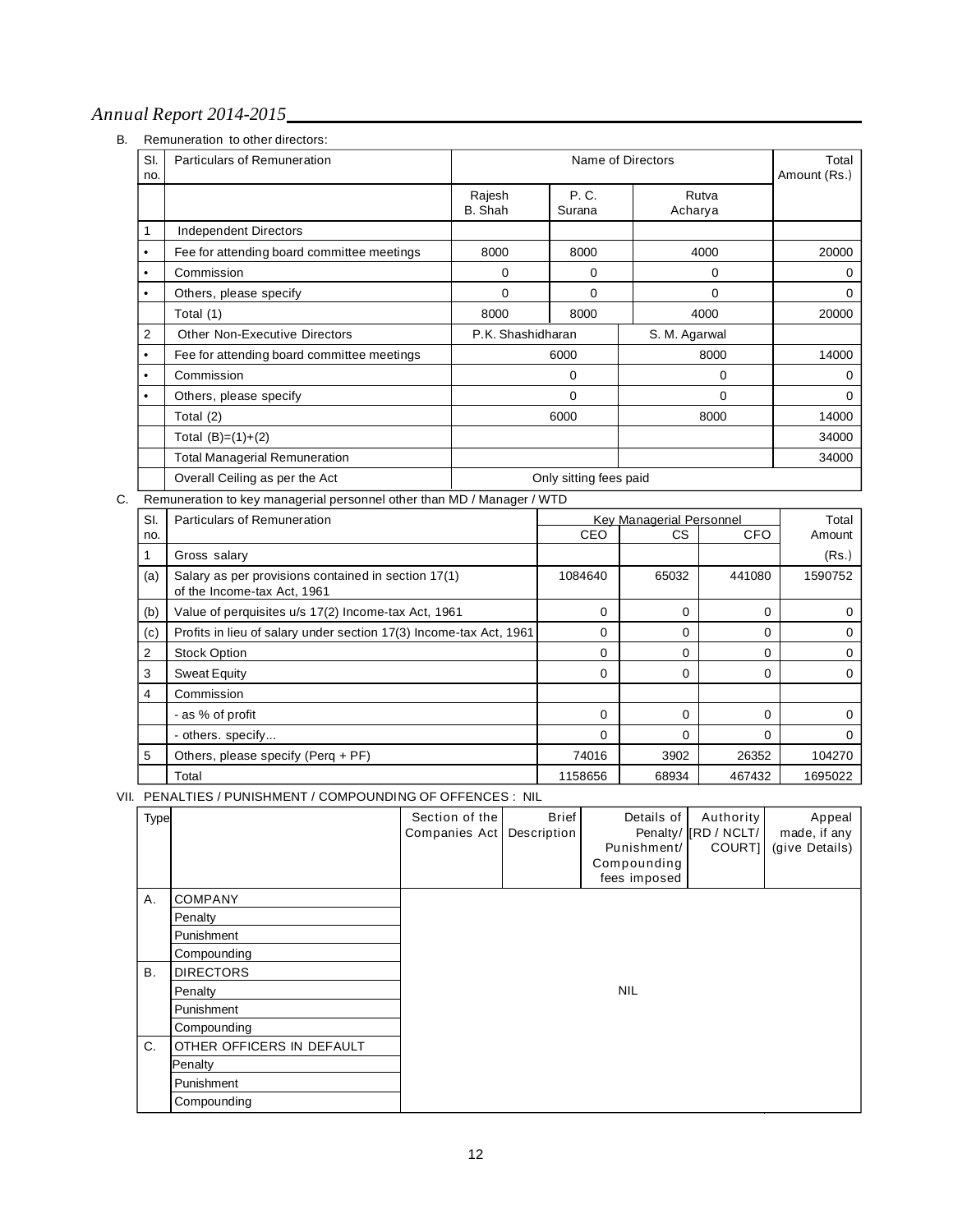

### **FORM No.AOC-2**

(Pursuant to clause (h) of sub-section (3) of Section 134 of the Act and Rule 8 (2) of the Companies (Accounts) Rules, 2014

Form for disclosure of particulars of contracts / arrangements entered into by the company with related parties referred to in sub-section (1) of section 188 of the Companies Act, 2013 including certain arm's length transactions under third proviso thereto.

1) Details of contracts or arrangements or transactions not at arm's length basis

|                                                                                          | (a)                                      | Name(s) of the related party and nature of relationship                                                              |                                                 |
|------------------------------------------------------------------------------------------|------------------------------------------|----------------------------------------------------------------------------------------------------------------------|-------------------------------------------------|
|                                                                                          | (b)                                      | Nature of contracts / arrangements / transactions                                                                    |                                                 |
|                                                                                          | (c)                                      | Duration of the contracts / arrangements/ transactions                                                               |                                                 |
|                                                                                          | (d)                                      | Salient terms of the contracts or arrangements or transactions<br>including the value, if any                        | <b>NOT APPLICABLE</b>                           |
| Justification for entering into such contracts or arrangements<br>(e)<br>or transactions |                                          |                                                                                                                      |                                                 |
|                                                                                          | Date (s) of approval by the Board<br>(f) |                                                                                                                      |                                                 |
|                                                                                          | (g)                                      | Amount paid as advances, if any;                                                                                     |                                                 |
|                                                                                          | (h)                                      | Date on which the special resolution was passed in general<br>meeting as required under first proviso to section 188 |                                                 |
| 2)                                                                                       |                                          | Details of material contracts or arrangements or transactions at arm's length basis                                  |                                                 |
|                                                                                          | (a)                                      | Names of the related party and nature of relationship                                                                | Gujarat Soaps Private Ltd - Director interested |
|                                                                                          | (b)                                      | Nature of contracts / arrangements / transactions                                                                    | Reimbursement of Expenses                       |
|                                                                                          | (c)                                      | Duration of the contracts / arrangements/ transactions                                                               | As and When actual payment made                 |
|                                                                                          | (d)                                      | Salient terms of the contracts or arrangements or transactions<br>including the value, if any                        | No formal contract                              |
|                                                                                          | (e)                                      | date (s) of approval by the board if any,                                                                            | Every Board meeting held after payment          |

The other details are mentioned in note no. 26 of attached Financial Statements for the year ended 31-03-2015

(f) Amount paid as advances, if any; NA

Ahmedabad 27<sup>th</sup> May, 2015 For and on behalf of the Board of Directors,

**Rajesh B. Shah Sanwarmal D. Agarwal P. C. Surana Rutva Acharya Directors**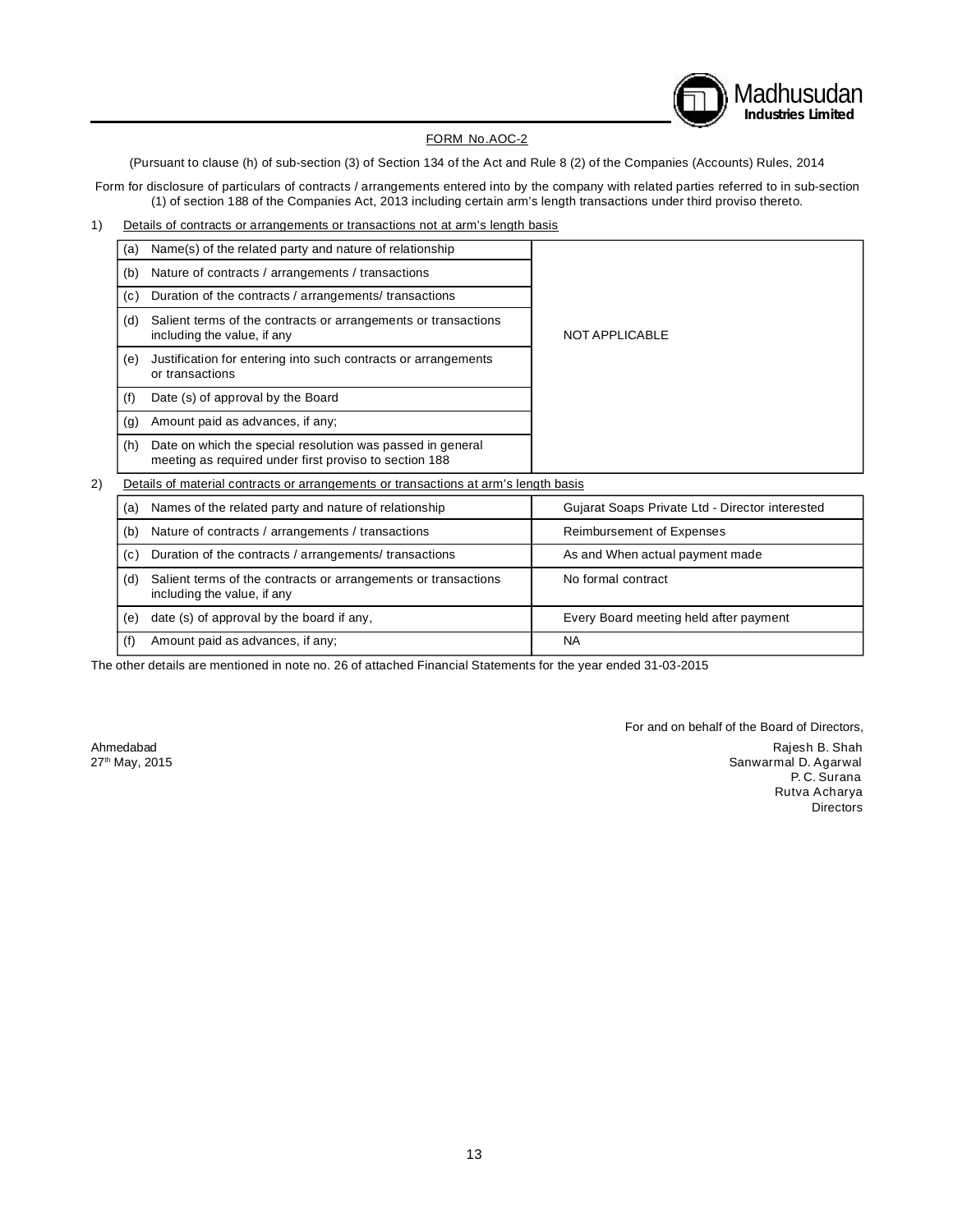### **Annexure to the Directors' Report**

#### **CORPORATE GOVERNANCE REPORT**

**(As required by Clause 49 of the Listing Agreement of the Stock Exchange and the Companies Act, 2013)**

#### **1) Company's Philosophy**

The Company believes in the practice of good Corporate Governance and acting as a good corporate citizen. The spirit of Corporate Governance has been prevailing in the Company for years together. The Company believes in the values of transparency, professionalism and accountability. The Company recognizes the accountability of the Board and importance of its decisions on its customers, dealers, employees, shareholders, and with every individual, who comes in contact with the Company.

#### **2) Board of Directors**

The Board comprises of five non-executive directors.

The Company did not have any pecuniary relationship or transactions with the non-executive directors during the period under review.

During the year, 4 Board Meetings were held – on 29.05.2014, 28.07.2014, 29.10.2014 and 05.02.2015.

None of the directors on the Board are members in more than ten committees and they do not act as Chairmen of more than five committees across all companies in which they are directors.

The composition of Board of directors and their attendance at the Board meetings during the year and at the last Annual General Meeting as also number of other directorships and Committee Memberships are given below:

| Sr. Name of<br>No. Director                 | Category of<br>Directorship | No. of<br>Board<br>Meetings<br>attended |                          | dance<br>At<br>last<br>AGM | Atten- No. of<br>Other<br>ships | No. of<br>Other<br>director- Committee<br>Member-<br>ships |
|---------------------------------------------|-----------------------------|-----------------------------------------|--------------------------|----------------------------|---------------------------------|------------------------------------------------------------|
| 1. Shri Rajesh B. Shalon-Executive4         | Independent<br>Director     | YES.                                    | - 1                      |                            |                                 |                                                            |
| 2. Shri Sanwarmal<br>Agarwal                | Non-Executive4<br>Director  | YES.                                    | $\overline{\phantom{0}}$ |                            |                                 |                                                            |
| 3. Shri P. K.<br>Shashidharan               | Non-Executive<br>Director   | ΝO                                      |                          |                            |                                 |                                                            |
| 4. Shri Prem Chand Non-Executive4<br>Surana | Independent<br>Director     | YES                                     | 1                        |                            |                                 |                                                            |
| 5. Smt. Rutva Achalvan-Executive2           | Independent<br>Director     | ΝO                                      |                          |                            |                                 |                                                            |

Performance Evaluation

Pursuant to the provisions of the Companies Act, 2013 and Clause 49 of the Listing Agreement, the Board has carried out the annual performance evaluation of its own performance, the Directors individually as well as the evaluation of the working of its Audit, Nomination and Remuneration Committee and stake holders Committee. The Board's functioning such as adequacy of the composition of the Board and its Committees, Board culture, execution and performance of the specific duties, obligations and governance were also evaluated separately.

A separate exercise was carried out to evaluate the performance of individual Directors, who were evaluated on parameters such as level of engagement and contribution,

independence of judgement, safeguarding the interest of the Company and its shareholders etc. The performance evaluation of the Independent Directors was carried out by the entire Board. The performance evaluation of the Non-Independent Directors was carried out by the Independent Directors, who also reviewed the performance of the Secretarial Department. The Directors expressed their satisfaction with the evaluation process.

#### Independent Directors' Meeting:

During the year under review, the Independent Directors met on February 05, 2015 inter alia, to discuss:

- Evaluation of the performance of Non Independent Directors and the Board of Directors as a whole;
- Evaluation of the performance of the Board of Directors, taking into account the views of all the Directors.
- Evaluation of the quality, content and timelines of flow of information between the Management and the Board that is necessary for the Board to effectively and reasonably perform its duties.

#### **Code of Conduct**

The Company has in place model code of conduct for the Board members and senior Officers of the Company.

#### CEO/CFO certification

As per clause 49 of listing agreement entered with the stock exchanges, a certificate from CEO/CFO has been obtained.

Vigil Mechanism (Whistle Blower Policy)

The Company has implemented a Vigil Mechanism (whistle Blower policy) and is posted on the Company's web site.

#### Risk Management Policy

The Board of directors has framed, approved and implemented risk management policy of the Company including identification and element of risks.

#### **3) Audit Committee**

The Audit Committee consists of 4 (four) directors, Shri Rajesh B. Shah – Chairman (independent), Shri Prem Chand Surana (independent), Shri S. M. Agarwal and Smt. Rutva Acharya (independent). The Company Secretary is also Secretary to the Audit Committee. During the year under review, 4 (four) Committee Meetings were held on – 29.05.2014, 28.07.2014, 29.10.2014 and 05.02.2015.

#### **Terms of reference:**

The role and terms of reference of the Audit Committee cover the matters specified for Audit Committee under Clause 49 of Listing Agreement and section 177 of the Companies Act, 2013.

#### **4) Nomination and Remuneration Committee**

The Nomination and Remuneration Committee consists of 4 (four) directors, Shri Rajesh B. Shah – Chairman (independent), Shri Prem Chand Surana (independent), Shri S.M. Agarwal and Smt. Rutva Acharya (independent).

The Committee fixes the Remuneration of Executive / Wholetime Directors, which include all elements of remuneration package i.e. salary, benefits, bonus, pension, retirement scheme, share options and such other benefits.

The Committee also decides the fixed component and performance linked incentives, performance criteria, service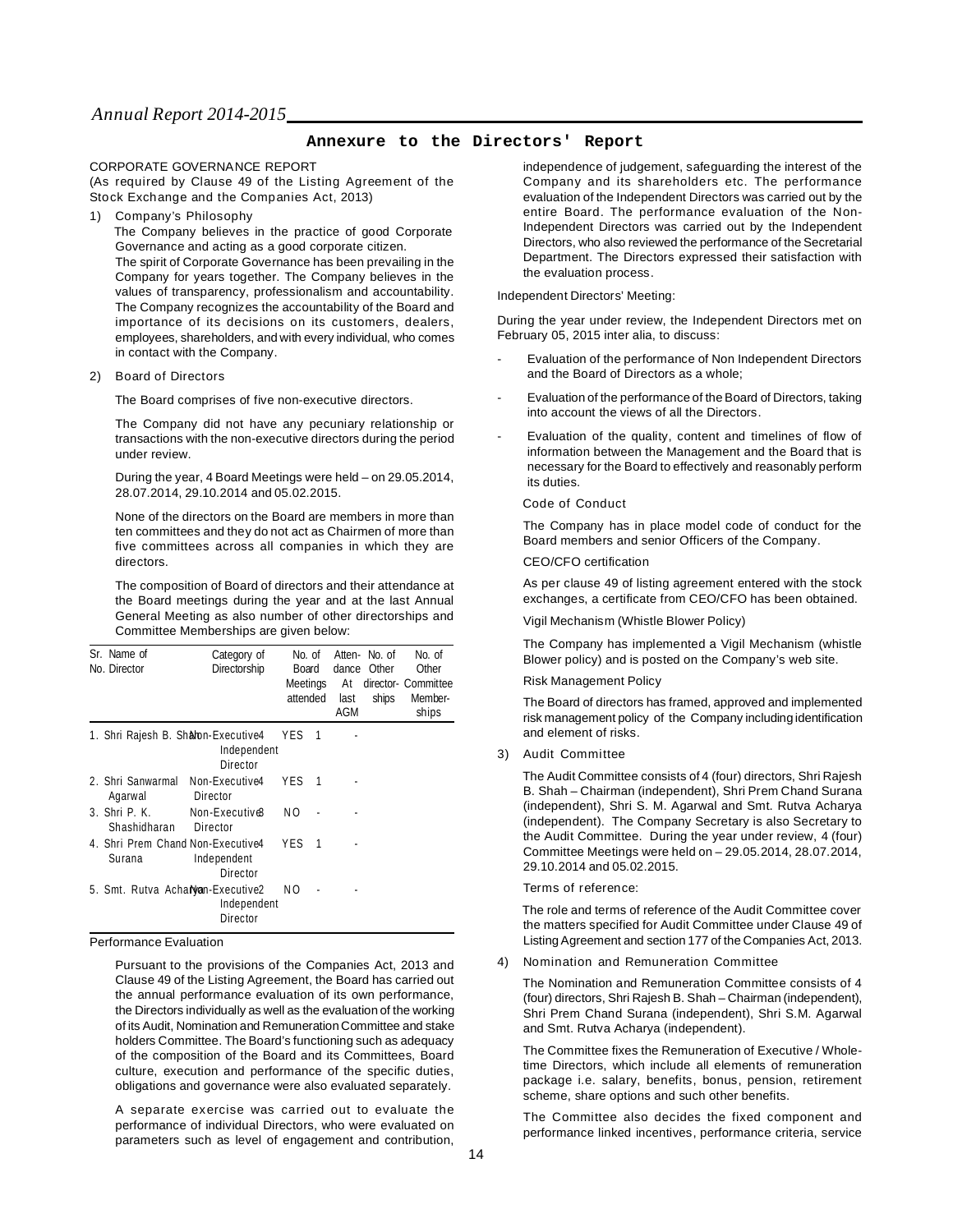

contracts, notice period, severance fees etc. of the remuneration package of working directors, as and when necessary. Presently the Company has no Executive / whole time director. During the year under review one meeting was held on 28-07-2014.

Independent Directors are appointed based on the criteria such as knowledge, qualifications, experience, expertise in any area, integrity, level of independence from the Board and the Company etc. Executive Directors are appointed on the basis of requirement of the Company, qualifications & experience, association with the Company, loyalty etc. Executive Directors are preferably promoted from within the Company based on above criteria. The Committee recommends appointment of directors to the Board

#### **5) Remuneration Policy**

Remuneration of employees largely consists of basic remuneration and perquisites.

The component of the total remuneration varies for different grades and is governed by Industry pattern, qualifications and experience of the employee, responsibilities handled by him and his individual performance, etc.

The objectives of the remuneration policy are to motivate employees to excel in their performance, recognize their contribution and to retain talent in the organization and accord merit.

#### **6) Details of remuneration for the year ended 31.03.2015**

#### **(i) Whole-time Directors**

The Company has no Whole-time Director

#### **(ii) Non-Executive Directors**

Remuneration by way of sitting fees for attending Board Meetings was paid to the non-executive directors. Due to inadequate profit for the year ended 31.03.2015 no commission is proposed to be paid to the Non-Executive Directors. The details of remuneration paid to them during the year are as under:

| <b>Name</b>             | <b>Sitting Fees (Rs.)</b> |
|-------------------------|---------------------------|
| Shri Rajesh B. Shah     | 8.000                     |
| Shri Prem Chand Surana  | 8,000                     |
| Shri Sanwar Mal Agarwal | 8.000                     |
| Shri P. K. Shashidhaan  | 6.000                     |
| Smt. Rutva Acharya      | 4.000                     |
| Total                   | 34.000                    |

**(iii) Shareholding of Non-Executive Directors**

| <b>Name</b>             | No. of     | % of total               |
|-------------------------|------------|--------------------------|
|                         |            | Shares held shareholding |
| Shri Rajesh B. Shah     | <b>NIL</b> | NIL                      |
| Shri Sanwar Mal Agarwal | 200        | 0.00                     |
| Shri Prem Chand Surana  | <b>NIL</b> | <b>NIL</b>               |
| Shri P. K. Shashidharan | NIL        | <b>NIL</b>               |
| Smt. Rutva Acharya      | 150        | 0.00                     |

#### **7) Share Transfer Committee**

In accordance with the Listing Agreement with the Stock Exchange, the Board had delegated the powers of share transfers to the Share Transfer Committee. In order to expedite the process of share transfers/ transmissions / splits / consolidation, the Committee meets at least once in 10 days.

The share transfer committee, consists of three directors, Shri P. C. Suana – Chairman (independent), Rajesh B. Shah (independent) and Shri S. M. Agarwal.

The Company has appointed MCS Share Transfer Agent Limited, a SEBI registered Share Transfer Agent as Registrar and Share Transfer Agent.

#### **8) Stakeholders Relationship Committee**

The Board has formed a Stakeholders Relationship Committee consisting of 4 (four) directors Shri P. C. Surana – Chairman (independent), Shri S. M. Agarwal, Shri P. K. Shashidharan and Smt. Rutva Acharya (independent).

All investor complaints, which cannot be settled at the level of Company Secretary and Compliance Officer, will be forwarded to the Stakeholders Relationship Committee for final settlement.

During the year, ended 31.03.2015, the Company had received 20 complaints / queries from the Shareholders.

All the complaints received from the Shareholders were resolved. There is no complaint pending as of 31.03.2015, which is not attended / replied by the Company.

The Company confirms that there were no share transfers lying pending as on date, which were received upto 31.03.2015 and all requests for dematerialisation and rematerialisation of shares as on that date were confirmed / rejected into the NSDL / CDSL system. During the year, one Committee Meeting was held on 29.05.2014.

#### **9) General Body Meetings**

The last three Annual General Meetings were held as under:

| Financial<br>Year ended | Date                             | Time | Venue                                                                |
|-------------------------|----------------------------------|------|----------------------------------------------------------------------|
|                         | 31.03.2014 26.09.2014 11.30 a.m. |      | Rakhial Station.<br>Tal: Dehgam,<br>Dist. Gandhinagar,<br>PIN:382315 |
|                         | 31.03.2013 21.09.2013 11.30 a.m. |      | Rakhial Station.<br>Tal: Dehgam,<br>Dist. Gandhinagar,<br>PIN:382315 |
|                         | 31.03.2012 24.09.2012 11.30 a.m. |      | Rakhial Station.<br>Tal: Dehgam,<br>Dist. Gandhinagar,<br>PIN:382315 |

No resolution is required to be passed during current year and up to the date of Annual General Meeting through postal ballot.

#### **10) Disclosures**

- 1. There were no transactions of material nature with the directors or the management or their subsidiaries or relatives etc. during the year, which could have potential conflict with the interests of the Company at large.
- 2. There were no instances of non-compliance of any matter related to the capital market, during the last three years.
- 3. As per the amended clause 5A of the Listing Agreement executed with Stock Exchange, the Company has no unclaimed shares as the Company has not offered / issued any shares to the public since 1993.

#### **11) Means of Communication**

1. Quarterly results are published in leading daily newspapers viz. Financial Express / Indian Express and a local language newspaper viz. Financial Express /Jai Hind. The annual results (Annual Reports) are posted to all the members of the Company either electronically or in a physical form.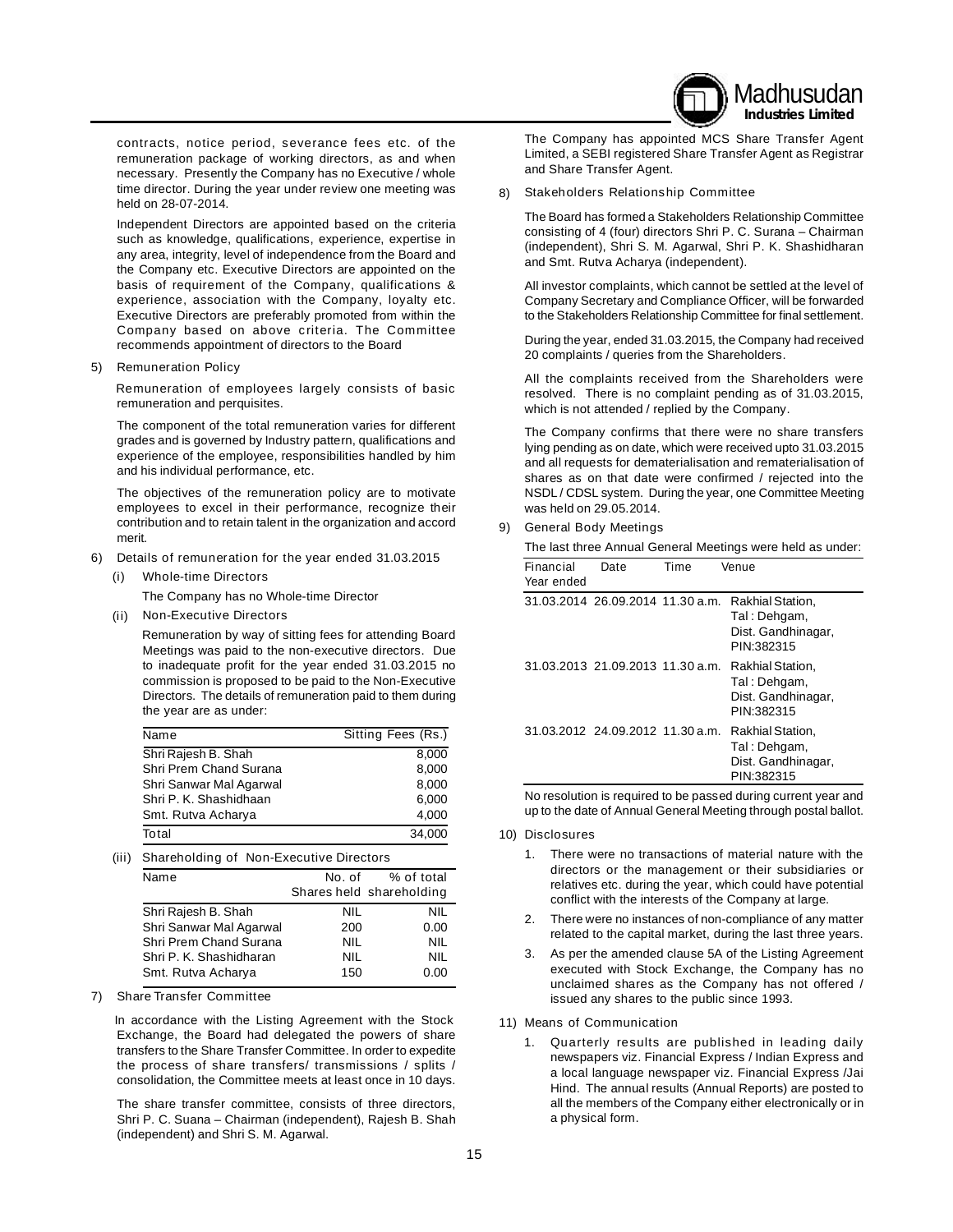- 2. Management's Discussion & Analysis forms part of this Annual Report, which is also being sent to all the members of the Company.
- 3. The official news releases, if any, sent first to Stock Exchange and then to the press.
- 4. The Company submits its financial results, shareholding pattern and other information to the BSE Limited. These information are also uploaded by the BSE Ltd., on its website http://www.bseindia.com.

#### **12) General Shareholders' Information**

#### **1. Annual General Meeting :**

| Date and Time : | 25.09.2015: 11.30 a.m.           |
|-----------------|----------------------------------|
| Venue           | Rakhial Station.                 |
|                 | Taluka – Dehgam,                 |
|                 | Dist. Gandhinagar, Pin - 382315. |

**2. Financial Calendar 2015-16** (tentative)

| <b>Annual General Meeting</b>                                                                                   | 3rd / 4th week of<br>September, 2016                                  |
|-----------------------------------------------------------------------------------------------------------------|-----------------------------------------------------------------------|
| Results for quarter ending                                                                                      | By 15th day of                                                        |
| June 30, 2015<br>September 30, 2015<br>December 31, 2015<br>Results for year ending<br>March 31, 2016 (Audited) | August, 2015<br>November, 2015<br>February, 2016<br>By 30th May, 2016 |
|                                                                                                                 |                                                                       |

**3. Book Closure date** 12.09.2015 to 24.09. 2015

(Both days inclusive)

#### **4. Dividend payment by the Company**

In view of insufficient profit and accumulated losses of previous years, no dividend is recommended by the Board of Directors for the year ended 31.03.2015.

#### **5. Listing on Stock Exchange**

The Company's shares are listed at BSE Limited and company has paid listing fees for the year 2014-15 and 2015-16 to BSE Limited.

#### BSE Limited

Stock Code : 515059.

Scrip ID : MADHUIN

#### **6. Share price on BSE Ltd.**

| <b>Month</b>      | High (Rs.) | Low (Rs.) |
|-------------------|------------|-----------|
|                   |            |           |
| April 2014        | 8.30       | 7.49      |
| May 2014          | 8.24       | 7.41      |
| June 2014         | 9.60       | 7.13      |
| <b>July 2014</b>  | 13.37      | 7.75      |
| August 2014       | 15.46      | 10.21     |
| September 2014    | 12.31      | 8.85      |
| October 2014      | 12.39      | 8.60      |
| November 2014     | 10.58      | 9.50      |
| December 2014     | 10.05      | 8.27      |
| January 2015      | 9.45       | 8.60      |
| February 2015     | 9.25       | 7.86      |
| <b>March 2015</b> | 7.86       | 5.35      |

#### **7. Share Transfer**

Entire Share Transfer work and dematerialisation / rematerialisation work is assigned to R & T Agent, MCS Share Transfer Agent Limited, a SEBI registered Share Transfer Agent. Request for Share transfer, dematerialisation and rematerialisation should be sent

directly to MCS Share Transfer Agent Limited, 201, Shatdal Complex, 2<sup>nd</sup> Floor, Opp. Bata Show Room, Ashram Road, Ahmedabad–380 009. Shareholders have option to open their accounts with either NSDL or CDSL as the Company has entered into agreements with both of these depositories.

#### **13) Share Transfer System**

The share transfer/s is normally effected within a period of 10- 13 days from the date of receipt, provided the documents being complete in all respects. The Company has formed Share Transfer Committee of directors, which meets atleast once in 10 days for effecting transfer of shares and other related matters.

#### **14) Distribution of Shareholding as on 31.03.2015**

| <b>Shares</b>      | No. of<br><b>Shareholders</b> | Total No. of<br><b>Shares</b> |
|--------------------|-------------------------------|-------------------------------|
| 1-500              | 5102                          | 654967                        |
| $501 - 1000$       | 139                           | 115485                        |
| $1001 - 2000$      | 59                            | 92509                         |
| $2001 - 3000$      | 20                            | 49938                         |
| $3001 - 4000$      | 11                            | 40118                         |
| $4001 - 5000$      | 8                             | 37913                         |
| $5001 - 10.000$    | 16                            | 119792                        |
| $10.001 - 50.000$  | 15                            | 419631                        |
| 50001-1.00.000     | 3                             | 236448                        |
| 1,00,001 And Above | 11                            | 3608199                       |
| Total              | 5384                          | 5375000                       |

#### **15) Pattern of Shareholding as on 31.03.2015.**

| Sr.<br>No. | Category                            | No. of Shares | (%)    |
|------------|-------------------------------------|---------------|--------|
| 1.         | NRI                                 | 1774          | 0.03   |
| 2.         | <b>Financial Institutions/Banks</b> | 271117        | 5.04   |
| 3.         | Mutual Funds                        | 275           | 0.01   |
| 4.         | Promoters                           | 3106286       | 57.79  |
| 5.         | <b>Bodies Corporate</b>             | 123578        | 2.30   |
| 6.         | Others                              | 1871970       | 34.83  |
|            | Total                               | 5375000       | 100.00 |

#### **16) Dematerialisation of Shares as on 31.03.2015**

As on 31<sup>st</sup> March 2015, 92.61% of the Company's total shares representing 49,78,038 Shares were held in dematerialized form and the balance 7.39% representing 3,96,962 shares were in paper form.

The ISIN Number in NSDL and CDSL is "INE 469C01023".

#### **17) Locations**

The Company's Regd. Office is located at Rakhaial Station, Taluka Dehgam, Dist. Gandhinagar, Pin – 382315 and Ahmedabad office is located at 'Madhusudan House', Opp. Navrangpura Telephone Exchange, Ahmedabad-380 006.

#### **18) Address for Correspondence**

The Company's Registered Office is situated at Rakhaial Station, Taluka Dehgam, Dist. Gandhinagar, Pin–382315. Shareholders' correspondence should be addressed either to the Registered Office of the Company as stated above and / or to the Ahmedabad Office of the Company at "Madhusudan House", Opp. Navrangpura Telephone Exchange, Ahmedabad - 380 006 or to the Registrar and Share Transfer Agent, MCS Share Transfer Agent Limited, 201, Shatdal Complex, 2<sup>nd</sup> Floor, Opp. Bata Show Room, Ashram Road, Ahmedabad–380 009.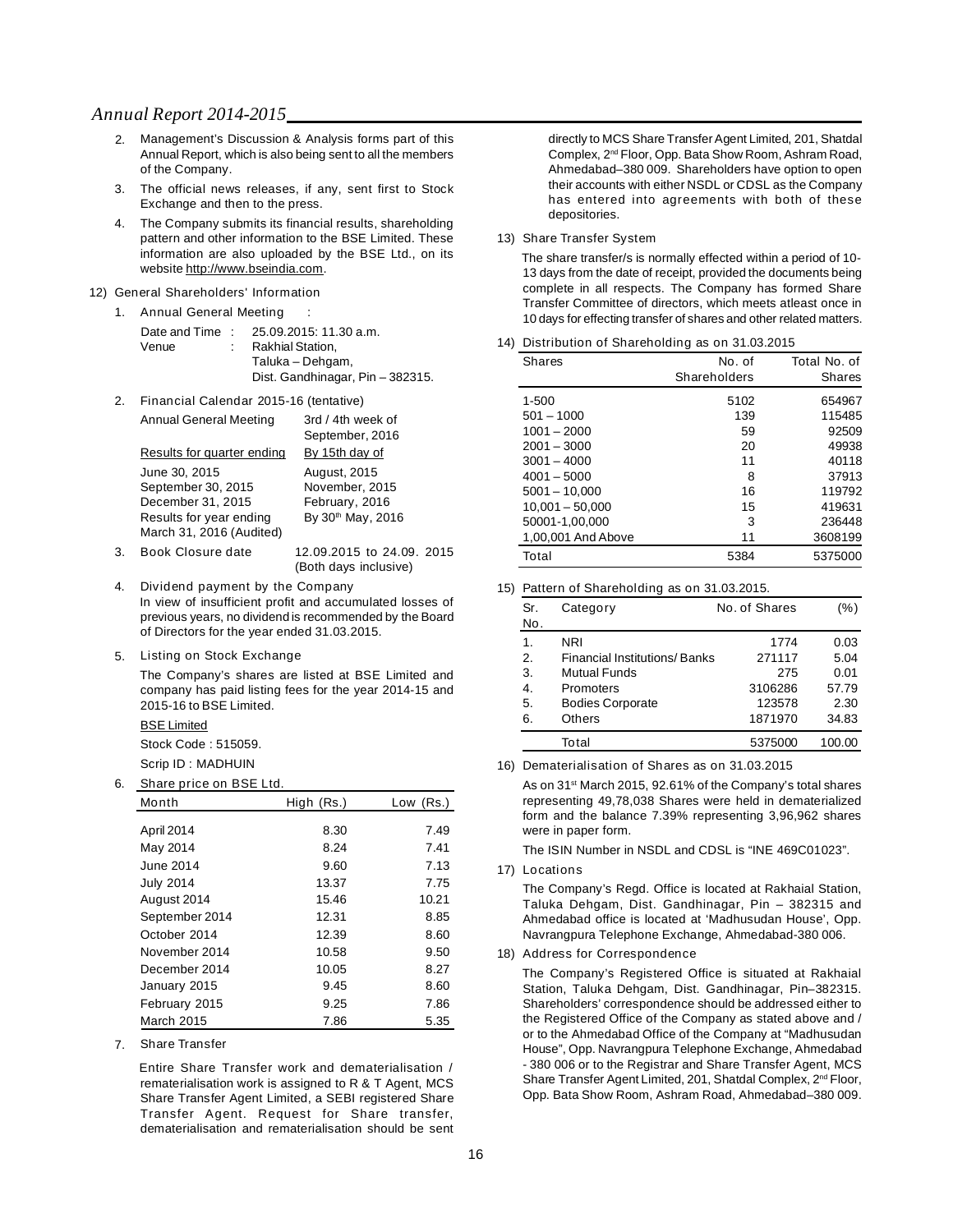# Madhusudan **Industries Limited**

### **AUDITORS' CERTIFICATE**

To, The Members of Madhusudan Industries Ltd.

We have examined the compliance of conditions of Corporate Governance by Madhusudan Industries Limited, for the year ended on 31<sup>st</sup> March 2015, as stipulated in Clause 49 of the Listing Agreement of the said Company with Stock exchanges.

The compliance of conditions of Corporate Governance is the responsibility of the management. Our examination was limited to procedures and implementation thereof, adopted by the Company for ensuring the compliance of the conditions of the Corporate Governance. It is neither an audit nor an expression of opinion on the financial statements of the Company.

In our opinion and to the best of our information and according to the explanations given to us, we certify that the Company has generally complied with the conditions of Corporate Governance as stipulated in clause 49 of the above mentioned Listing Agreement.

We further state that such compliance is neither an assurance as to the future viability of the company nor the efficiency or effectiveness with which the management has conducted the affairs of the Company.

> **For and on behalf of H. V. Vasa & Co.** Chartered Accountants Firm Registration No. 131054W

Place : Ahmedabad Date: 27<sup>th</sup> May, 2015

**Tushar H. Vasa**  $^{\text{th}}$  May, 2015  $\,$  Proprietor  $\,$ Membership No. 16831

### **DECLARATION REGARDING COMPLIANCE BY BOARD MEMBERS AND SENIOR MANAGEMENT PERSONNEL WITH THE COMPANY'S CODE OF CONDUCT**

This is to certify that the Company has laid down Code of Conduct for Board Members and Senior Management of the Company and the same is uploaded on the website of the Company.

Further certified that the Members of the Board of Directors and Senior Management personnel have affirmed having complied with the Code applicable to them during the year ended 31st March, 2015.

For **Madhusudan Industries Limited**

Ahmedabad. 27<sup>th</sup> May, 2015

**Thomas Koshy Chief Executive Officer**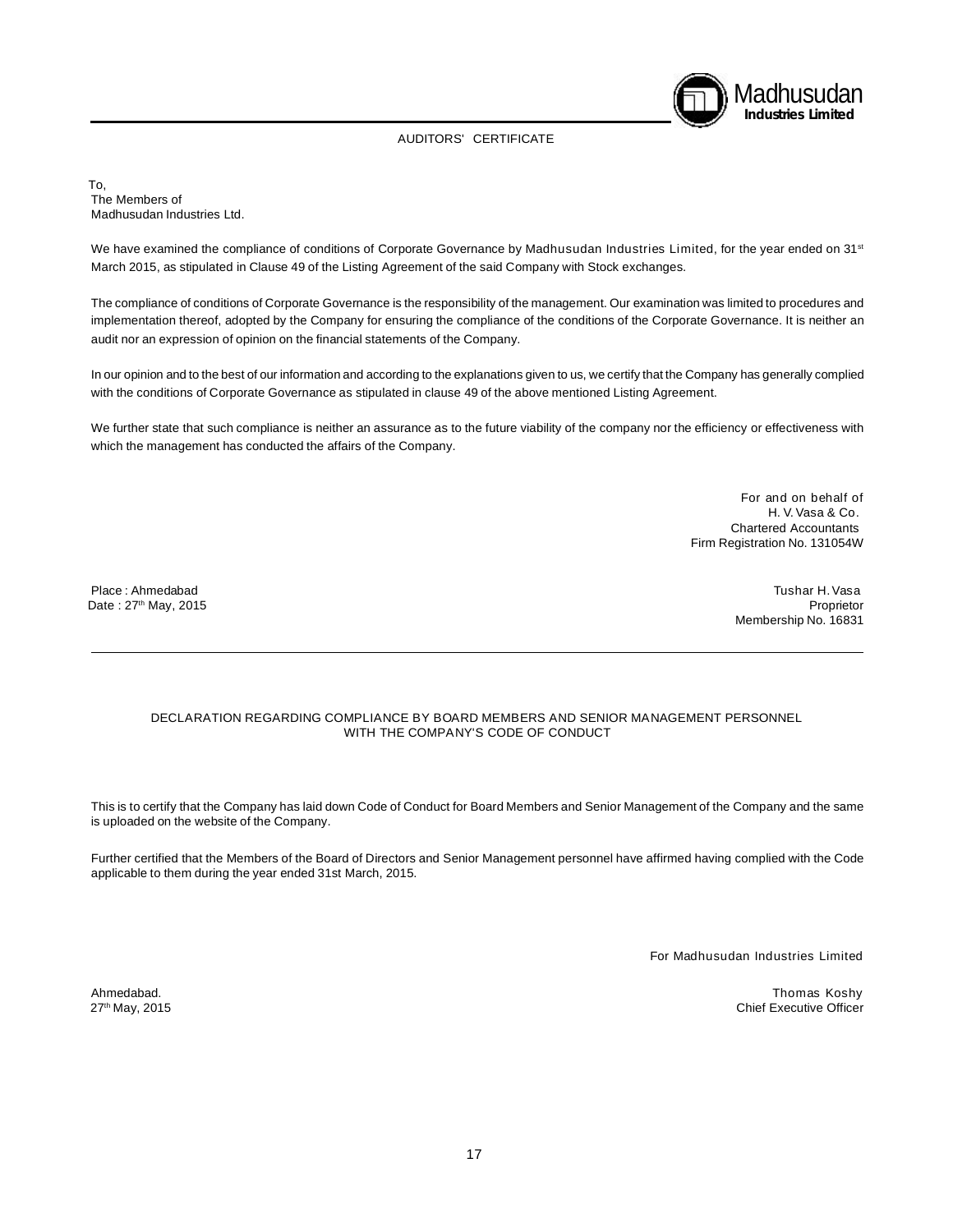#### **Form No. MR-3**

### **SECRETARIAL AUDIT REPORT**

#### FOR THE FINANCIAL YEAR ENDED March 31, 2015

[Pursuant to section 204(1) of the Companies Act, 2013 and rule No.9 of the Companies (Appointment and Remuneration Personnel) Rules, 2014]

To, The Members, Survey No. 359/B, 359/C, 361 & 362, **MADHUSUDAN INDUSTRIES LIMITED** Tal.:Dehgam, Rakhial - 382315

We have conducted the Secretarial Audit of the compliance of applicable statutory provisions and the adherence to good corporate practices by M/s. Madhusudan Industries Limited (hereinafter called the Company). Secretarial Audit was conducted in a manner that provided us a reasonable basis for evaluating the corporate conducts/statutory compliances and expressing our opinion thereon.

Based on our verification of the Company's books, papers, minute books, forms and returns filed and other records maintained by the company and also the information provided by the Company, its officers, agents and authorized representatives during the conduct of secretarial audit; we hereby report that in our opinion, the company has, during the audit period covering the financial year ended on March 31, 2015 complied with the statutory provisions listed hereunder and also that the Company has proper Board-processes and compliancemechanism in place to the extent, in the manner and subject to the reporting made hereinafter:

We have examined the books, papers, minute books, forms and returns filed and other records maintained by the Company for the financial year ended on March 31, 2015 according to the provisions of:

- 1) The Companies Act, 2013 (the Act) and the Rules made thereunder;
- 2) The Securities Contracts (Regulation) Act, 1956 ('SCRA') and the Rules made thereunder;
- 3) The Depositories Act, 1996 and the Regulations and Bye-laws framed thereunder;
- 4) Foreign Exchange Management Act, 1999 and the Rules and Regulations made thereunder to the extent of Foreign Direct Investment, Overseas Direct Investment and External Commercial Borrowings;
- 5) The following Regulations and Guidelines prescribed under the Securities and Exchange Board of India Act, 1992 ('SEBI Act'):
	- (a) The Securities and Exchange Board of India (Substantial Acquisition of Shares and Takeovers) Regulations, 2011;
	- (b) The Securities and Exchange Board of India (Prohibition of Insider Trading) Regulations, 1992;
	- (c) The Securities and Exchange Board of India (Issue of Capital and Disclosure Requirements) Regulations, 2009;
	- (d) The Securities and Exchange Board of India (Employee Stock Option Scheme and Employee Stock Purchase Scheme) Guidelines, 1999 / The Securities and Exchange Board of India (Share Based Employees Benefits), Regulations, 2014 (Effective from 28th October,2014);

Not applicable as the Company has not issued any options/ shares under the said Regulations during the year under review.

(e) The Securities and Exchange Board of India(Issue and Listing of Debt Securities) Regulations ,2008;

Not applicable as Company has not issued any Debt Securities during the year under review.

- (f) The Securities and Exchange Board of India (Registrars to an Issue and Share Transfer Agents) Regulations, 1993 regarding the Companies Act and dealing with client;
- (g) The Securities and Exchange Board of India (Delisting of Equity Shares) Regulations, 2009;

Not applicable as the Company has not delisted any of its shares from any Stock Exchange during the year under review.

(h) The Securities and Exchange Board of India (Buy Back of Securities) Regulations, 2008

Not applicable as the Company has not bought back any of its securities during the year under review.

We have also examined compliance with the applicable clauses of the following:

- (i) Secretarial Standards issued by The Institute of Company Secretaries of India (not applicable as not notified during the year under review.)
- (ii) The Listing Agreements entered into by the Company with BSE limited.

As per the circular ref. no. CIR/CFD/POLICY CELL/7/2014 dated 15<sup>th</sup> September, 2014 Company is not required to comply with clause 49 of Listing Agreement but the Company has complied with the same voluntarily.

During the period under review the Company has complied with the provisions of the Act, Rules, Regulations, Guidelines, Standards, etc. mentioned above.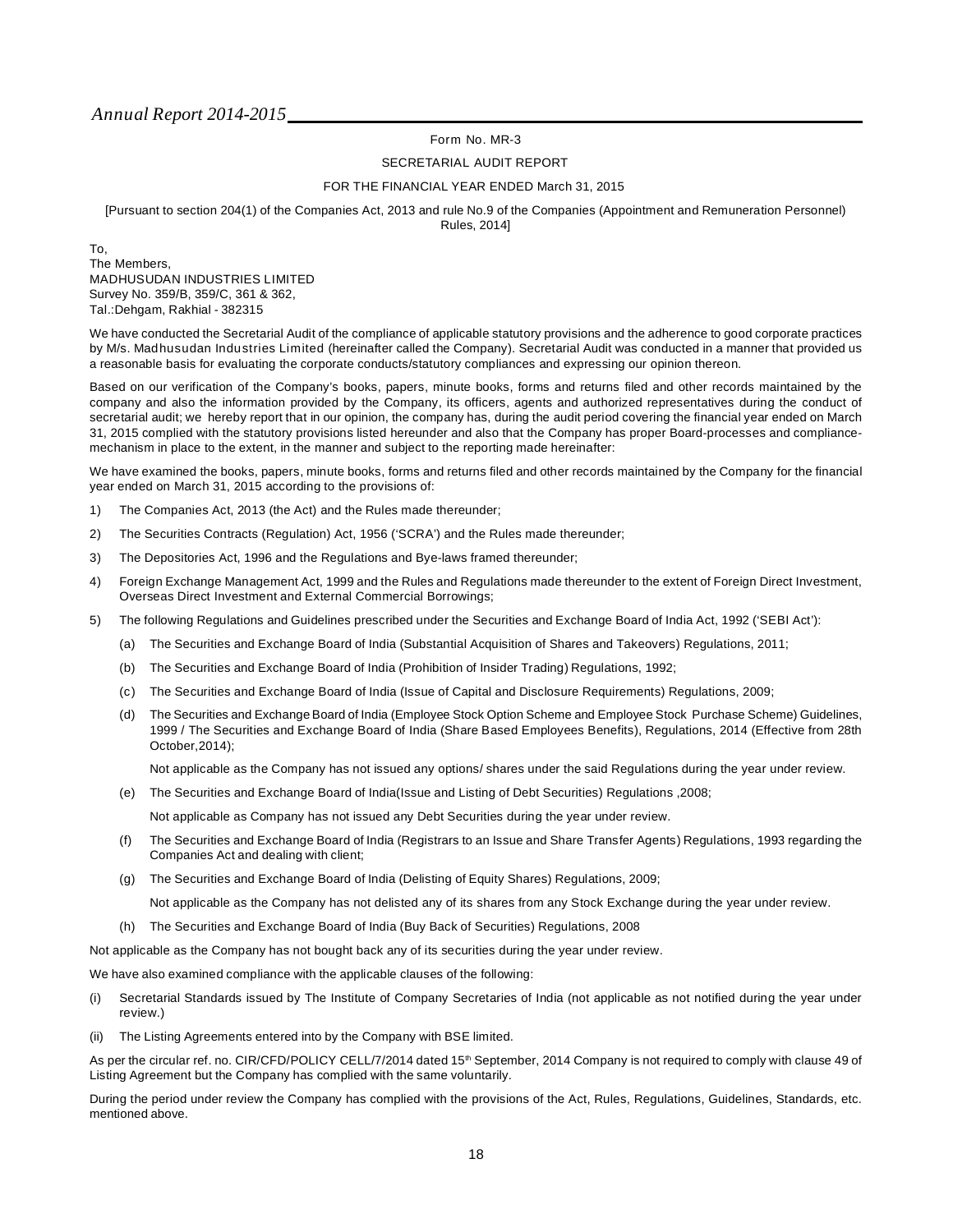#### **We further report that:**

The Board of Directors of the Company is duly constituted with proper balance of Executive Directors, Non-Executive Directors and Independent Directors. The changes in the composition of Board took place during the year under review were carried out in compliance of the provisions of Act.

Adequate notice is given to all directors to schedule the Board Meetings, agenda and detailed notes on agenda were sent at least seven days in advance and during the year under review.

Decisions at the meetings of Board of Directors/ Committees of the Company were carried through on the basis of majority. There were no dissenting views by any member of Board / Committee in the meetings held during the year under review.

#### **We further report that:**

There are adequate systems and processes in the company commensurate with the size and operations of the company to monitor and ensure compliance with applicable laws, rules, regulations and guidelines.

There were no other instances of:

- a) Public/Right issue of shares/ debentures/sweat equity, etc.
- b) Redemption / buy-back of securities.
- c) Obtaining the approval from Shareholders under Section 180 of the Companies Act, 2013.
- d) Merger / amalgamation / reconstruction, etc.
- e) Foreign technical collaborations.

# **FOR PARIKH DAVE & ASSOCIATES COMPANY SECRETARIES**

**PLACE : AHMEDABAD UMESH G. PARIKH DATE : 27<sup>th</sup> MAY, 2015** 

**FCS No. 4152 C P No. 2413**

Madhusudan **Industries Limited**

To The Members, MADHUSUDAN INDUSTRIES LIMITED Survey No. 359/B, 359/C, 361 & 362, Tal.:Dehgam, Rakhial - 382315

Our report of even date is to be read along with this letter.

- 1. Maintenance of Secretarial record is the responsibility of the management of the Company. Our responsibility is to express an opinion on these secretarial records based on our audit.
- 2. We have followed the audit practices and process as were appropriate to obtain reasonable assurance about the correctness of the contents of the Secretarial records. The vertification was done on test basis to ensure that correct facts are relfected in Secretarial records. We believe that the process and practices, we followed provide a reasonable basis for our opinion.
- 3. We have not verified the correctness and appropriateness of financial records and Books of Accounts of the Company.
- 4. Wherever required, we have obtained the Management representation about the Compliance of laws, rules and regulations and happening of events etc.
- 5. The Compliance of the provisions of Corporate and other applicable laws, rules, regulations, standards is the responsibility of the management. Our examination was limited to the verification of procedure on test basis.
- 6. The Secretarial Audit report is neither an assurance as to the future viability of the Company nor of the efficacy or effectiveness with which the management has conducted the affairs of the Company.

**FOR PARIKH DAVE & ASSOCIATES COMPANY SECRETARIES**

> **FCS No. 4152 C P No. 2413**

**PLACE : AHMEDABAD UMESH G. PARIKH DATE : 27<sup>th</sup> MAY, 2015 PARTNER**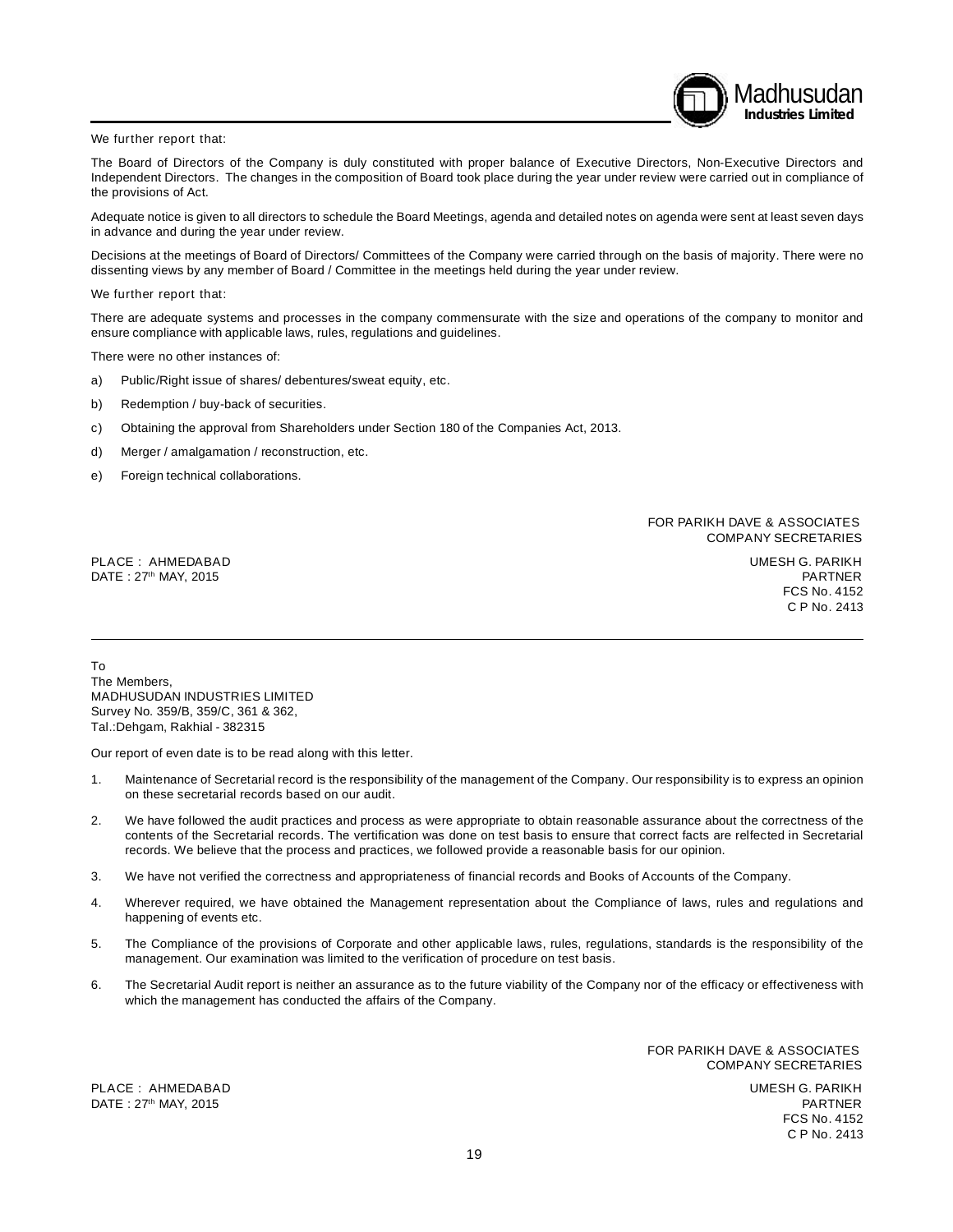#### **Independent Auditors' Report**

#### To,

#### The Members of **Madhusudan Industries Limited**

We have audited the accompanying financial statements of **MADHUSUDAN INDUSTRIES LIMITED** ("the Company"), which comprise the Balance Sheet as at 31<sup>st</sup> March, 2015, the Statement of Profit and Loss, the Cash Flow Statement for the year then ended, and a summary of the significant accounting policies and other explanatory information.

#### **Management's Responsibility for the Financial Statements**

The Company's Board of Directors is responsible for the matters stated in Section 134(5) of the Companies Act, 2013 ("the Act") with respect to the preparation of these financial statements that give a true and fair view of the financial position, financial performance and cash flows of the Company in accordance with the accounting principles generally accepted in India, including the Accounting Standards specified under Section 133 of the Act, read with Rule 7 of the Companies (Accounts) Rules, 2014. This responsibility also includes maintenance of adequate accounting records in accordance with the provisions of the Act for safeguarding of the assets of the Company and for preventing and detecting frauds and other irregularities; selection and application of appropriate accounting policies; making judgments and estimates that are reasonable and prudent; and design, implementation and maintenance of adequate internal financial controls, that were operating effectively for ensuring the accuracy and completeness of the accounting records, relevant to the preparation and presentation of the financial statements that give a true and fair view and are free from material misstatement, whether due to fraud or error.

### **Auditor's Responsibility**

Our responsibility is to express an opinion on these financial statements based on our audit.

We have taken into account the provisions of the Act, the accounting and auditing standards and matters which are required to be included in the audit report under the provisions of the Act and the Rules made thereunder.

We conducted our audit in accordance with the Standards on Auditing specified under Section 143(10) of the Act. Those Standards require that we comply with ethical requirements and plan and perform the audit to obtain reasonable assurance about whether the financial statements are free from material misstatement.

An audit involves performing procedures to obtain audit evidence about the amounts and the disclosures in the financial statements. The procedures selected depend on the auditor's judgment, including the assessment of the risks of material misstatement of the financial statements, whether due to fraud or error. In making those risk assessments, the auditor considers internal financial control relevant to the Company's preparation of the financial statements that give a true and fair view in order to design audit procedures that are appropriate in the circumstances. An audit also includes evaluating the appropriateness of the accounting policies used and the reasonableness of the accounting estimates made by the Company's Directors, as well as evaluating the overall presentation of the financial statements.

We believe that the audit evidence we have obtained is sufficient and appropriate to provide a basis for our audit opinion on the financial statements.

#### **Opinion**

In our opinion and to the best of our information and according to the explanations given to us, the aforesaid financial statements give the information required by the Act in the manner so required and give a true and fair view in conformity with the accounting principles generally accepted in India, of the state of affairs of the Company as at  $31<sup>st</sup>$  March, 2015, and its profit and its cash flows for the year ended on that date.

#### **Report on Other Legal and Regulatory Requirements**

As required by the Companies (Auditor's Report) Order, 2015 ("the Order"), issued by the Central Government of India in terms of sub-section (11) of section 143 of the Companies Act, 2013, we give in the Annexure a statement on the matters specified in paragraph 3 and 4 of the Order, to the extent applicable.

As required by Section 143 (3) of the Act, we report that:

- (a) We have sought and obtained all the information and explanations which to the best of our knowledge and belief were necessary for the purposes of our audit.
- (b) In our opinion, proper books of account as required by law have been kept by the Company so far as it appears from our examination of those books.
- (c) The Balance Sheet, the Statement of Profit and Loss, and the Cash Flow Statement dealt with by this Report are in agreement with the books of account.
- (d) In our opinion, the aforesaid financial statements comply with the Accounting Standards specified under Section 133 of the Act, read with Rule 7 of the Companies (Accounts) Rules, 2014.
- (e) On the basis of the written representations received from the directors as on 31<sup>st</sup> March, 2015 taken on record by the Board of Directors, none of the directors is disqualified as on 31<sup>st</sup> March, 2015 from being appointed as a director in terms of Section 164 (2) of the Act.
- (f) With respect to the other matters to be included in the Auditor's Report in accordance with Rule 11 of the Companies (Audit and Auditors) Rules, 2014, in our opinion and to the best of our information and according to the explanations given to us:
	- The Company has disclosed the impact of pending litigations on its financial position in its financial statements.
	- ii. The Company has made provision, as required under the applicable law or accounting standards, for material foreseeable losses, if any, on long-term contracts including derivative contracts.
	- iii. There were no amounts which were required to be transferred to the Investor Education and Protection Fund by the Company.

Chartered Accountants **H. V. Vasa & Co.** Firm Registration No. 131054W

Place : Ahmedabad Date : 27<sup>th</sup> May, 2015 **Membership No. 16831** 

**Tushar H. Vasa** Proprietor

**The Annexure referred to in "Report on Legal and Other Regulatory Requirements" paragraph 1 of the Our Report of even date to the members of MADHUSUDAN INDUSTRIES LIMITED on the accounts of the company for the year ended 31 March, 2015. st**

On the basis of such checks as we considered appropriate and according to the information and explanation given to us during the course of our audit, we report that:

- 1. In respect of its fixed assets :
	- The company has maintained proper records, showing full particulars including quantitative details and situation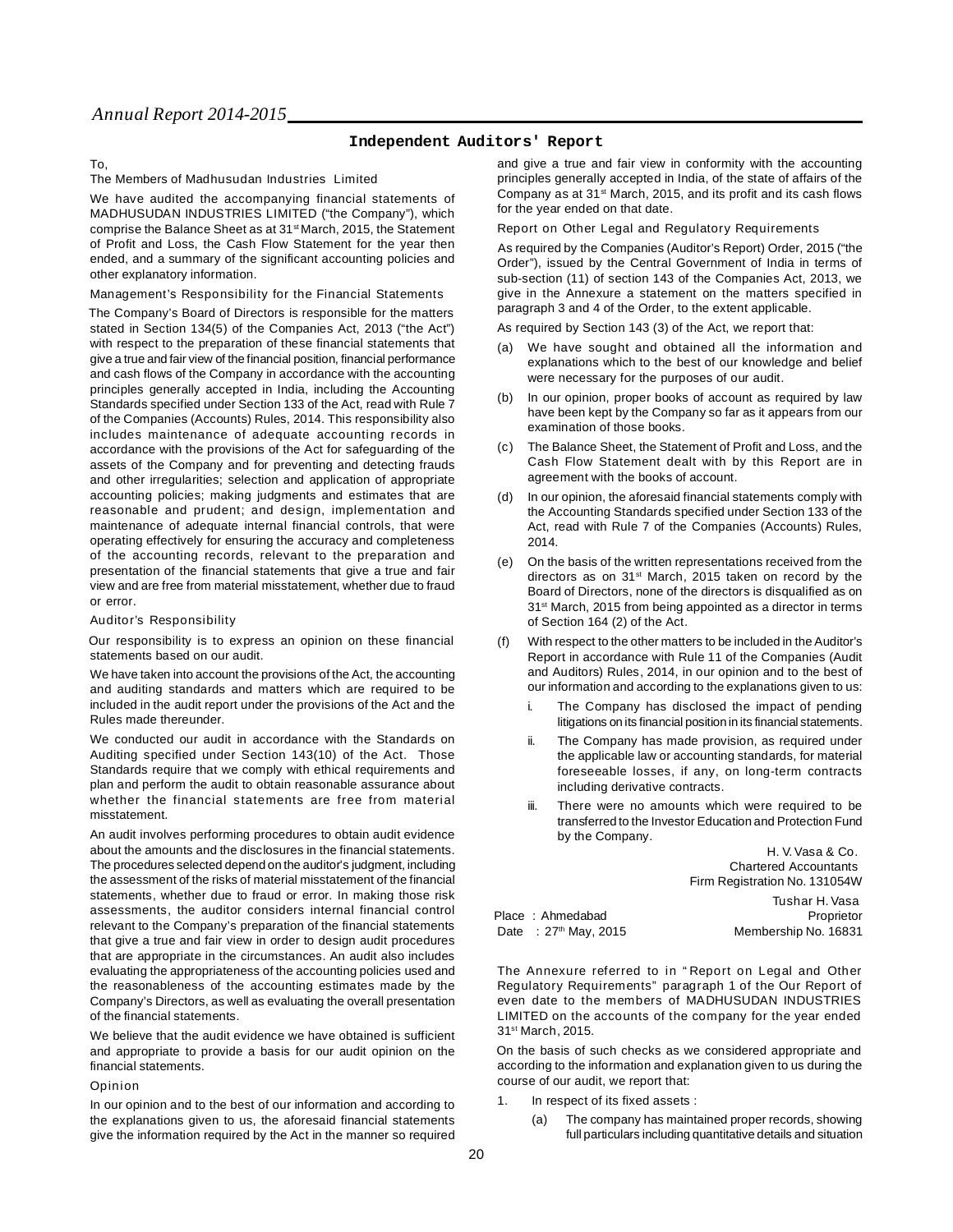

of its fixed assets on the basis of available information, other than furniture and fixtures.

- (b) As explained to us, fixed assets have been physically verified by the management at reasonable intervals in a phased periodical manner, which in our opinion is reasonable, having regard to the size of the Company and the nature of its assets. No material discrepancies between the book records and the physical inventory have been noticed in respect of the assets physically verified.
- 2. In respect of its inventories :
	- (a) As explained to us, inventories have been physically verified by the management at reasonable intervals during the year.
	- (b) In our opinion and according to the information and explanations given to us, the procedures of physical verification of inventories followed by the management are reasonable and adequate in relation to the size of the company and the nature of its business.
	- (c) The Company has maintained proper records of inventories. As explained to us, there were no material discrepancies noticed on physical verification of inventories as compared to book records.
- 3. In respect of loans, secured or unsecured, granted by the Company to companies, firms or other parties covered in the register maintained under Section 189 of the Companies Act, 2013 :
	- (a) According to the information and explanations given to us and on the basis of our examination of the books of account, the Company has not received or granted, secured or unsecured, to or from companies, firms or other parties listed in the register maintained under Section 189 of the Companies Act, 2013. Consequently, the provisions of clauses iii (b) of paragraph 3 of the Companies (Auditor's Report) Order, 2015 are not applicable to the Company.
- 4. In our opinion and according to the information and explanations given to us, there are adequate internal control systems commensurate with its size of the company and the nature of business for the purchase of inventories, fixed assets and also for sale of goods and services. Further, on the basis of our examination, and according to the information and explanations given to us, we have neither come across nor have we have been informed of any instance of major weakness in the aforesaid internal control systems.
- 5. In our opinion and according to the information and explanations given to us, the Company has complied with the provisions of Section 73 to 76 or any other relevant provisions of the Companies Act, 2013 and Companies (Acceptance of Deposits) Rules, 2014 with regard to the deposits accepted from the public. According to the information and explanations given to us, in this regard, no order under the aforesaid sections has been passed by the Company Law Board or National Company Law Tribunal or Reserve Bank of India or any Court or any other Tribunal on the company.
- 6. We have broadly reviewed the books of account maintained by the company pursuant to the rules made by the Central Government for the maintenance of cost records under subsection (1) of section 148 of the Companies Act, related to the maintenance of manufacture of certain products, and are of the opinion that prima facie, the prescribed accounts and records have been made and maintained.
- 7. In respect of statutory dues :
	- (a) According to the records of the company, undisputed statutory dues including Provident Fund, Employees' State Insurance, Income-tax, Sales-tax, Wealth Tax, Service Tax, Custom Duty, Excise Duty, value added tax cess and other statutory dues have been generally regularly deposited with the appropriate authorities. According to the information and explanations given to us, no undisputed amounts payable in respect of the aforesaid dues were outstanding as at 31<sup>st</sup> of March, 2015 for a period of more than six months from the date they became payable.
	- (b) According to the information and explanations given to us, following disputed statutory dues have not been deposited on account of disputed matters pending before appropriate authorities are as under :

| Sr. Name of<br>No. the Statute     | Nature of<br>the Dues         | Forum where<br>dispute is<br>pending | Amount<br>$(Rs.)$ In<br>Lacs |
|------------------------------------|-------------------------------|--------------------------------------|------------------------------|
| Gujarat Sales Sales-tax<br>Tax Act |                               | <b>Gujarat Sales</b><br>Tax Tribunal | 139.34                       |
| Central Excise<br>Act              | Central<br>Excise Duty CESTAT |                                      | 97.76                        |

- (c) According to the information and explanations given to us, there is no amount required to be transferred to investor education and protection fund in accordance with the relevant provisions of the Companies Act, 1956 (1 of 1956) and rules made thereunder.
- 8. The Company does not have accumulated losses at the end of the financial year and has not incurred any cash losses during the financial year covered by our audit or in the immediately preceding financial year.
- 9. As per the Books and records maintained by the company and according to the information and explanations given to us, we are of the opinion that, the Company has not defaulted in repayment of dues to bank.
- 10. According to the information and explanations given to us, the Company has not given any guarantees for loan taken by others from bank or financial institutions.
- 11. In our opinion and according to the information and explanations given to us, the term loans have been applied for the purpose for which they were raised.
- 12. In our opinion and according to the information and explanations given to us, no fraud on or by the Company has been noticed or reported during the year, that causes the financial statements to be materially misstated.

Chartered Accountants **H. V. Vasa & Co.** Firm Registration No. 131054W

Place : Ahmedabad<br>Date : 27<sup>th</sup> May, 2015

**Tushar H. Vasa Proprietor** Membership No. 16831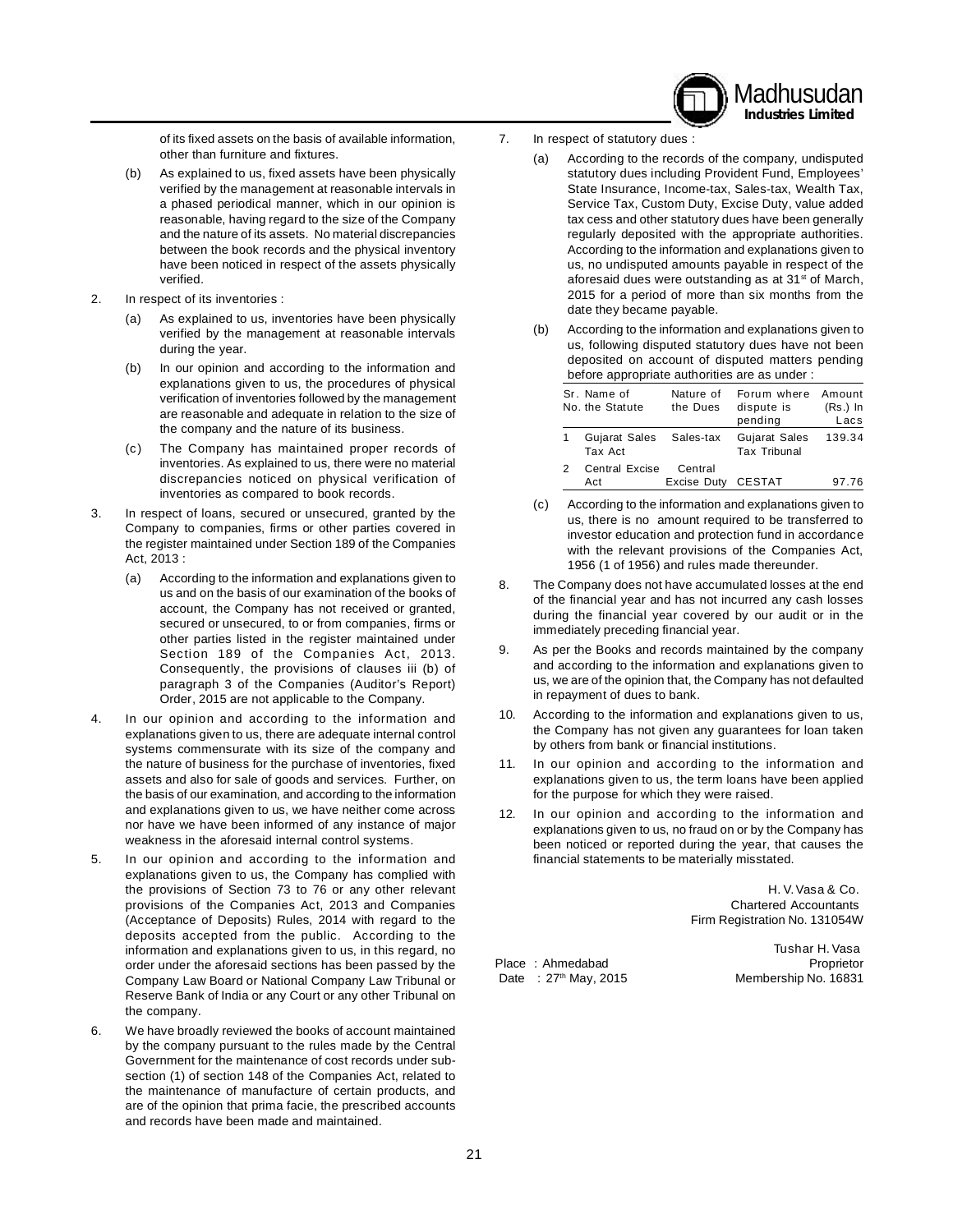|    |              |                    | Balance Sheet as at 31st March,           |  |                | 2015                             |                                  |
|----|--------------|--------------------|-------------------------------------------|--|----------------|----------------------------------|----------------------------------|
|    |              | <b>Particulars</b> |                                           |  | <b>Note</b>    | As at 31st<br>March, 2015<br>Rs. | As at 31st<br>March, 2014<br>Rs. |
| ı. |              |                    | <b>EQUITY AND LIABILITIES</b>             |  |                |                                  |                                  |
|    | 1            |                    | Shareholders' funds                       |  |                |                                  |                                  |
|    |              | (a)                | <b>Share Capital</b>                      |  | $\mathbf{1}$   | 2,68,75,000                      | 2,68,75,000                      |
|    |              | (b)                | Reserves and Surplus                      |  | $\overline{2}$ | 10,36,95,797                     | 10,93,61,113                     |
|    | $\mathbf{2}$ |                    | <b>Non-current liabilities</b>            |  |                |                                  |                                  |
|    |              | (a)                | Long-term borrowings                      |  |                |                                  |                                  |
|    |              | (b)                | Other Long Term Liabilities               |  | 3              | 19,46,000                        | 18,30,800                        |
|    |              | (c)                | <b>Long Term Provisions</b>               |  | 4              | 53,02,982                        | 53,02,982                        |
|    | 3            |                    | <b>Current liabilities</b>                |  |                |                                  |                                  |
|    |              | (a)                | Short-term borrowings                     |  |                |                                  |                                  |
|    |              | (b)                | Other current liabilities                 |  | 5              | 28,44,422                        | 31,26,513                        |
|    |              | (c)                | Short-term provisions                     |  | 6              | 5,56,689                         | 5,33,325                         |
|    |              |                    | <b>TOTAL</b>                              |  |                | 14,12,20,890                     | 14,70,29,733                     |
| Ш  |              | <b>ASSETS</b>      |                                           |  |                |                                  |                                  |
|    | 1            |                    | <b>Non-current assets</b>                 |  |                |                                  |                                  |
|    |              | (a)                | Fixed assets                              |  | $\overline{7}$ |                                  |                                  |
|    |              |                    | Tangible assets<br>(i)                    |  |                | 3,10,76,082                      | 1,38,52,956                      |
|    |              |                    | Capital work-in-progress<br>(ii)          |  |                |                                  | 30,66,975                        |
|    |              | (b)                | Non-current investments                   |  | 8              | 1,95,73,821                      | 1,93,12,882                      |
|    |              | (c)                | Long-term loans and advances              |  | 9              | 1,32,55,769                      | 3,32,27,228                      |
|    | $\mathbf{2}$ |                    | <b>Current assets</b>                     |  |                |                                  |                                  |
|    |              | (a)                | <b>Current Investments</b>                |  | 10             | 2,22,96,560                      | 2,48,34,411                      |
|    |              | (b)                | Inventories                               |  | 11             |                                  | 40,025                           |
|    |              | (c)                | Trade receivables                         |  | 12             | 1,43,59,277                      | 1,70,38,315                      |
|    |              | (d)                | Cash and cash equivalents                 |  | 13             | 2,79,59,523                      | 2,75,05,471                      |
|    |              | (e)                | Short-term loans and advances             |  | 14             | 1,11,04,439                      | 68,26,825                        |
|    |              | (f)                | Other current assets                      |  | 15             | 15,95,419                        | 13,24,645                        |
|    |              |                    | <b>TOTAL</b>                              |  |                | 14, 12, 20, 890                  | 14,70,29,733                     |
|    |              |                    | <b>Significant Accounting Policies</b>    |  |                |                                  |                                  |
|    |              |                    | Notes to Accounts on Financial Statements |  | 21 to 33       |                                  |                                  |

As per our report of even date attached For and on behalf of Chartered Accountants **H. V. Vasa & Co.** Firm Registration No. 131054W Proprietor **Tushar H. Vasa** Membership No. 16831

Ahmedabad 27th May, 2015 **Tarun Panchal** C.F.O.

**Rajesh B. Shah Sanwarmal D. Agarwal P. C. Surana Rutva Acharya**

Director Director Director Director

Ahmedabad 27th May, 2015

**Rutu Shah**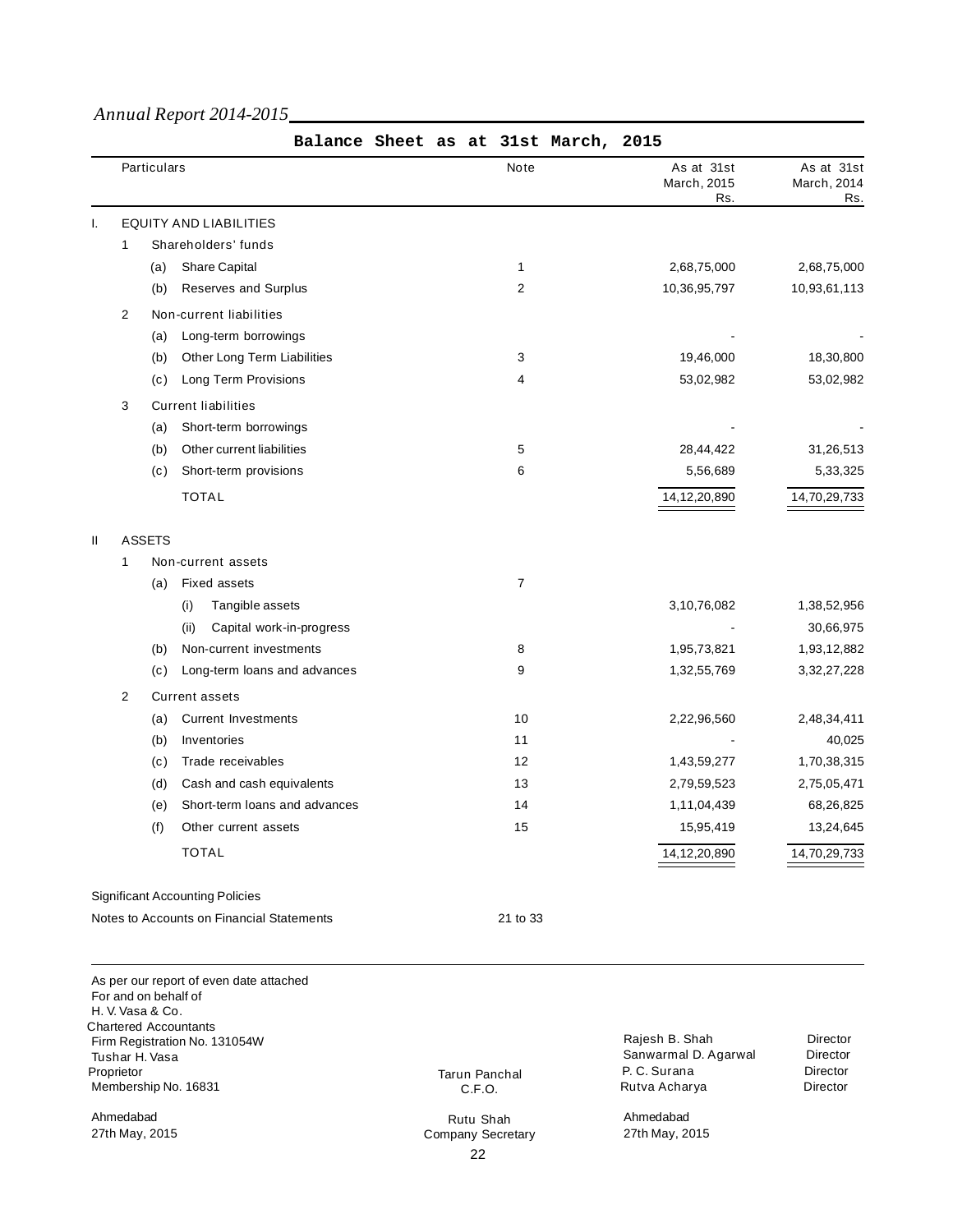

|     | Statement of Profit and Loss for the year ended 31st March,                                                           |                                |                                                                         | 2015                                                |
|-----|-----------------------------------------------------------------------------------------------------------------------|--------------------------------|-------------------------------------------------------------------------|-----------------------------------------------------|
|     | <b>Particulars</b>                                                                                                    | <b>Note</b>                    | 2014-15<br>Rs.                                                          | 2013-14<br>Rs.                                      |
| ı   | Revenue from operations                                                                                               | 16                             | 90,56,396                                                               | 86,12,184                                           |
| Ш   | Other income                                                                                                          | 17                             | 58,83,297                                                               | 52,84,026                                           |
| Ш   | Total Revenue (I + II)                                                                                                |                                | 1,49,39,693                                                             | 1,38,96,210                                         |
| IV  | Expenses :                                                                                                            |                                |                                                                         |                                                     |
|     | Purchases of stock-in-trade                                                                                           |                                |                                                                         |                                                     |
|     | Changes in inventories of finished goods,<br>work-in-progress and stock-in-trade                                      |                                |                                                                         |                                                     |
|     | Employee benefits expenses                                                                                            | 18                             | 38,18,861                                                               | 28,45,302                                           |
|     | Finance costs                                                                                                         | 19                             | 6,930                                                                   | 26,049                                              |
|     | Depreciation and amortisation expenses                                                                                |                                | 22,38,598                                                               | 12,89,206                                           |
|     | Other expenses                                                                                                        | 20                             | 71,13,114                                                               | 23,25,647                                           |
|     | <b>Total expenses</b>                                                                                                 |                                | 1,31,77,503                                                             | 64,86,204                                           |
| ۷   | Profit / (Loss) before tax                                                                                            |                                | 17,62,190                                                               | 74,10,006                                           |
|     | <b>Less: Exceptional Items</b>                                                                                        |                                |                                                                         | 15,99,600                                           |
|     | Profit / (Loss) before tax after Exceptional Item                                                                     |                                | 17,62,190                                                               | 58,10,406                                           |
| VI  | Tax expense:                                                                                                          |                                |                                                                         |                                                     |
|     | Current tax expense for current year<br>(a)                                                                           |                                |                                                                         |                                                     |
|     | (b)<br>(Less): MAT credit (where applicable)                                                                          |                                |                                                                         |                                                     |
|     | Deferred tax<br>(c)                                                                                                   |                                |                                                                         |                                                     |
| VII | Profit / (Loss) for the year                                                                                          |                                | 17,62,190                                                               | 58,10,406                                           |
|     | VIII Earning per Equity Share of Rs. 5/- each                                                                         |                                |                                                                         |                                                     |
|     | Basic and Diluted (Before Exceptional Item)                                                                           |                                | 0.33                                                                    | 1.38                                                |
|     | Basic and Diluted (After Exceptional Item)                                                                            |                                | 0.33                                                                    | 1.08                                                |
|     | Weighted average number of shares outstanding                                                                         |                                | 53,75,000                                                               | 53,75,000                                           |
|     | <b>Significant Accounting Policies</b><br>Notes to Accounts on Financial Statements                                   | 21 to 33                       |                                                                         |                                                     |
|     | As per our report of even date attached<br>For and on behalf of<br>H. V. Vasa & Co.                                   |                                |                                                                         |                                                     |
|     | <b>Chartered Accountants</b><br>Firm Registration No. 131054W<br>Tushar H. Vasa<br>Proprietor<br>Membership No. 16831 | <b>Tarun Panchal</b><br>C.F.O. | Rajesh B. Shah<br>Sanwarmal D. Agarwal<br>P. C. Surana<br>Rutva Acharya | <b>Director</b><br>Director<br>Director<br>Director |

Company Secretary **Rutu Shah**

C.F.O.

Ahmedabad 27th May, 2015

Membership No. 16831

Ahmedabad 27th May, 2015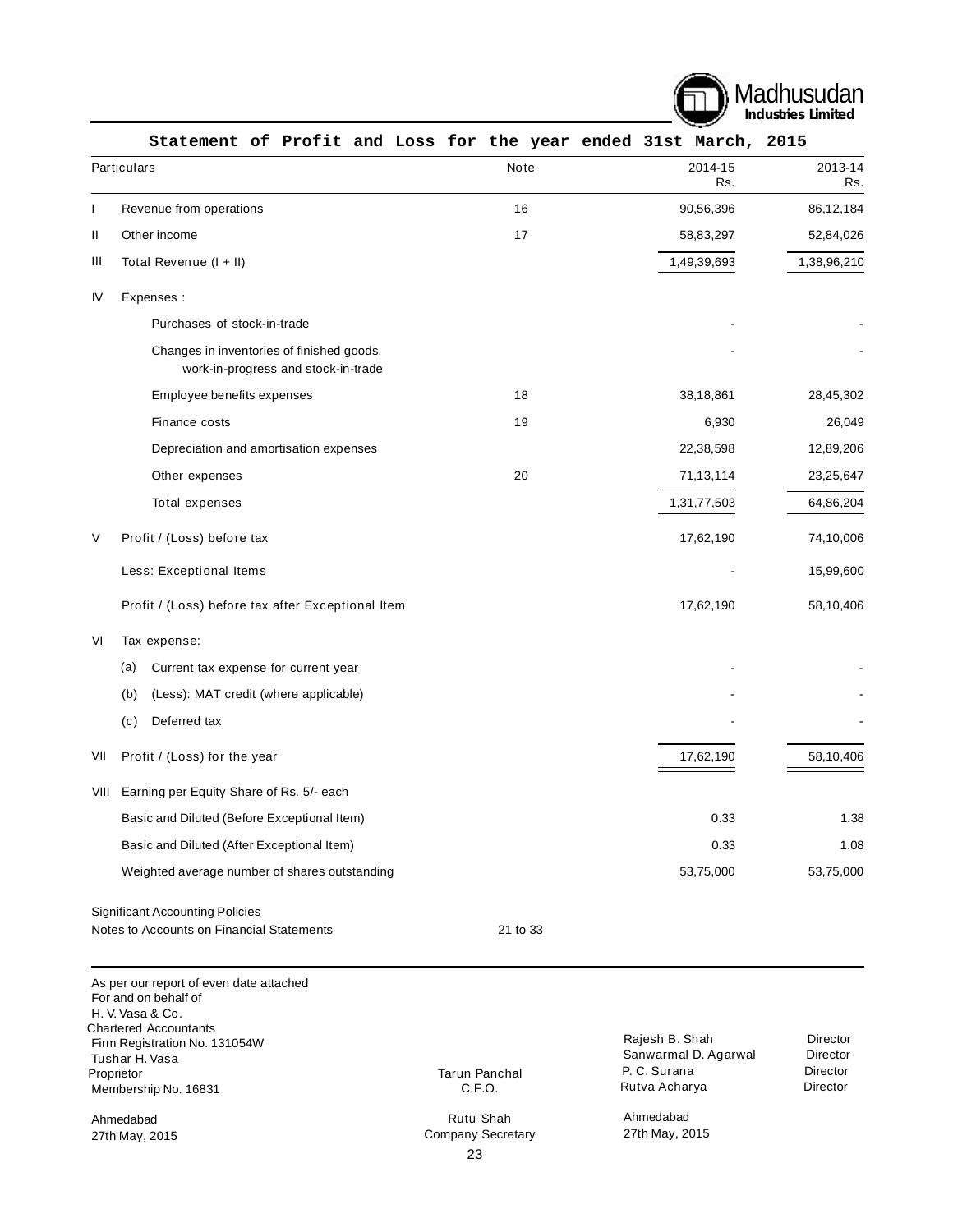|    | Cash Flow Statement for the year ended 31st March,                           |                              |                                  | 2015                            |                                  |
|----|------------------------------------------------------------------------------|------------------------------|----------------------------------|---------------------------------|----------------------------------|
|    |                                                                              | Rs.                          | Year ended March 31, 2015<br>Rs. | Rs.                             | Year ended March 31, 2014<br>Rs. |
| Α. | Cash flow from operating activities                                          |                              |                                  |                                 |                                  |
|    | Net profit before tax after Extra-ordinary items                             |                              | 17,62,190                        |                                 | 58,10,406                        |
|    | Adjusted for                                                                 |                              |                                  |                                 |                                  |
|    | Depreciation                                                                 | 22,38,598                    |                                  | 12,89,206                       |                                  |
|    | Interest Charged                                                             | 6,930                        |                                  | 26,049                          |                                  |
|    | <b>Interest Received</b>                                                     | (37, 70, 088)                |                                  | (27, 55, 915)                   |                                  |
|    | Dividend Received                                                            | (9,53,616)                   |                                  | (10, 21, 514)                   |                                  |
|    | Profit on Sale of Investments                                                | (1,06,311)                   |                                  | (5, 34, 150)                    |                                  |
|    | Loss on Sale of Subsidiary Company                                           |                              |                                  | (15,99,600)                     |                                  |
|    | (Profit) / Loss on Sale of Fixed Assets (Net)                                | (42, 216)                    |                                  |                                 |                                  |
|    |                                                                              |                              | (26, 26, 703)                    |                                 | (45, 95, 924)                    |
|    | Operating profit before working capital changes                              |                              | (8, 64, 513)                     |                                 | 12,14,482                        |
|    | Adjusted for changes in working capital                                      |                              |                                  |                                 |                                  |
|    | Inventories                                                                  | 40,025                       |                                  | 5,050                           |                                  |
|    | Trade and other receivable                                                   | 26,79,038                    |                                  | (22, 404)                       |                                  |
|    | Short -term loans and advances<br><b>Other Current Assets</b>                | (42, 77, 614)                |                                  | 1,00,71,484                     |                                  |
|    | Long-term loans and advances                                                 | (2,70,774)<br>2,00,76,461    |                                  | (2, 14, 563)<br>(34, 88, 927)   |                                  |
|    | Long Term Provision                                                          |                              |                                  |                                 |                                  |
|    | <b>Short Term Provision</b>                                                  | 23,364                       |                                  | 1,296                           |                                  |
|    | <b>Other Current Liabilities</b>                                             | (2,82,091)                   |                                  | (14, 34, 849)                   |                                  |
|    | Other Long Term Liabilities                                                  | 1,15,200                     |                                  | 1,26,800                        |                                  |
|    |                                                                              |                              | 1,81,03,609                      |                                 | 50,43,887                        |
|    | Cash generated from operations                                               |                              | 1,72,39,096                      |                                 | 62,58,369                        |
|    | Direct taxes paid                                                            |                              | (1,05,002)                       |                                 | 37,01,557                        |
|    | Total (A)<br>Net Cash From Operating Activities                              |                              | 1,71,34,094                      |                                 | 99,59,926                        |
| В. | Cash flow from Investing activities                                          |                              |                                  |                                 |                                  |
|    | Purchase of fixed assets                                                     | (2,39,42,039)                |                                  | (30, 74, 575)                   |                                  |
|    | Proceeds from sale of fixed assets<br><b>Purchase of Current Investments</b> | 1,62,000                     |                                  |                                 |                                  |
|    | Sale of Current Investments                                                  | (1,23,60,429)<br>1,47,43,652 |                                  | (3, 57, 93, 198)<br>4,44,69,625 |                                  |
|    | Interest received                                                            | 37,70,088                    |                                  | 27,55,915                       |                                  |
|    | Dividend received                                                            | 9,53,616                     |                                  | 10,21,514                       |                                  |
|    | Net Cash Used in Investing Activities<br>Total (B)                           |                              | (1,66,73,112)                    |                                 | 93,79,281                        |
| C. | Cash flow from financing activities                                          |                              |                                  |                                 |                                  |
|    | Proceeds from borrowings / Repayment of Loan                                 |                              |                                  | (51, 26, 047)                   |                                  |
|    | Interest paid                                                                | (6,930)                      |                                  | (26, 049)                       |                                  |
|    | Net Cash Used in Financing Activities<br>Total (C)                           |                              | (6,930)                          |                                 | (51, 52, 096)                    |
|    | Net Changes in Cash & Cash Equivalents (A+B+C)                               |                              | 4,54,052                         |                                 | 1,41,87,111                      |
|    | Cash & Cash Equivalents - Opening Balance                                    |                              | 2,75,05,471                      |                                 | 1,33,18,360                      |
|    | Cash & Cash Equivalents - Closing Balance                                    |                              | 2,79,59,523                      |                                 | 2,75,05,471                      |

As per our report of even date attached For and on behalf of Chartered Accountants **H. V. Vasa & Co.** Firm Registration No. 131054W Proprietor **Tushar H. Vasa** Membership No. 16831 Ahmedabad 27th May, 2015

C.F.O. **Tarun Panchal**

**24** Company Secretary **Rutu Shah**

Director Director Director Director **Rajesh B. Shah Sanwarmal D. Agarwal P. C. Surana Rutva Acharya**

Ahmedabad 27th May, 2015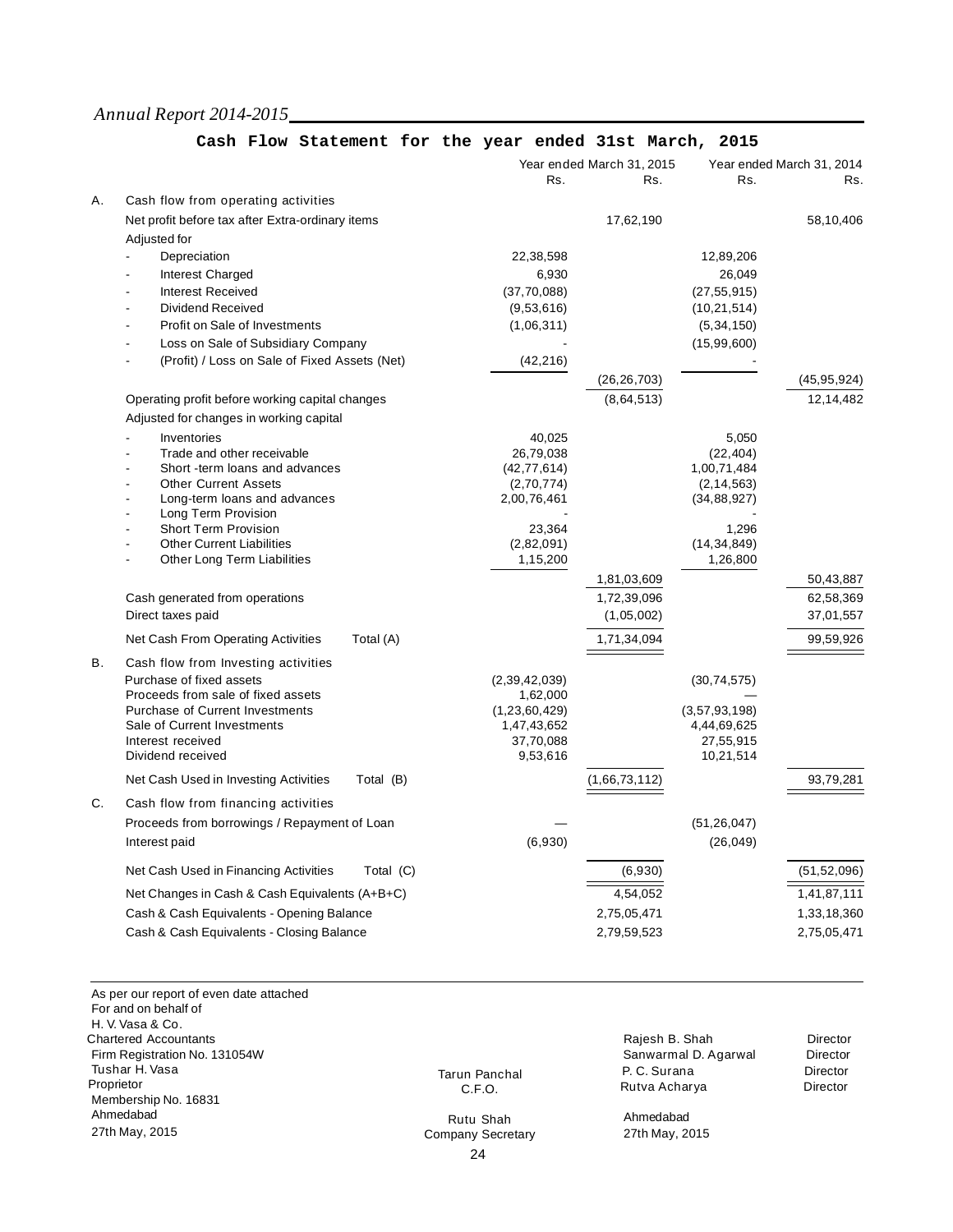

#### **Notes 1 to 33 annexed to and forming part of the Accounts as at 31st March, 2015**

|                                                                | As at 31st<br><b>March, 2015</b><br>Rs. | As at 31st<br><b>March, 2014</b><br>Rs. |
|----------------------------------------------------------------|-----------------------------------------|-----------------------------------------|
| <b>Share Capital</b>                                           |                                         |                                         |
| Authorised, Issued, Subscribed & Paid up Share Capital<br>A    |                                         |                                         |
| Authorised                                                     |                                         |                                         |
| 2,60,00,000 (2,60,00,000) Equity Shares of Rs. 5/- each        | 13,00,00,000                            | 13.00.00.000                            |
| <b>Issued, Subscribed and Paid Up</b>                          |                                         |                                         |
| 53,75,000 (53,75,000) Equity Shares of Rs. 5/- each fully paid | 2,68,75,000                             | 2,68,75,000                             |
| <b>Total</b>                                                   | 2,68,75,000                             | 2,68,75,000                             |

B The company has only one class of equity shares havings a par value of Rs. 5/- per share. Each shareholder is eligible for one vote per share. The dividend proposed by the Board of Directors is subject to the approval of shareholders, except in case of interim dividend. In the event of liquidation, the equity shareholders are eligible to receive the remaining assets of the Company, after distribution of all preferential amounts, in proportion of their shareholding.

C The company has neither issued any shares nor bought back during the year.

D The company has not issued any Bonus shares for the period of five years immediately preceding 31-3-2015.

E Details of shares, more than 5% of the aggregate shares held by shareholders in the Company

|                | Name of the Shareholder                                                                          | As at 31st March, 2015 |              | As at 31st March, 2014                  |                                         |
|----------------|--------------------------------------------------------------------------------------------------|------------------------|--------------|-----------------------------------------|-----------------------------------------|
|                |                                                                                                  | No. of Shares          | % of Holding | No. of Shares                           | % of Holding                            |
|                | Vikram Investment Company Limited<br>1                                                           | 9,36,640               | 17.43        | 9,36,640                                | 17.43                                   |
|                | 2<br>Madhusudan Holdings Ltd.                                                                    | 4,40,600               | 8.20         | 4,40,600                                | 8.20                                    |
|                | 3<br>Smt. Smiti Somany                                                                           | 6,13,120               | 11.41        | 6,13,120                                | 11.41                                   |
|                | Shri Vikram Somany<br>4                                                                          | 4,58,264               | 8.53         | 4,58,264                                | 8.53                                    |
|                |                                                                                                  |                        |              | As at 31st<br><b>March, 2015</b><br>Rs. | As at 31st<br><b>March, 2014</b><br>Rs. |
| $\overline{2}$ | <b>Reserves and Surplus</b>                                                                      |                        |              |                                         |                                         |
|                | <b>General Reserve</b><br>a.<br>As per last Balance Sheet<br>Less: Transfer to Depreciation Fund |                        |              | 17,85,58,211<br>74,27,506               | 17,85,58,211                            |
|                |                                                                                                  |                        |              | 17,11,30,705                            | 17,85,58,211                            |
|                | <b>Profit and Loss Account</b><br>c.<br>As per last Balance Sheet<br>Add: Profit for the Year    |                        |              | $-6,91,97,098$<br>17,62,190             | $-7,50,07,504$<br>58,10,406             |
|                |                                                                                                  |                        |              | -6,74,34,908                            | -6,91,97,098                            |
|                | Total                                                                                            |                        |              | 10,36,95,797                            | 10,93,61,113                            |
| 3              | <b>Other Long Term Liabilities</b>                                                               |                        |              |                                         |                                         |
|                | Deposits from Dealers, Agents, Tenants etc                                                       |                        |              | 19,46,000                               | 18,30,800                               |
|                | Total                                                                                            |                        |              | 19,46,000                               | 18,30,800                               |
| 4              | <b>Long Term Provisions</b><br><b>Provision for Taxation</b>                                     |                        |              | 53,02,982                               | 53,02,982                               |
|                | Total                                                                                            |                        |              | 53,02,982                               | 53,02,982                               |
| 5              | <b>Other Current Liabilities</b><br>Interest accrued but not due on Borrowings                   |                        |              | 11,792                                  | 11,792                                  |
|                | <b>Unpaid Preference Shares</b>                                                                  |                        |              |                                         | 29,000                                  |
|                | Deposits from Dealers, Agents etc                                                                |                        |              | 99,500                                  | 1,01,500                                |
|                | <b>Statutory Dues</b>                                                                            |                        |              | 21,850                                  | 50,902                                  |
|                | Advance against Sales                                                                            |                        |              | 1,11,450                                | 3,04,685                                |
|                | Other Payables                                                                                   |                        |              | 25,99,830                               | 26,28,634                               |
|                | Total                                                                                            |                        |              | 28,44,422                               | 31,26,513                               |
| 6              | <b>Short Term Provisions</b>                                                                     |                        |              |                                         |                                         |
|                | Provision for Employees' benefits                                                                |                        |              | 3,49,809                                | 3,19,358                                |
|                | <b>Other Provisions</b>                                                                          |                        |              | 2,06,880                                | 2,13,967                                |
|                | Total                                                                                            |                        |              | 5,56,689                                | 5,33,325                                |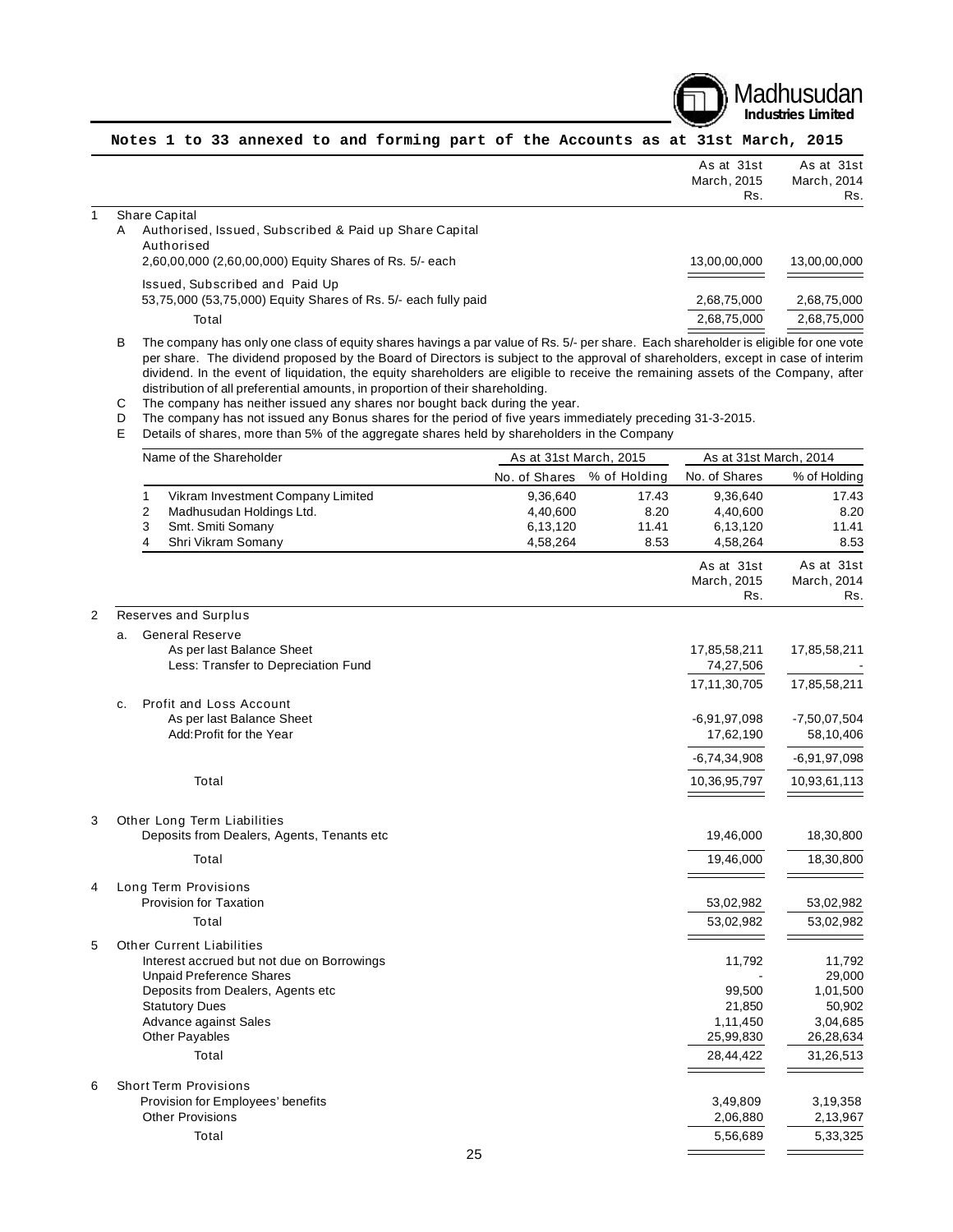| ؽ |
|---|
|   |
| Ξ |
| ţ |
|   |
|   |
|   |
|   |

|                                     |                    |           | <b>Gross Block</b>         |                           |                   |                                                  |              | Depreciation               |                                              | Net Block          |                    |
|-------------------------------------|--------------------|-----------|----------------------------|---------------------------|-------------------|--------------------------------------------------|--------------|----------------------------|----------------------------------------------|--------------------|--------------------|
| <b>Particulars</b>                  | As at<br>1/4/2014  | Additions | Adjustments<br>Deductions/ | As at<br>31/3/2015        | As at<br>1/4/2014 | Transfer Additions<br>from<br>Reserve<br>General |              | Adjustments<br>Deductions/ | Upto<br>31/3/2015                            | As at<br>31/3/2015 | As at<br>31/3/2014 |
|                                     | å<br>R             | ድ<br>ኢ    | å<br>S                     | å<br>S                    | Rs.               | 2s                                               | Ρŝ           | R3                         | ድ<br>ኢ                                       | Rs                 | Rs.                |
| TANGIBLE ASSETS                     |                    |           |                            |                           |                   |                                                  |              |                            |                                              |                    |                    |
| Freehold Land                       | 8,44,888           | t         | í,                         | 8,44,888                  |                   | ï                                                | ï            | ı                          | $\mathbf{I}$                                 | 8,44,888           | 8,44,888           |
| <b>Buildings</b>                    | 2,27,62,507 2,50,9 | 15,491    | ï                          | 4,78,57,998 1,31,22,908   |                   | 70,86,204 11,69,687                              |              |                            | 2, 13, 78, 799 2, 64, 79, 199                |                    | 96,39,599          |
| Plant & Machinery                   | 44,10,094          |           | 3,65,962                   | 40,44,132                 | 16, 10, 714       | 1,78,157                                         | 4,59,312     | 3,65,299                   | 18,82,884                                    | 21, 61, 248        | 27,99,380          |
| Electric Installation               | 1,13,188           |           |                            | 1,13,188                  | 1,08,141          |                                                  |              |                            | 1,08,141                                     | 5,047              | 5,047              |
| Laboratory Equipments               | 5,38,827           |           | t                          | 5,38,827                  | 5,30,433          |                                                  |              |                            | 5,30,433                                     | 8,394              | 8,394              |
| Weighing Machinery                  | 3,87,654           |           | 3,87,654                   |                           | 3,08,411          |                                                  | 9,394        | 3,17,805                   |                                              |                    | 79,243             |
| Furniture, Fixtures &<br>Equipments | 44,54,073          | 11,91,620 | 42,000                     | 56,03,693                 | 41, 13, 452       | 1,63,145                                         | 4,46,997     | 39,900                     | 46,83,694                                    | 9,19,999           | 3,40,621           |
| Vehicles                            | 7,93,161           | 7,21,903  | 3,00,000                   | 12, 15, 064               | 6,57,377          | í.                                               | 1,53,208     | 2,52,828                   | 5,57,757                                     | 6,57,307           | 1,35,784           |
| Total                               | 3,43,04,392 2,70,0 | 9,014     | 10,95,616                  | 6,02,17,790 2,04,51,436   |                   | 74,27,506 22,38,598                              |              |                            | 9,75,832 2,91,41,708 3,10,76,082 1,38,52,956 |                    |                    |
| Previous Year                       | 3,43,50,072        | 7,600     | 53,280                     | $3,43,04,392$ 1,92,15,510 |                   |                                                  | $-12,89,206$ | 53,280                     | 2,04,51,436 1,38,52,956                      |                    |                    |
|                                     |                    |           |                            |                           |                   |                                                  |              |                            |                                              |                    |                    |

Capital Work In Progress

30,66,975

**26**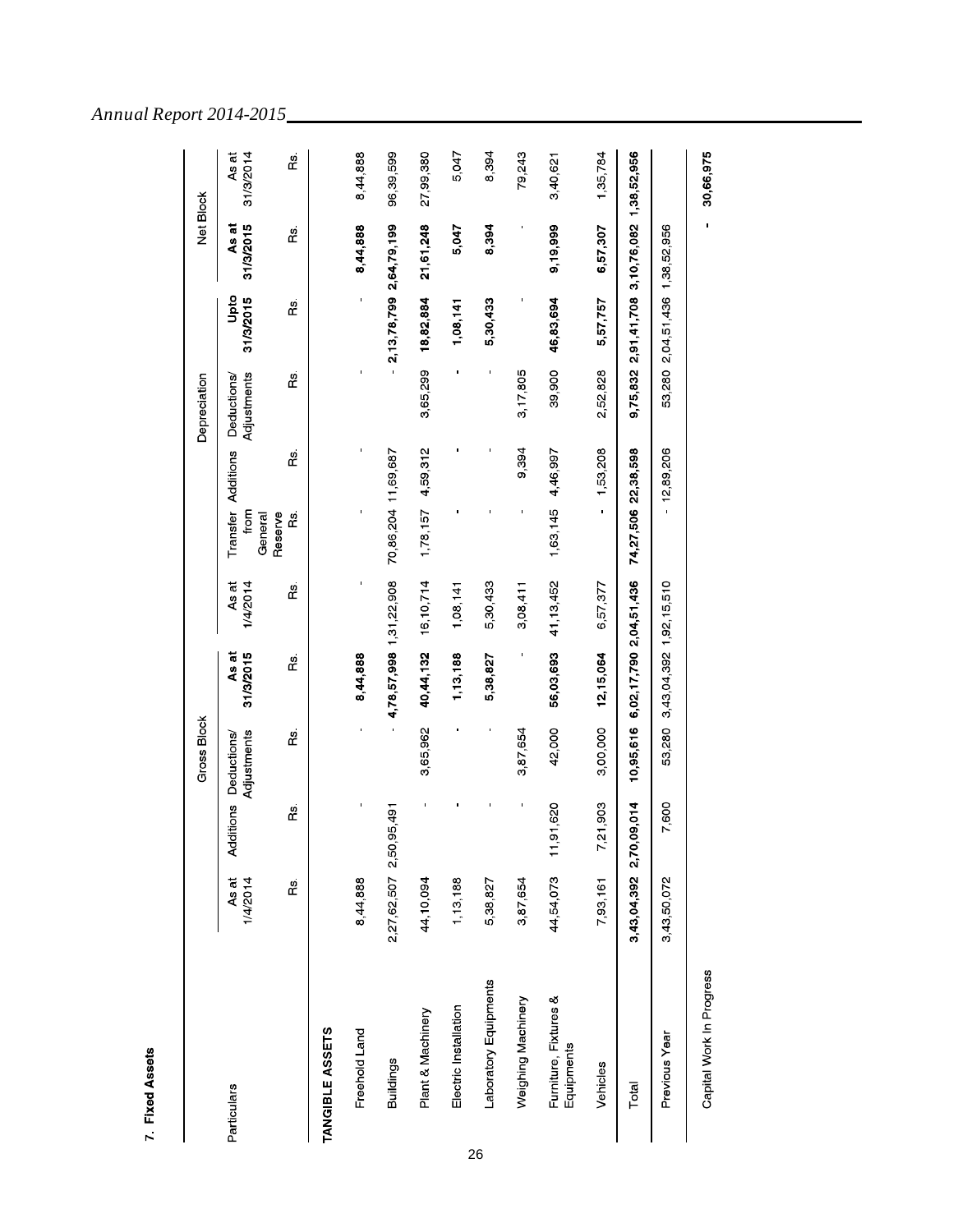|   |             |                        |                                                                                     |                                         | Madhusudan<br><b>Industries Limited</b> |
|---|-------------|------------------------|-------------------------------------------------------------------------------------|-----------------------------------------|-----------------------------------------|
|   |             |                        |                                                                                     | As at 31st<br><b>March, 2015</b><br>Rs. | As at 31st<br><b>March, 2014</b><br>Rs. |
| 8 |             |                        | Non Current Investments (Long Term Investments)                                     |                                         |                                         |
|   |             |                        | <b>Investments in Government Securities - Unquoted</b>                              |                                         |                                         |
|   |             |                        | (Deposited with Government Departments)                                             |                                         |                                         |
|   |             |                        | <b>National Savings Certificates</b><br>Non-Trade Other Investments (Unquoted)      | 37,000                                  | 37,000                                  |
|   | 2,380       |                        | (0) Fully paid Equity shares of                                                     | 23,800                                  |                                         |
|   |             |                        | Alipore Terrace Maintenance Pvt. Ltd of Rs. 10/- each                               |                                         |                                         |
|   |             |                        | Non-Trade Other Investments (Quoted)                                                |                                         |                                         |
|   |             |                        | In fully paid Equity Shares of Rs. 10/- each                                        |                                         |                                         |
|   | 37<br>1,000 | (1,000)                | (37) Aditya Birla Nuvo Ltd<br>Clutch Auto Ltd                                       | 3,172                                   | 3,172                                   |
|   | 300         | (300)                  | Dynamatic Forgings India Ltd                                                        | 69,013<br>5,736                         | 69,013<br>5,736                         |
|   | 100         |                        | (100) Eicher Motors Ltd                                                             | 4,465                                   | 4,465                                   |
|   | 322         | (322)                  | <b>Essar Steels Ltd</b>                                                             | 28,207                                  | 28,207                                  |
|   | 69          |                        | (69) Eurotex Ltd                                                                    | 4,140                                   | 4,140                                   |
|   | 10          | (10)                   | Euro Ceramics Ltd                                                                   | 639                                     | 639                                     |
|   | 200         |                        | (200) Gujarat Refactories Ltd                                                       | 3,370                                   | 3,370                                   |
|   | 50          |                        | (50) Hanuman Tea Co Ltd                                                             | 2,224                                   | 2,224                                   |
|   | 400<br>200  | (1,300)<br>(200)       | I G Petro Ltd<br>Lan Esseda Software Systems Ltd                                    | 35,038<br>27,104                        | 1,13,874<br>27,104                      |
|   | 10          | (10)                   | Nitco Ltd                                                                           | 953                                     | 953                                     |
|   | 300         | (300)                  | Orkey Silk Mills Ltd                                                                | 11,841                                  | 11,841                                  |
|   | 100         | (100)                  | Orient Bell Ltd                                                                     | 5,210                                   | 5,210                                   |
|   | 670         | (670)                  | Premier Ind. (India) Ltd                                                            | 29,762                                  | 29,762                                  |
|   | 1,072       | (1,072)                | Reliance Industries Ltd                                                             | 5,98,979                                | 5,98,979                                |
|   | 1,700<br>36 | (1,700)<br>(36)        | <b>SREI Infrastructure Finance Ltd</b><br>Ultra Tech Cement Ltd                     | 1,01,213<br>11,365                      | 1,01,213<br>11,365                      |
|   | 1,000       | (1,000)                | Unicorn Organics Ltd                                                                | 35,509                                  | 35,509                                  |
|   | 200         | (200)                  | Western India Sugar & Chem Ltd                                                      | 8,000                                   | 8,000                                   |
|   | 200         | (200)                  | XLO Machine Ltd                                                                     | 4,180                                   | 4,180                                   |
|   | 145         | (145)                  | <b>Tata Communications Ltd</b>                                                      | 20,807                                  | 20,807                                  |
|   | 400         | (400)                  | Melstar Information Tech Ltd                                                        | 1,140                                   | 1,140                                   |
|   | 150         | 1,112 (1,112)<br>(150) | Entegra Ltd<br><b>MW Unitex Ltd</b>                                                 | 3,948<br>1,230                          | 3,948<br>1,230                          |
|   |             |                        |                                                                                     |                                         |                                         |
|   |             |                        |                                                                                     | 10,17,245                               | 10,96,081                               |
|   |             |                        | In fully paid Equity Shares of Rs. 5/- each<br>18,065(17,065) Cera Sanitaryware Ltd | 1,39,01,708                             | 1,30,57,520                             |
|   | 300         |                        | (300) Shree Rama Multi-Tech Ltd                                                     | 2,670                                   | 2,670                                   |
|   |             |                        |                                                                                     | 1,39,04,378                             | 1,30,60,190                             |
|   |             |                        | In fully paid Equity Shares of Rs. 2/- each                                         |                                         |                                         |
|   | 270         |                        | (270) Larsen & Toubro Ltd                                                           | 2,273                                   | 2,273                                   |
|   | 415         |                        | (415) HSIL Ltd.                                                                     | 13,315                                  | 13,315                                  |
|   | 10<br>500   | (10)<br>(500)          | Kajaria Ceramics Ltd<br>Somany Ceramics Ltd                                         | 339<br>2,624                            | 339<br>2,624                            |
|   | 1,000       | (1,000)                | West Coast Paper Mills Ltd                                                          | 1,03,949                                | 1,03,949                                |
|   |             | 2,500 (2,500)          | Dairy Den Ltd                                                                       |                                         |                                         |
|   |             |                        |                                                                                     | 1,22,500                                | 1,22,500                                |
|   |             |                        | In fully paid Equity Shares of Re. 1/- each                                         |                                         |                                         |
|   |             | 2,000 (2,000)          | Electro Steel & Casting Ltd                                                         | 1,25,902                                | 1,25,902                                |
|   | 86<br>20    | (86)                   | Zee Entertainment Enterprises Ltd<br>(20) Siticable Network Ltd                     | 20,820<br>326                           | 20,820<br>326                           |
|   | 18          |                        | (18) Zee News Ltd                                                                   | 198                                     | 198                                     |
|   | 23          |                        | (23) Dish TV India Ltd                                                              | 1,133                                   | 1,133                                   |
|   | 11          |                        | (11) Zee Learn Ltd                                                                  | 203                                     | 203                                     |
|   |             |                        |                                                                                     | 1,48,582                                | 1,48,582                                |
|   |             |                        | In fully paid Preference Shares of Re. 1/- each                                     |                                         |                                         |
|   |             |                        | 1,806 (1,806) Zee Entertainment Enterprises Ltd                                     |                                         |                                         |
|   |             |                        |                                                                                     |                                         |                                         |
|   |             |                        | <b>Indian Depository Receipts</b><br>2,500 (2,500) Standard Chartered PLC           | 3,02,564                                | 3,02,564                                |
|   |             |                        |                                                                                     |                                         |                                         |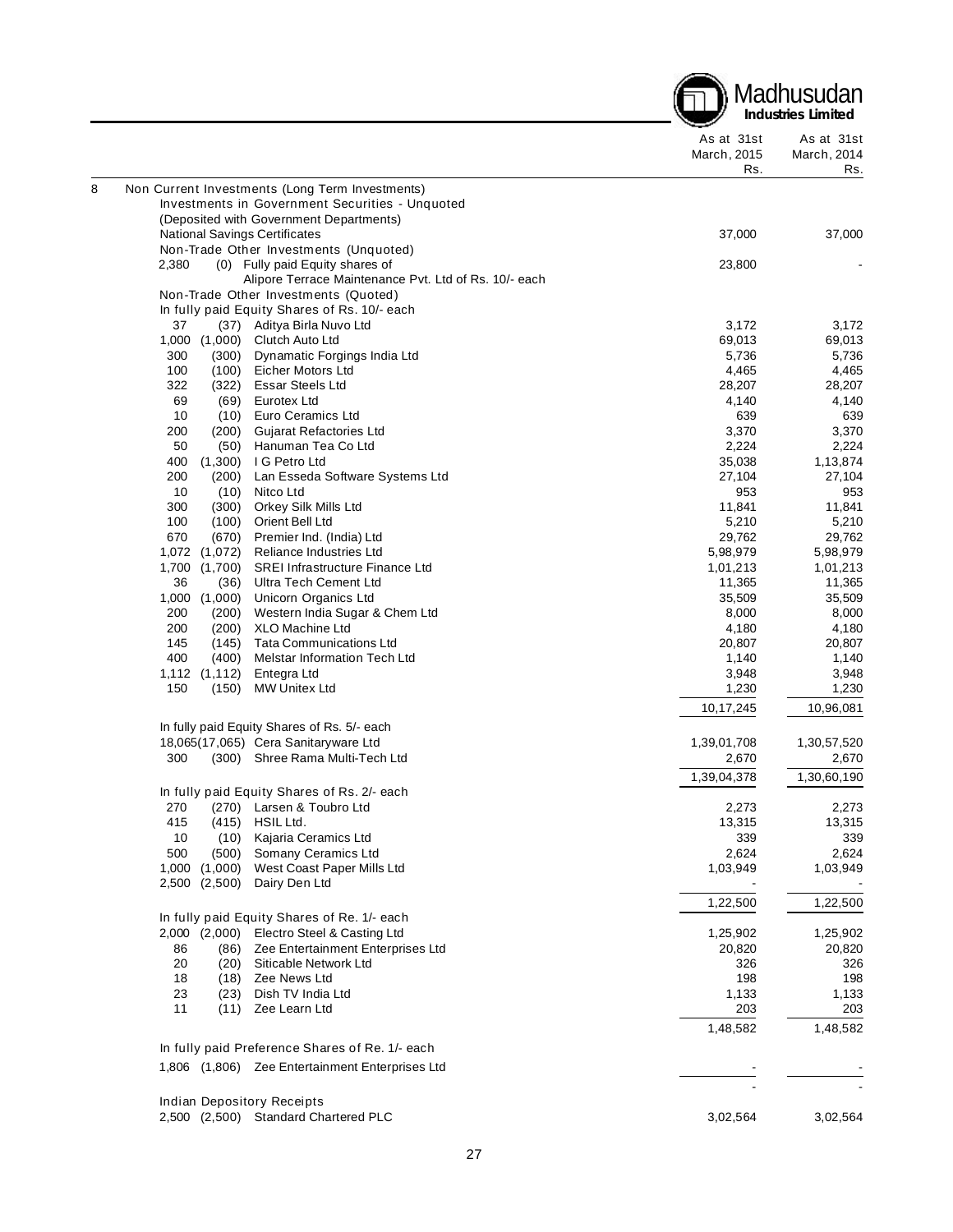|                                                                                                                                             | As at 31st<br>March, 2015<br>Rs. | As at 31st<br><b>March, 2014</b><br>Rs. |
|---------------------------------------------------------------------------------------------------------------------------------------------|----------------------------------|-----------------------------------------|
| In Units of Mutual Funds of Rs. 10/- each                                                                                                   |                                  |                                         |
| 700<br>(700) UTI Equity Fund                                                                                                                | 8,826                            | 8,826                                   |
| 1,200 (1,200)<br>UTI Master Plus Fund                                                                                                       | 23,353                           | 23,353                                  |
| UTI Master Share Fund<br>1,427 (1,427)                                                                                                      | 30,233                           | 30,233                                  |
|                                                                                                                                             | 62,412                           | 62,412                                  |
| In Fully paid Non - Convertible Debentures<br>(40) Western India Sugar & Chem Ltd of Rs. 50/- each<br>40                                    | 2,000                            | 2,000                                   |
| Milestone Bullion Scheme<br>0(51,094)                                                                                                       |                                  | 5,10,940                                |
|                                                                                                                                             | 2,000                            | 5,12,940                                |
| In Bonds                                                                                                                                    |                                  |                                         |
| 10.90% Tata Motors Finance - 2020<br>2<br>(2)<br>4<br>11.69% Tata Teleservices - 2025<br>(4)                                                | 20,49,496                        | 20,59,796                               |
|                                                                                                                                             | 20,72,352                        | 20,79,325                               |
|                                                                                                                                             | 41,21,848                        | 41,39,121                               |
|                                                                                                                                             | 1,97,42,329                      | 1,94,81,390                             |
| Less: Provision in Dimunition in value of Investments                                                                                       | 1,68,508                         | 1,68,508                                |
| Total                                                                                                                                       | 1,95,73,821                      | 1,93,12,882                             |
| Aggregate amount of quoted investments                                                                                                      | 1,53,89,173                      | 1,46,23,821                             |
| Market Value of quoted investments                                                                                                          | 5,43,78,389                      | 1,79,97,409                             |
| Aggregate amount of unquoted investments                                                                                                    | 41,84,648                        | 46,89,061                               |
| 9<br>Long Term Loans and Advances                                                                                                           |                                  |                                         |
| (Unsecured and Considered Good)<br><b>Capital Advances</b>                                                                                  |                                  | 2,03,71,331                             |
| <b>Security Deposits</b>                                                                                                                    | 9,45,593                         | 5,32,854                                |
| Loans and Advances                                                                                                                          | 30,74,778                        | 31,92,647                               |
| Advance Income Tax (including for earlier years)                                                                                            | 92,35,398                        | 91,30,396                               |
| Total                                                                                                                                       | 1,32,55,769                      | 3,32,27,228                             |
| 10 Current Investments                                                                                                                      |                                  |                                         |
| Mutual Funds (Units of Rs. 10/- each, unless otherwise specified)                                                                           |                                  |                                         |
| - ICICI Prudential Dynamic - Regular Plan - Growth<br>5,896.310                                                                             | 10,00,000                        |                                         |
| 377.618<br>- Franklin India Short Term Income Plan - Growth                                                                                 | 10,00,000                        |                                         |
| - Kotak Select Focus Fund - Growth<br>46,744.262<br>9,901.088<br>- HDFC Balanced Fund - Growth                                              | 10,00,000<br>10,00,000           |                                         |
| 1.687<br>(1.594) LIC Mutual Fund Floater MIP Fund - Quarterly Plan                                                                          | 18                               | 16                                      |
| 0.022<br>(0.022) LIC Nomura Mutual Fund MIP - Quarterly Dividend Plan                                                                       |                                  |                                         |
| 6,594.031<br>- TBFG Tata Balanced Fund Plan A - Growth                                                                                      | 10,00,000                        |                                         |
| (6,589.481) HDFC Equity Fund - Dividend<br>7,256.408                                                                                        | 3,69,561                         | 3,33,318                                |
| (10,581.351) HDFC Growth Fund - Dividend<br>11,797.239                                                                                      | 3,83,138                         | 3,46,103                                |
| 2,889.338<br>- HDFC Prudence Fund - Growth                                                                                                  | 10,00,000                        |                                         |
| - Birla Sunlife Floating Rate Fund Short Term Plan -<br>6,126.681<br>Daily Dividend Reinvestment                                            | 6,12,790                         |                                         |
| (1,183.339) SBI SHF Ultra Short Term Fund-Retail Plan-Growth<br>1,183.339                                                                   | 15,99,708                        | 15,99,708                               |
| (Units of Rs. 1000/- each)                                                                                                                  |                                  |                                         |
| - UTI Mid Cap Fund - Growth<br>13,804.871                                                                                                   | 10,00,000                        |                                         |
| - HDFC FMP 370D April 2014(1) series 23-Regular-Growth<br>3,29,997.000                                                                      | 32,99,970                        |                                         |
| - (2,94,743.881) Birla Sun Life Dynamic Bond Fund-Quarterly Dividend                                                                        |                                  | 34,26,663                               |
| - (3,00,000.000) HDFC FMP 400D March 2013(1) series 23-Regular-Growth<br>(78.962) IDFC Money Manager Fund- Treasury Plan - Growth<br>78.962 |                                  | 30,00,000                               |
| - (3,47,786.241) Birla Sun Life Income Plus - Quarterly Dividend                                                                            | 1,466                            | 1,466<br>45,00,000                      |
| 3,94,029.893 (3,35,871.512) ICICI Prudential Income - Regular Plan                                                                          | 51,95,189                        | 46,88,788                               |
| - (2,33,343.409) UTI Bond Fund - Dividend Reinvest                                                                                          |                                  | 30,70,110                               |
| (30.085) Reliance Liquid Fund                                                                                                               |                                  | 33,519                                  |
| 80,534.102 (80,534.102) ICICI Prudential Regular Saving Fund- Regular Plan                                                                  | 10,00,000                        | 10,00,000                               |
| 1,43,472.000 (1,43,472.000) Birla Sunlife Fixed Term Plan - Series JR (490 Days) - Growth Regular                                           | 14,34,720                        | 14,34,720                               |
| 1,40,000.000 (1,40,000.000) DSP Black Rock Dynamic Assets Allocation Fund                                                                   | 14,00,000                        | 14,00,000                               |
| Total                                                                                                                                       | 2,22,96,560                      | 2,48,34,411                             |
| Aggregate amount of quoted investments                                                                                                      | 2,22,96,560                      | 2,48,34,411                             |
| Market Value of quoted investments                                                                                                          | 2,38,37,803                      | 2,43,88,904                             |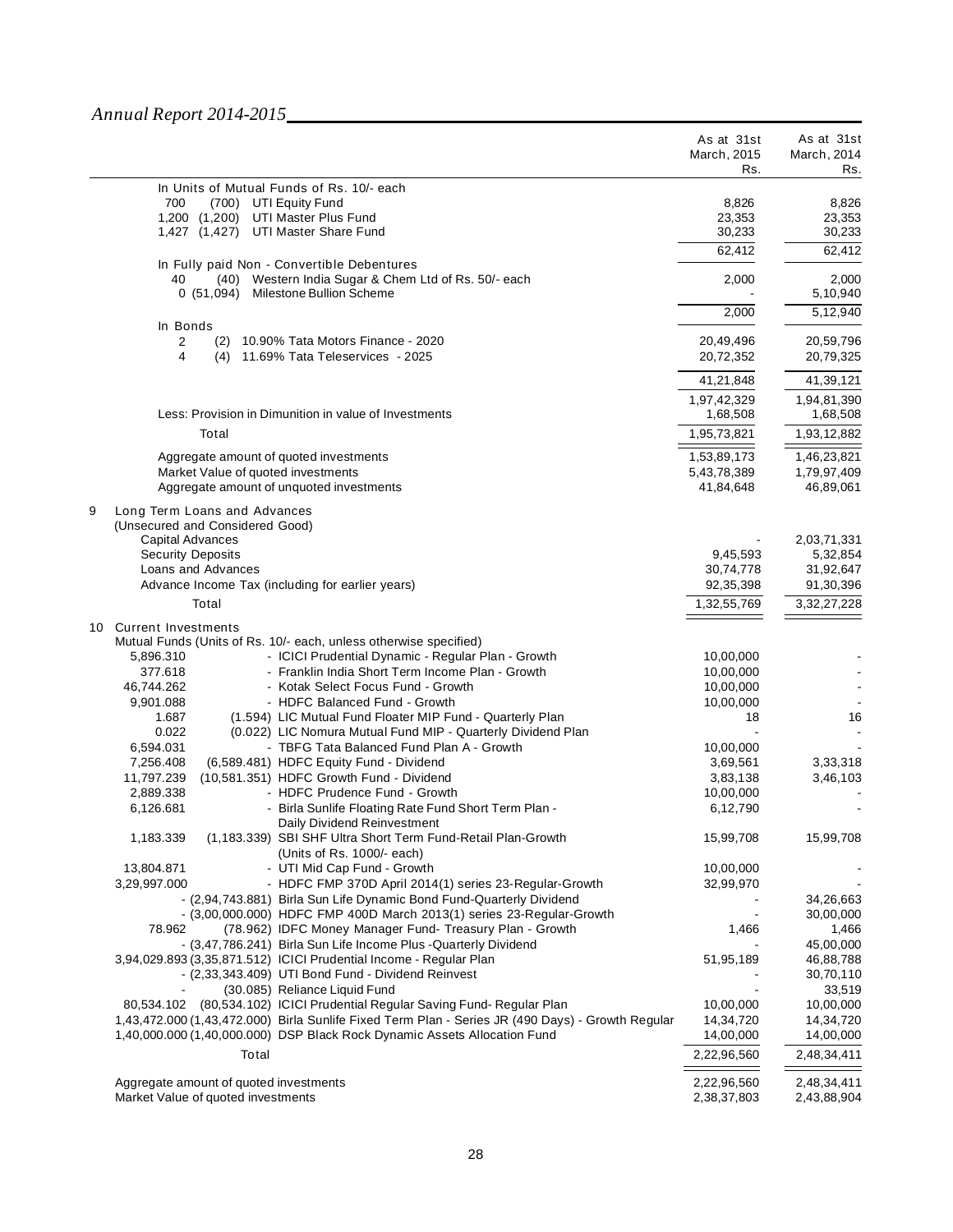|    |                                                                        |                                  | Madhusudan<br><b>Industries Limited</b> |
|----|------------------------------------------------------------------------|----------------------------------|-----------------------------------------|
|    |                                                                        | As at 31st<br>March, 2015<br>Rs. | As at 31st<br><b>March, 2014</b><br>Rs. |
| 11 | Inventories                                                            |                                  |                                         |
|    | Stores, Chemicals and Packing Materials<br>Stock-in-Trade              |                                  | 40,025                                  |
|    | <b>Total</b>                                                           |                                  | 40,025                                  |
|    | 12 Trade Receivables (Unsecured and Considered Good)                   |                                  |                                         |
|    | Over Six months<br><b>Others</b>                                       | 1,43,30,140<br>29,137            | 1,69,44,558<br>93,757                   |
|    | Total                                                                  | 1,43,59,277                      | 1,70,38,315                             |
|    |                                                                        |                                  |                                         |
|    | 13 Cash and Cash Equivalents<br>Cash on Hand                           | 28,854                           | 42,957                                  |
|    | Balance with Banks in Current Accounts                                 | 15,35,944                        | 13,86,423                               |
|    | <b>Fixed Deposits with Banks</b>                                       | 2,63,94,725                      | 2,60,76,091                             |
|    | Total                                                                  | 2,79,59,523                      | 2,75,05,471                             |
|    | Fixed Deposit maturing within - 3 months                               |                                  | 34,83,499                               |
|    | Fixed Deposit maturing within - 12 months                              | 2,63,94,725                      | 2,25,77,624                             |
|    | 14 Short Term Loans and Advances (Unsecured and Considered Good)       |                                  |                                         |
|    | <b>Balances with Excise Authorities</b><br>Inter Corporate Deposits    | 1,62,210<br>1,04,06,458          | 1,62,210<br>45,00,000                   |
|    | Others                                                                 | 5,35,771                         | 21,64,615                               |
|    | <b>Total</b>                                                           | 1,11,04,439                      | 68,26,825                               |
| 15 | <b>Other Current Assets</b>                                            |                                  |                                         |
|    | Interest Accrued on Fixed Deposits & Advances                          | 15,95,419                        | 13,24,645                               |
|    | Total                                                                  | 15,95,419                        | 13,24,645                               |
|    |                                                                        | 2014-15<br>Rs.                   | 2013-14<br>Rs.                          |
|    | 16 Revenue From Operations                                             |                                  |                                         |
|    | Sale of Products                                                       | 4,39,791                         | 6,70,897                                |
|    | <b>Other Operating Revenues</b><br>Rent                                | 86,16,605                        | 79,41,287                               |
|    | Total                                                                  | 90,56,396                        | 86,12,184                               |
|    | <b>Particulars of Sale of Products</b>                                 |                                  |                                         |
|    | Horticulture                                                           | 4,39,790                         | 6,70,897                                |
| 17 | Other Income                                                           |                                  |                                         |
|    | Interest Income<br>Dividend Income:                                    | 37,70,088                        | 27,55,915                               |
|    | Current Investment (Mutual Fund)                                       | 8,06,597                         | 9,75,859                                |
|    | Long Term Investment                                                   | 1,47,019<br>9,53,616             | 45,655<br>10,21,514                     |
|    | Net Gain on:                                                           |                                  |                                         |
|    | Sale of Investments<br>Sale of Fixed Assets                            | 1,06,311<br>42,216               | 5,34,150                                |
|    |                                                                        | 1,48,527                         | 5,34,150                                |
|    | Other Incomes                                                          | 10,11,066                        | 9,72,447                                |
|    | Total                                                                  | 58,83,297                        | 52,84,026                               |
| 18 | <b>Employees Benefit Expenses</b>                                      |                                  |                                         |
|    | Salaries, Wages and Bonus<br>Contribution to Provident and Other funds | 24,14,769<br>4,61,062            | 19,75,676<br>3,45,474                   |
|    | Staff and Labour Welfare Expenses                                      | 9,43,030                         | 5,24,152                                |
|    | <b>Total</b>                                                           | 38,18,861                        | 28,45,302                               |
|    |                                                                        |                                  |                                         |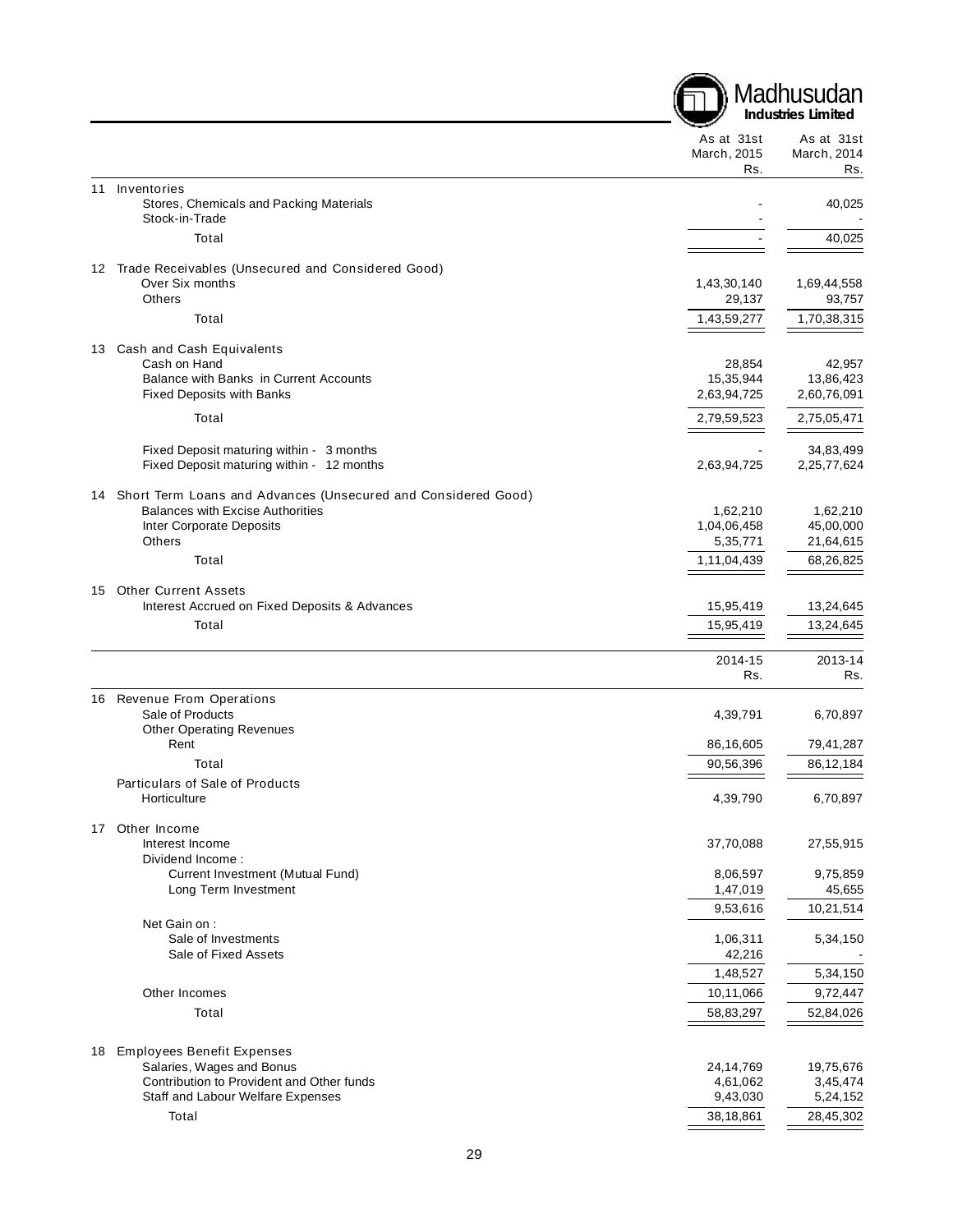|    |                                           | 2014-15   | 2013-14   |
|----|-------------------------------------------|-----------|-----------|
|    |                                           | Rs.       | Rs.       |
| 19 | <b>Finance Costs</b>                      |           |           |
|    | <b>Interest Expenses</b>                  | 6,930     | 26,049    |
|    | Other borrowing costs                     |           |           |
|    | Total                                     | 6,930     | 26,049    |
| 20 | <b>Other Expenses</b>                     |           |           |
|    | Stores, Spare Parts and Packing Materials | 1,94,423  | 1,75,574  |
|    | Power, Fuel and Electricity Expenses      | 2,41,263  | 2,17,060  |
|    | Repairs - Building                        | 35,506    | 3,410     |
|    | Repairs - Plant & Machinery               | 41,881    | 6,906     |
|    | Repairs - Others                          | 16,975    | 21,140    |
|    | Rent                                      | 46,396    | 46,396    |
|    | Insurance                                 | 51,965    | 30,049    |
|    | Rates and Taxes                           | 3,36,890  | 1,78,246  |
|    | Legal & professional Expenses             | 8,54,250  | 6,71,285  |
|    | <b>Telephone Expenses</b>                 | 99,277    | 93,096    |
|    | Vehicle and Conveyance Exps.              | 2,77,676  | 2,52,457  |
|    | Miscelleneous Expenses                    | 6,93,418  | 5,63,555  |
|    | <b>Directors Sitting Fees</b>             | 34,000    | 28,000    |
|    | <b>Listing Fees</b>                       | 1,33,222  | 37,609    |
|    | Amount Written off (Net)                  | 40,55,972 | 864       |
|    | Total                                     | 71,13,114 | 23,25,647 |

#### 21 **Transfer of Ceramic Division to Cera Sanitaryware Ltd. [Madhusudan Oils and Fats Limited (MOFL)]**

The Honourable High Court of Judicature at Gujarat vide its order dated 30.10.2001 has sanctioned Scheme of Arrangement (the Scheme) as approved by the shareholders in the Court-convened meeting held on 13.10.2001. Under which all the assets (movable and immovable) as per Clause 2 of Scheme, liabilities and debts as described in the Scheme pertaining to the Ceramic business (described as the "Ceramic Division" in the Scheme) were transferred to Cera Sanitaryware Ltd. [Madhusudan Oils and Fats Limited (MOFL)] at book value w.e.f. 01.04.2001.

#### 22 **Value of Stores, Chemicals and Packing Material Consumed**

| <b>Particulars</b> |               | Year Ended 31st March, 2015  |               | Year Ended 31st March, 2014 |
|--------------------|---------------|------------------------------|---------------|-----------------------------|
|                    | Amount<br>Rs. | $%$ of<br><b>Consumption</b> | Amount<br>Rs. | % of<br>Consumption         |
| Imported           | -             |                              | -             |                             |
| Indegenous         | 1,94,423      | 100                          | 1.75.574      | 100                         |
|                    | 1,94,423      | 100                          | 1,75,574      | 100                         |

23 There is no expenditure in foreign currency for import of Raw Materials, Components and Spare Parts, Capital Goods, Royalty, Knowhow, Professional and consultation fees, interest during the year.

|                |                                            | 2014-15<br>Rs. | 2013-14<br>Rs. |
|----------------|--------------------------------------------|----------------|----------------|
|                | 24 Payment to the Auditors                 |                |                |
| a.             | <b>Audit Fees</b>                          | 33.708         | 33,708         |
| b.             | <b>Certification and Consultation Fees</b> | 5,618          | 5,618          |
| C <sub>1</sub> | <b>Other Services</b>                      | 28.090         | 28,090         |
|                | <b>Total</b>                               | 67.416         | 67,416         |
|                |                                            |                |                |

25 There are no earnings in foreign exchange in respect of Export of Goods, Royalty, Kno-how, Professional and Consultation Fees, Interest, Dividend or and other income during the year.

#### 26 **Related Parly Disclosures**

As per Accounting Standard 18, the disclosures of transactions with the related parties are given below.

1 Relationships : (a) Subsidiary Company Madhusudan Fiscal Ltd. (Upto 22.08.2013) (b) Associates **Cera Sanitaryware Ltd.** Gujarat Soaps Pvt. Ltd. (c) Key Management Personnel Thomas Koshy, Tarun Panchal, Rutu Shah (d) Relatives of Key Management Personnel

Note : Related party relationship is as identified by the Company and relied upon by the Auditors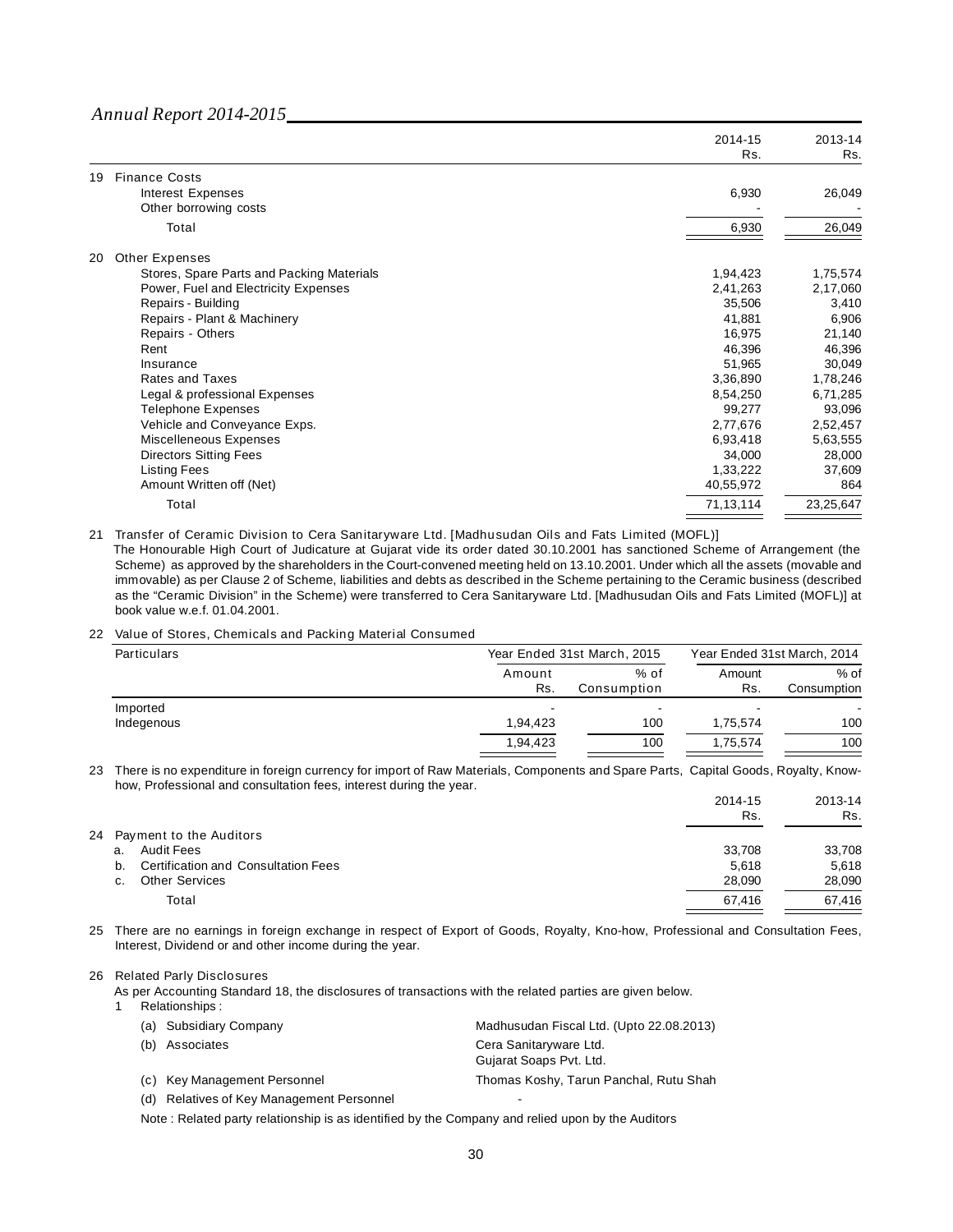

| Nature of Transactions<br>(Excluding Reimbursement) |                                                                              | Subsidiary<br>Company | Associates                 | Key<br>Management<br>Personnel | Total                      |
|-----------------------------------------------------|------------------------------------------------------------------------------|-----------------------|----------------------------|--------------------------------|----------------------------|
|                                                     |                                                                              | Rs.                   | Rs.                        | Rs.                            | Rs.                        |
| Purchase                                            | - Material                                                                   |                       |                            | $\blacksquare$                 |                            |
| Income                                              |                                                                              | $(\cdot)$             | (95, 300)                  | $(\cdot)$                      | (95, 300)                  |
|                                                     |                                                                              |                       |                            |                                |                            |
|                                                     | Rent                                                                         | $(-)$                 | 85,45,835<br>(78, 63, 357) | $(\cdot)$                      | 85,45,835<br>(78, 63, 357) |
|                                                     | Service Charges                                                              |                       | 6,47,400                   |                                | 6,47,400                   |
|                                                     |                                                                              | $(-)$                 | (6, 16, 836)               | $(\cdot)$                      | (6, 16, 836)               |
|                                                     | <b>Other Services</b>                                                        |                       | 6,49,890                   |                                | 6,49,890                   |
|                                                     |                                                                              | $(-)$                 | (6, 18, 639)               | $(\cdot)$                      | (6, 18, 639)               |
| Expenses                                            |                                                                              |                       |                            |                                |                            |
|                                                     | <b>Director Sitting Fees</b>                                                 |                       |                            | 34,000                         | 34,000                     |
|                                                     |                                                                              | $(-)$                 | $(\cdot)$                  | (28,000)                       | (28,000)                   |
|                                                     | Remuneration                                                                 |                       |                            | 16,95,022                      | 16,95,022                  |
|                                                     |                                                                              | $(-)$                 | $(\cdot)$                  | $(\cdot)$                      | $(\cdot)$                  |
| Finance                                             |                                                                              |                       |                            |                                |                            |
|                                                     | Loans / Advance Given                                                        |                       | 15,000                     |                                | 15,000                     |
|                                                     |                                                                              | (45,00,037)           | (41, 621)                  | $(\cdot)$                      | (45, 41, 658)              |
|                                                     | Fixed Deposit / Loan Received                                                |                       |                            |                                |                            |
|                                                     |                                                                              | $(\cdot)$             | $(\cdot)$                  | $(\cdot)$                      | $(\cdot)$                  |
|                                                     | <b>Rent Deposit Received</b>                                                 |                       | 1,15,200                   |                                | 1,15,200                   |
|                                                     |                                                                              | $(-)$                 | (1, 26, 800)               | $(\cdot)$                      | (1, 26, 800)               |
|                                                     | Balance at the end of the year                                               |                       |                            |                                |                            |
|                                                     | Receivables                                                                  |                       | 3,96,965                   |                                | 3,96,965                   |
|                                                     |                                                                              | $(\cdot)$             | (3,81,965)                 | $(\cdot)$                      | (3,81,965)                 |
|                                                     | Payables                                                                     | $(-)$                 | 19,46,000<br>(18, 30, 800) | $(-)$                          | 19,46,000                  |
|                                                     | Disclosure in Respect of Material Related Party Transactions during the year |                       |                            |                                | (18, 30, 800)              |
| Particulars                                         |                                                                              |                       |                            | 2014-15                        | 2013-14                    |
|                                                     |                                                                              |                       |                            | Rs.                            | Rs.                        |
| Purchase:                                           |                                                                              |                       |                            |                                |                            |
|                                                     | Cera Sanitaryware Limited                                                    |                       |                            |                                | 95,300                     |
| Income:                                             |                                                                              |                       |                            |                                |                            |
| Rent:                                               |                                                                              |                       |                            |                                |                            |
|                                                     | Cera Sanitaryware Limited                                                    |                       |                            | 85,45,835                      | 78,63,357                  |
| Service Charges :                                   | Cera Sanitaryware Limited                                                    |                       |                            | 6,47,400                       | 6,16,836                   |
| Other Services:                                     | Cera Sanitaryware Limited                                                    |                       |                            | 6,49,890                       | 6,18,639                   |
| Finance:                                            |                                                                              |                       |                            |                                |                            |
|                                                     | Loans / Advance Given:<br>Gujarat Soaps Pvt. Ltd.                            |                       |                            | 15,000                         | 41,621                     |
|                                                     | Rent Deposit Received:<br>Cera Sanitaryware Limited                          |                       |                            | 1,15,200                       | 1,26,800                   |

#### 27 **Employee Benefits**

The company has with effect from 1st April 2007, adopted Accounting Standard 15, Employee benefits (revised 2005), issued by the Institute of Chartered Accountants of India (the revised AS 15). Consequently, the disclosure as required as per revised AS 15 are as under:

#### **a Brief description of the plans :**

The company has various schemes for long-term benefits such as provident fund, gratuity and leave encashment. In case of funded scheme, the funds are recognised by the income tax authorities and administered through trustees / appropriate authorities. The company defined contribution plans are Provident Fund (exempted employees) recognised by the Income Tax Authorities and administered through trustees. Since the company has no further obligation beyond making contributions and interest shortfall.

Further the pattern of investment for investible funds is as prescribed by the Government. Accordingly other related disclosures in respect of provident fund have not been made.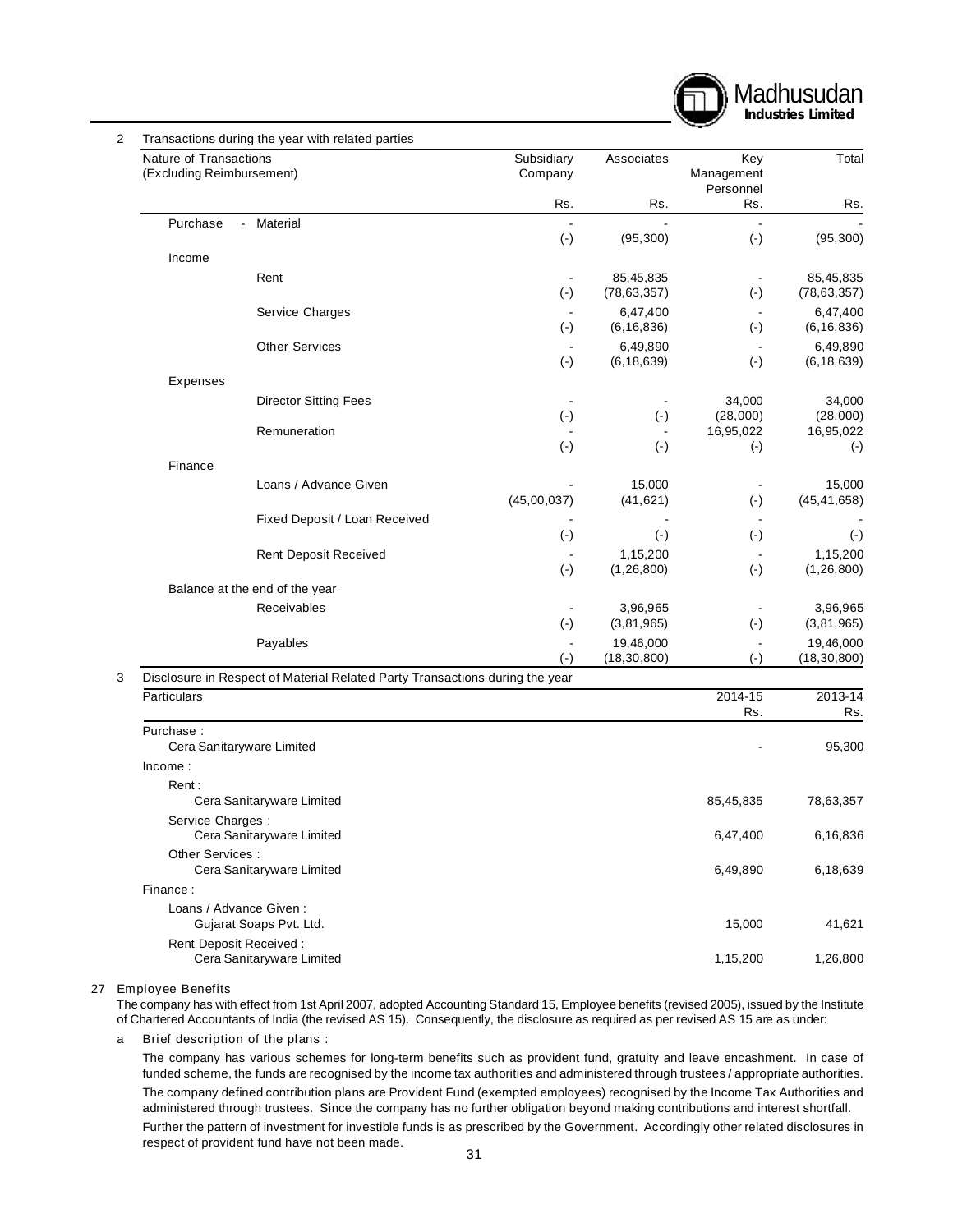The company's other defined contribution plans are Provident Fund (non exempted employees), Employees' Pension Scheme (under the Provisions of the employees' Provident Funds and Miscellneous Provisions Act, 1952), state plans namely Employees' State Insurance Fund, Since company has no further obligation beyond making contributions.

The Company's defined benefit are Gratuity and leave encashment for all its employees. Gratuity fund is recognised by the Income Tax Authorities and is administered through trustees.

Liabilities for Defined Benefit Plan is provided on the basis of valuations, as Balance Sheet date, carried out by an independent actuary.

#### **b Charge to the Profit and Loss Account based on contributions**

|   |                                                                                                                                                                                                                    |                                               |                                                  | 2014-15<br>Rs.                                              | 2013-14<br>Rs.                                        |
|---|--------------------------------------------------------------------------------------------------------------------------------------------------------------------------------------------------------------------|-----------------------------------------------|--------------------------------------------------|-------------------------------------------------------------|-------------------------------------------------------|
|   | <b>Provident Fund</b><br><b>Employees Pension Scheme</b><br><b>ESIC</b>                                                                                                                                            |                                               |                                                  | 1,42,650<br>88,838                                          | 1,06,490<br>71,663                                    |
|   |                                                                                                                                                                                                                    |                                               |                                                  | 2,31,488                                                    | 1,78,153                                              |
| c | Disclosures for defined benefit plans based on actuarial reports as on 31st March, 2015.                                                                                                                           |                                               |                                                  |                                                             |                                                       |
|   | Particulars                                                                                                                                                                                                        |                                               | 2014-15                                          | 2013-14                                                     |                                                       |
|   |                                                                                                                                                                                                                    | Gratuity<br><b>Funded</b><br>Plan             | Leave<br><b>Encashment</b><br>Non-funded<br>Plan | Gratuity<br>Funded<br>Plan                                  | Leave<br>Encashment<br>Non-funded<br>Plan             |
|   |                                                                                                                                                                                                                    | Rs.                                           | Rs.                                              | Rs.                                                         | Rs.                                                   |
|   | <b>Change in Defined Benefits Obligation</b><br>Opening defined benefits obligation<br>Current service cost<br>Interest cost<br>Acturial losses / (gain)<br>benefits paid                                          | 15,84,554<br>89,606<br>1,22,803<br>1,68,519   | 1,96,575<br>16,026<br>15,235<br>(810)            | 13,28,716<br>78,229<br>1,19,584<br>89,756<br>$-31,731$      | 1,95,279<br>15,967<br>17,575<br>69,841<br>$-1,02,087$ |
|   | Closing defined benefits obligation                                                                                                                                                                                | 19,65,482                                     | 2,27,026                                         | 15,84,554                                                   | 1,96,575                                              |
|   | <b>Change in Fair Value of Assets</b><br>Opening fair value of Plan Assets<br>Expected return on plan assets<br>Acturial gain / (losses)<br>Contributions by employer<br>Benefits paid                             | 15,82,390<br>1,36,845<br>$-5,133$<br>2,35,000 |                                                  | 13,26,387<br>1,30,895<br>$-30,895$<br>1,87,734<br>$-31,731$ |                                                       |
|   | Closing fair value of plan assets                                                                                                                                                                                  | 19,49,102                                     |                                                  | 15,82,390                                                   |                                                       |
|   | Movement in net liability recognised in Balance Sheet<br>Net opening liability<br>P & L Charge<br>Contribution / Benefit Paid                                                                                      | 2,49,216                                      | 1,96,575<br>30,451                               | 1,87,569<br>$-31,731$                                       | 1,95,279<br>1,03,383<br>$-1,02,087$                   |
|   | Closing Net (asset) / liability                                                                                                                                                                                    |                                               | 2,27,026                                         |                                                             | 1,96,575                                              |
|   | Expenses recognised in the Profit and Loss<br><b>Current Service Cost</b><br>Interest on defined benefit obligation<br>Expected return on plan assets<br>Net acturial loss / (gain) recognised in the current year | 89,606<br>1,22,803<br>$-1,36,845$<br>1,73,652 | 16,026<br>15,235<br>$-810$                       | 78,229<br>1,19,584<br>$-1,30,895$<br>1,20,651               | 15,967<br>17,575<br>69,841                            |
|   | <b>Total Expenses</b>                                                                                                                                                                                              | 2,49,216                                      | 30,451                                           | 1,87,569                                                    | 1,03,383                                              |
|   | <b>Assets Information</b><br>Government of India Securities<br><b>High Quality Corporate Bonds</b><br><b>Equity Shares of listed Companies</b><br>Property<br>Insurance Company                                    | 100%                                          |                                                  | 100%                                                        |                                                       |
|   | Principal acturial assumption<br>Discount Rate (p.a.)<br>Expected rate of return on plan assets (p.a)<br>Proportion of employees opting for early retirement                                                       | 7.75%<br>7.75%                                | 7.75%                                            | 9%<br>9%                                                    | 9%                                                    |
|   | Annual Increase in Salary Cost & interest cost<br>Effect on the aggregate Service Cost & interest cost<br>Effect on defined benefit obligation                                                                     | 5.50%                                         | 5.50%                                            | 6.75%                                                       | 6.75%                                                 |

**d** The Company has provided upto 31-03-2015 Rs. 2.27 Lacs (Rs. 1.97 Lacs) being incremental discounted value of liability for unavailed leave of the employees determined as per Acturial Valuation.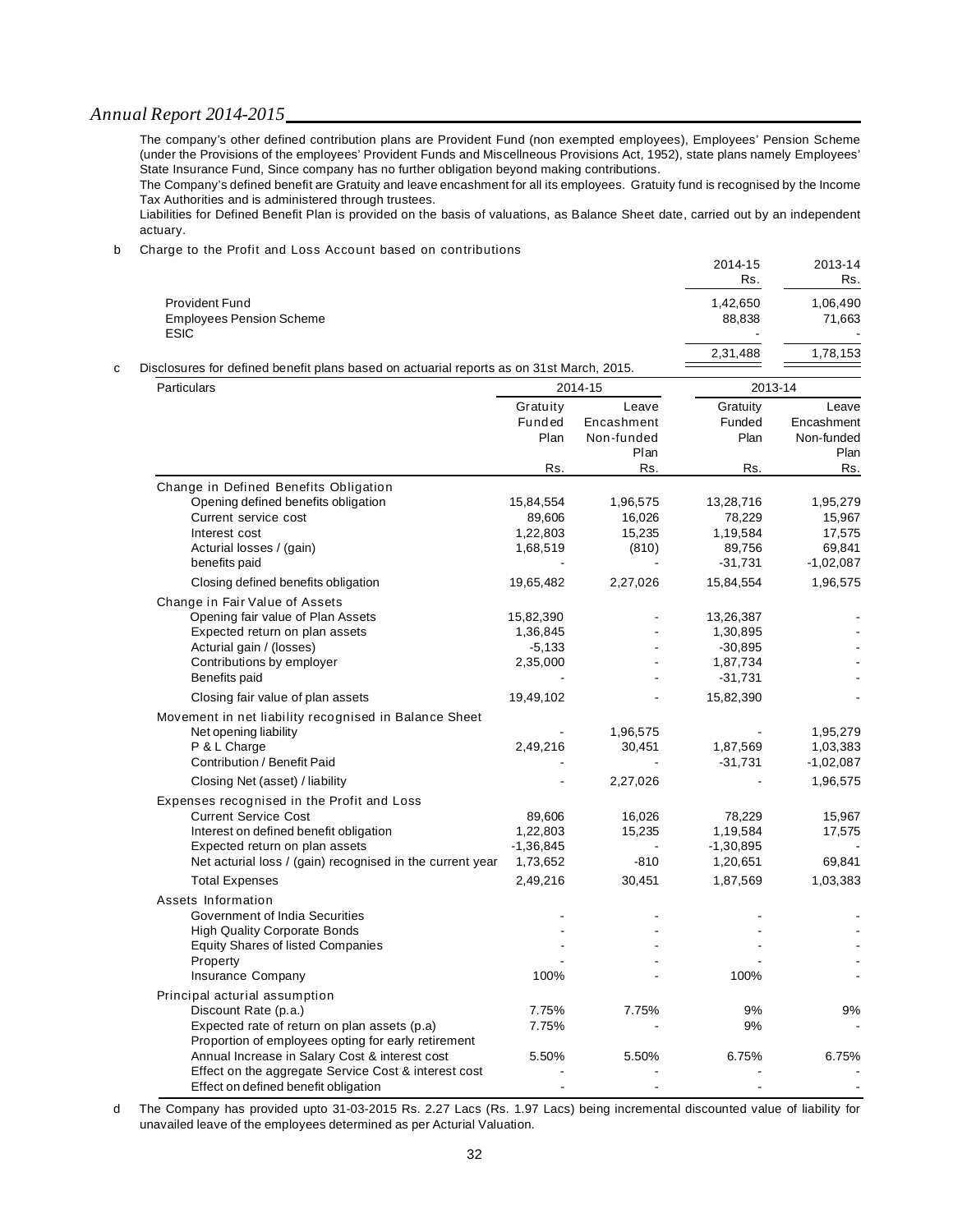#### 28 **Contingent Liabilities and Commitments**

|                               | <b>Contingent Liabilities and Commitments</b>                               |                    |                    |
|-------------------------------|-----------------------------------------------------------------------------|--------------------|--------------------|
|                               |                                                                             | As at 31st         | As at 31st         |
|                               |                                                                             | <b>March, 2015</b> | <b>March, 2014</b> |
|                               |                                                                             | Rs.                | Rs.                |
| <b>Contingent Liabilities</b> |                                                                             |                    |                    |
| A                             | Claims against the company / disputed liabilities not acknowledged as debts | 2.42.57.476        | 2.42.57.476        |
| <b>Commitments</b>            |                                                                             |                    |                    |

A Estimated amount of contracts remaining to be executed on capital account and not provided for **Formal 21,87,178** 

29 Pursuant to the enactment of the Companies Act, 2013 (the Act), the Company has adopted estimated useful life of fixed assets as stipulated by Schedule II to the Act, applicable for accounting period commencing April 01, 2014. Accordingly, depreciation of Rs. 74,27,506/- for the assets whose useful life exhausted as on April 01, 2014, has been adjusted against General Reserve.

30 The provisions of section 135 of The Companies Act 2013 for Corporate Social Responsibility are not applicable to the company.

#### **31 Segment Information**

The company is organised into following reportable segments referred to in Statement of Accounting Standard AS - 17 for segmental reporting:

| Particulars                               | Trading/Outsourcing<br>Rs. | Horticulture<br>Rs. | Total<br>Rs.   |
|-------------------------------------------|----------------------------|---------------------|----------------|
| Revenue                                   |                            |                     |                |
| External                                  |                            | 4,39,791            | 4,39,791       |
|                                           | $(\cdot)$                  | (6,70,897)          | (6, 70, 897)   |
| Inter-Segment                             |                            |                     |                |
|                                           | $(-)$                      | $(-)$               | $(\cdot)$      |
| Total                                     |                            | 4,39,790            | 4,39,790       |
| Result                                    |                            |                     |                |
| <b>Segment Result</b>                     | 50,39,571                  | (10, 31, 853)       | 40,07,718      |
|                                           | (95, 60, 988)              | 8,35,727            | (87, 25, 261)  |
| Less: Depreciation                        | 17,57,781                  | 4,80,817            | 22,38,598      |
|                                           | (2, 85, 811)               | (10,03,395)         | (12,89,206)    |
| Less : Interest                           | 6,930                      |                     | 6,930          |
|                                           | (26, 049)                  |                     | (26, 049)      |
| Less: Exceptional item                    |                            |                     |                |
|                                           | (15, 99, 600)              |                     | (15,99,600)    |
| Profit before Tax                         | 32,74,860                  | (15, 12, 670)       | 17,62,190      |
|                                           | (76, 49, 528)              | 18,39,122           | (58, 10, 406)  |
| Less: Provision for Tax                   |                            |                     |                |
|                                           | $(\cdot)$                  | $(\cdot)$           | $(\cdot)$      |
| Net Profit for the year                   | 32,74,860                  | (15, 12, 670)       | 17,62,190      |
|                                           | (76, 49, 528)              | 18,39,122           | (58, 10, 406)  |
| Other Information                         |                            |                     |                |
| <b>Segment Assets</b>                     | 13,83,00,480               | 29,20,410           | 14,12,20,890   |
|                                           | (13, 74, 60, 592)          | 95,69,140           | (12,78,91,452) |
| <b>Segment Liabilities</b>                | 1,06,08,158                | 41,935              | 1,06,50,093    |
|                                           | (1,06,57,854)              | 1,35,766            | (1,05,22,088)  |
| <b>Capital Expenditure</b>                | 2,70,09,014                |                     | 2,70,09,014    |
|                                           | $(-)$                      | (7,600)             | (7,600)        |
| Depreciation                              | 17,57,781                  | 4,80,817            | 22,38,598      |
|                                           | (2,85,811)                 | (10,03,395)         | (12, 89, 206)  |
| Non-cash expenses other than depreciation | (1, 33, 222)               |                     | (1, 33, 222)   |
|                                           | 37,609                     |                     | 37,609         |

32 The Company has reclassified previous year figures to conform to this year's classificaton.

33 Significant accounting policies and practices adopted by the Company are disclosed in the statement annexed to these financial statement as Annexure I.

As per our report of even date attached For and on behalf of Chartered Accountants **H. V. Vasa & Co.** Firm Registration No. 131054W Proprietor **Tushar H. Vasa** Membership No. 16831

Ahmedabad 27th May, 2015

C.F.O. **Tarun Panchal**

**33** Company Secretary **Rutu Shah**

| Rajesh B. Shah       | Director |
|----------------------|----------|
| Sanwarmal D. Agarwal | Director |
| P. C. Surana         | Director |
| Rutva Acharya        | Director |
|                      |          |

Ahmedabad 27th May, 2015

**Madhusudan Industries Limited**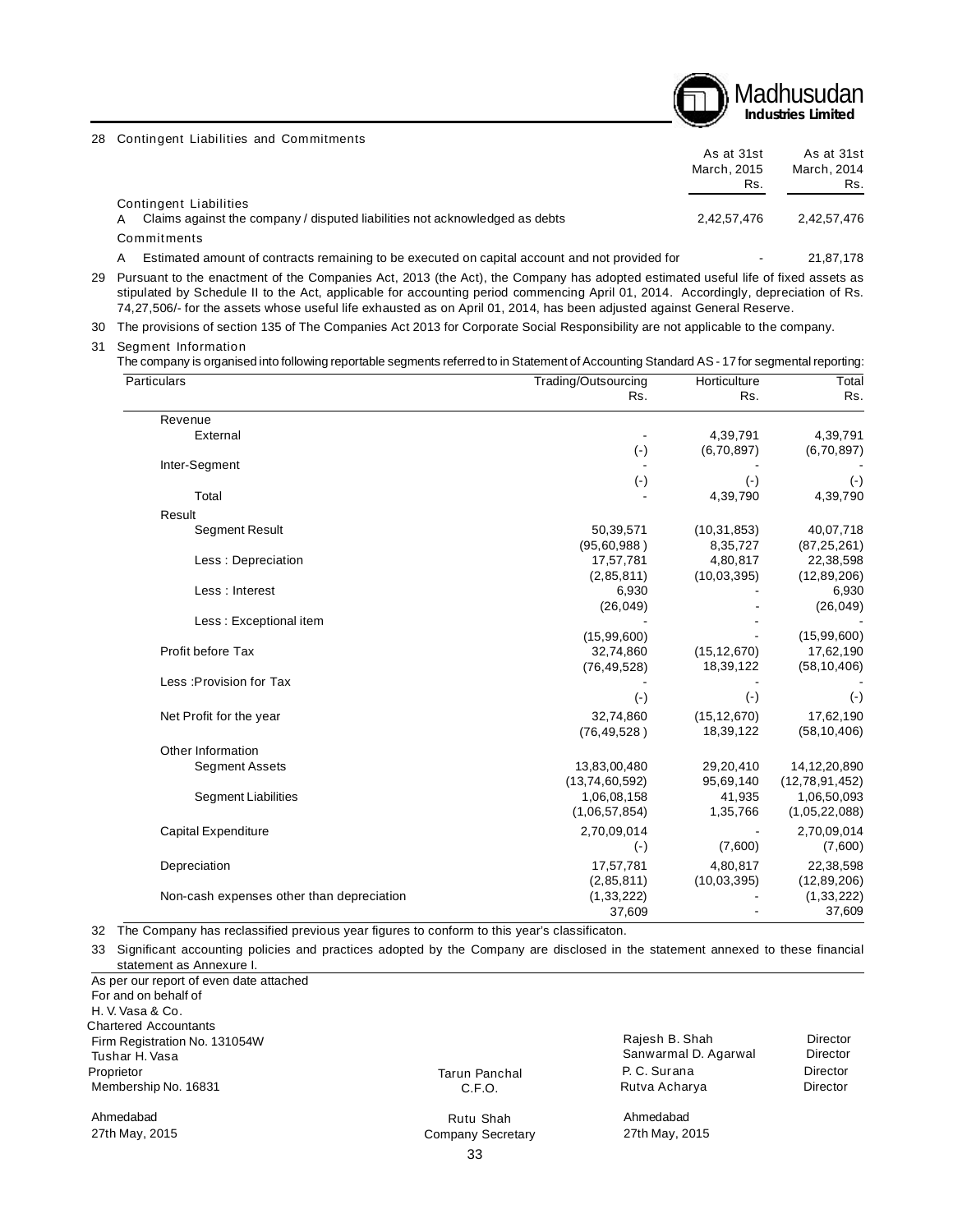### **Annexure - I**

#### **Significant accounting policies and practices :**

#### **(annexed to and forming part of the financial statement for the year ended 31st March, 2015)**

#### **\* Basis of Accounting**

The Company prepares its financial statements under the historical cost convention, on accrual basis of accounting, to comply in all material respects with notified Accounting Standards by the Companies Accounting Standard Rules, 2006 and the relevant provisions of the Companies Act, 1956, in Pursuant to transitional provision with respect to accounting standard u/s. 133 of the Companies Act, 2013.

#### **\* Sales**

Sales is net of discounts and Value Added Tax

#### **\* Retirement Benefits**

- (i) Provident Fund is a defined contribution and it is charged to revenue for the year when due.
- (ii) Contribution to approved Gratuity Fund is made of the present liability for future Gratuity as determined on an actuarial valuation. The Company has no further obligation except contribution to the fund.
- (iii) Leave encashment benefit is accounted for on the basis of actuarial valuation made at the end of each year.

#### **\* Fixed Assets & Depreciation**

- (a) Fixed Assets are stated at cost. The Company capitalises all costs relating to the acquisition and installation of Fixed Assets.
- (b) Assets acquired under hire purchase installment credit scheme, the cost of asset is capitalised while the annual financial charges at equated instalments are charged to revenue.
- (c) Depreciation for the year is provided at the rates and in the manner specified in Schedule-II of the Companies Act, 2013 as under:
	- (1) On Plant & Machinery and Electric Installation on straight-line method on the residual life of the respective assets.
		- (2) On other assets on written down value method on the residual life of the respective assets.
- (d) Leasehold land is amortised over the period of lease.
- (e) The value of discarded Plant and Machinery has been written down to the lower of net book value and net realisable value.

#### **\* Inventories**

- (a) Raw-materials, packing materials, stores, and chemicals are taken at lower of cost or net realisable value following FIFO Method.
- (b) Stock-in-Process is valued at cost.
- (c) Finished goods are valued at lower of cost and net realisable value.
- (d) Excise duty on goods manufactured by the Company and remaining in inventory is included as a part of valuation of finished goods.
- (e) By-products are valued at net realisable value.

#### **\* Investments**

Non-Current Investments are stated at cost. Current Investments are carried at lower of cost and fair value. Provision for diminution in the value of non-current investments is made only, if such a decline is other than temporary in the opinion of the management.

#### **\* Foreign Currency Transactions**

Foreign currency transactions during the year are recorded at rates of exchange prevailing on the date of transaction. Gains and losses resulting from the settlement of such transactions and from the translation of monetory assets and liabilities denominated in foreign currencies are recognised in the Profit and Loss account. Exchange differences arising in respect of fixed assets acquired from outside India on or before accounting period commencing before December 2006 were capitalised as part of fixed assets.

#### **\* Borrowing Costs**

Borrowing Costs that are attributable to the acquisition or construction of assets are capitalised as part of the cost of such assets.

#### **\* Taxation**

Provision for tax for the year comprises current income-tax determined to be payable in respect of taxable income and deferred tax being the tax effect of timing differences representing the difference between taxable income and accounting income that originate in one period, and are capable of reversal in one or more subsequent period(s).

#### **\* Earning per share**

The earning considered in ascertaining the company's Earnings per share (EPS) comprise the net profit after tax. The number of share used in computing Basic EPS is the weighted average number of shares outstanding during the year. The diluted is calculated on the same basis as basic EPS, after adjusting for the effects of potential dilutive equity shares.

#### **\* Impairment of Assets**

Assets that are subject to amortisation are reviewed for impairment whenever events or changes in circumstances indicate that the amount may not be recoverable. An impairment loss is recognised for the amount by which the asset's carrying amount exceeds its recoverable amount. The recoverable amount is the higher of the asset's net selling price and its value in use.

#### **\* Contingent Liability**

Contingent liabilities determined on the basis of available information; wherever material are provided for and Contingent liabilities not provided for in the accounts are disclosed by way of notes to the accounts.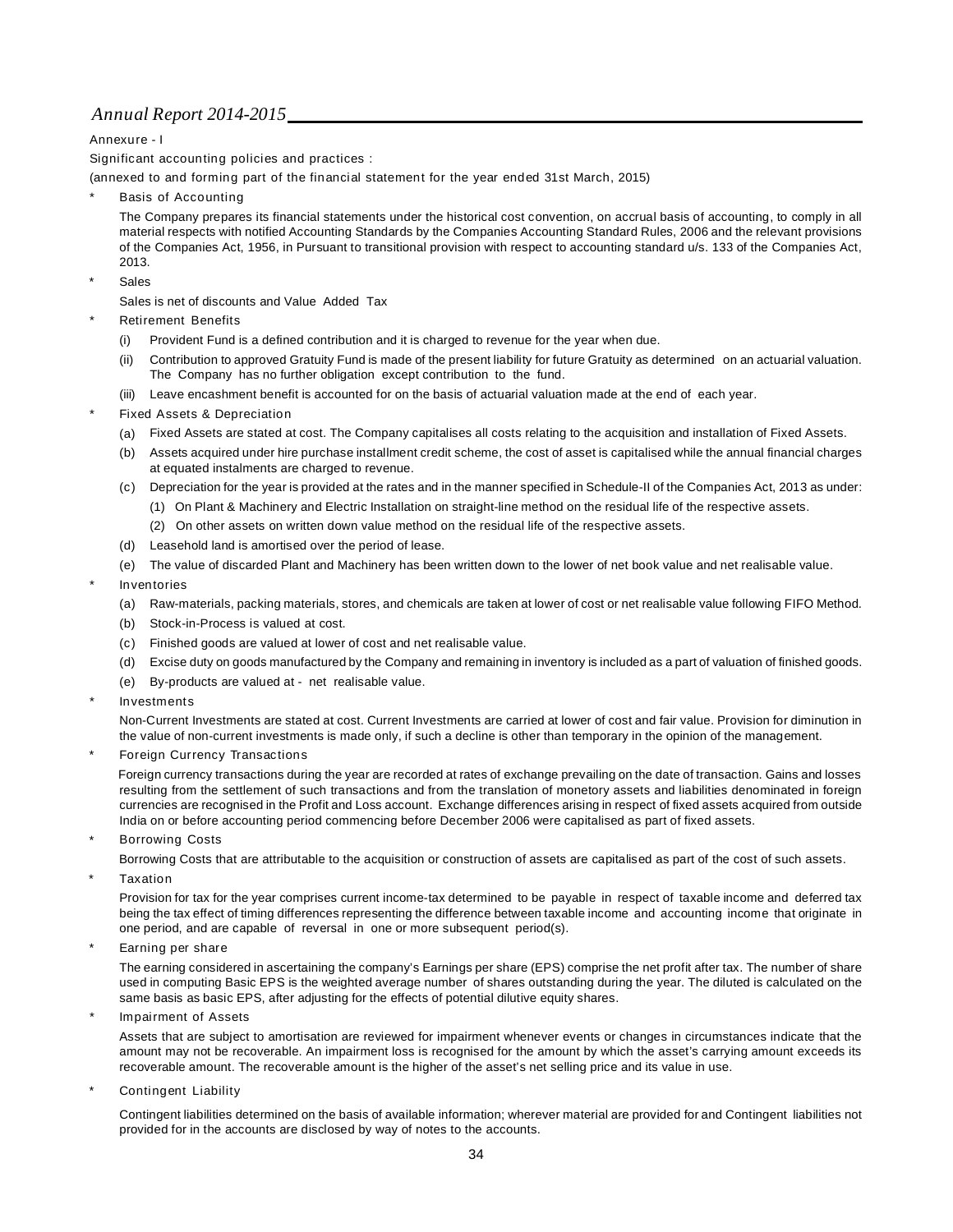# **Madhusudan Industries Limited**

Regd. Office : Rakhial Station - 382 315 Taluka - Dehgam, Dist. Gandhinagar, Gujarat. Phone : (02716) 267270, Fax : 079-26427287 E-mail : madhusudan\_i@yahoo.in CIN : L29199GJ1945PLC000443

| DP ID | Client ID | Folio No. | No. of shares held |
|-------|-----------|-----------|--------------------|
|       |           |           |                    |

# **ATTENDANCE SLIP**

Annual General Meeting - 2015 at Regd. Office : Rakhial Station - 382 315 Taluka - Dehgam, Dist. Gandhinagar, Gujarat.

Name of the attending Member/Proxy (In block letters) :

I hereby record my presence at the Annual General Meeting held at 11.30 a.m. on 25th September, 2015.

Member's / Proxy's Signature

Notes : 1. Please bring this attendance slip to the meeting and handover at the entrance duly filled in. 2. Members are requested to bring copy of Annual Report with them.

# **Madhusudan Industries Limited**

Regd. Office : Rakhial Station - 382 315 Taluka - Dehgam, Dist. Gandhinagar, Gujarat. Phone : (02716) 267270, Fax : 079-26427287 E-mail : madhusudan\_i@yahoo.in

CIN : L29199GJ1945PLC000443

(Pursuant to Section 105(6) of the Companies Act, 2013 and rule 19(3) of the Companies (Management and Administration) Rules, 2014)

| Name of the member(s)                                |                                                                                                                                                                                                                                |
|------------------------------------------------------|--------------------------------------------------------------------------------------------------------------------------------------------------------------------------------------------------------------------------------|
| Registered address                                   |                                                                                                                                                                                                                                |
| E-mail Id                                            |                                                                                                                                                                                                                                |
| Folio No. / Client Id                                |                                                                                                                                                                                                                                |
| DP Id                                                |                                                                                                                                                                                                                                |
| $I/We$ , being a member(s) of $\qquad \qquad \qquad$ | shares of Madhusudan Industries Limited, hereby appoint:                                                                                                                                                                       |
|                                                      | 1. Name: 2008. 2009. 2009. 2009. 2009. 2009. 2009. 2009. 2009. 2009. 2009. 2009. 2009. 2009. 2009. 2009. 2009. 2009. 2009. 2009. 2009. 2009. 2009. 2009. 2009. 2009. 2009. 2009. 2009. 2009. 2009. 2009. 2009. 2009. 2009. 200 |
|                                                      | Address: <u>Communication</u>                                                                                                                                                                                                  |
|                                                      | E-mail Id: <u>Alexander Alexander Alexander Alexander Alexander Alexander Alexander Alexander Alexander Alexander</u>                                                                                                          |
|                                                      |                                                                                                                                                                                                                                |
| 2.                                                   | Name: Name and the second contract of the second contract of the second contract of the second contract of the second contract of the second contract of the second contract of the second contract of the second contract of  |
|                                                      | Address: 2008 - 2008 - 2008 - 2008 - 2019 - 2019 - 2019 - 2019 - 2019 - 2019 - 2019 - 2019 - 2019 - 2019 - 201                                                                                                                 |
|                                                      |                                                                                                                                                                                                                                |
|                                                      |                                                                                                                                                                                                                                |
| 3 <sub>1</sub>                                       | Name:                                                                                                                                                                                                                          |
|                                                      |                                                                                                                                                                                                                                |
|                                                      |                                                                                                                                                                                                                                |
| Signature                                            |                                                                                                                                                                                                                                |

as my/our proxy to attend and vote (on a poll) for me/us and on my/our behalf at the Annual General Meeting of the Company to be held on Friday, the 25<sup>th</sup> September, 2015 at 11.30 a.m. at the registered office of the Company at Rakhial Station - 382 315 Taluka - Dehgam, Dist. Gandhinagar, Gujarat. and at any adjournment thereof in respect of such resolutions as are indicated below:

# **PROXY FORM**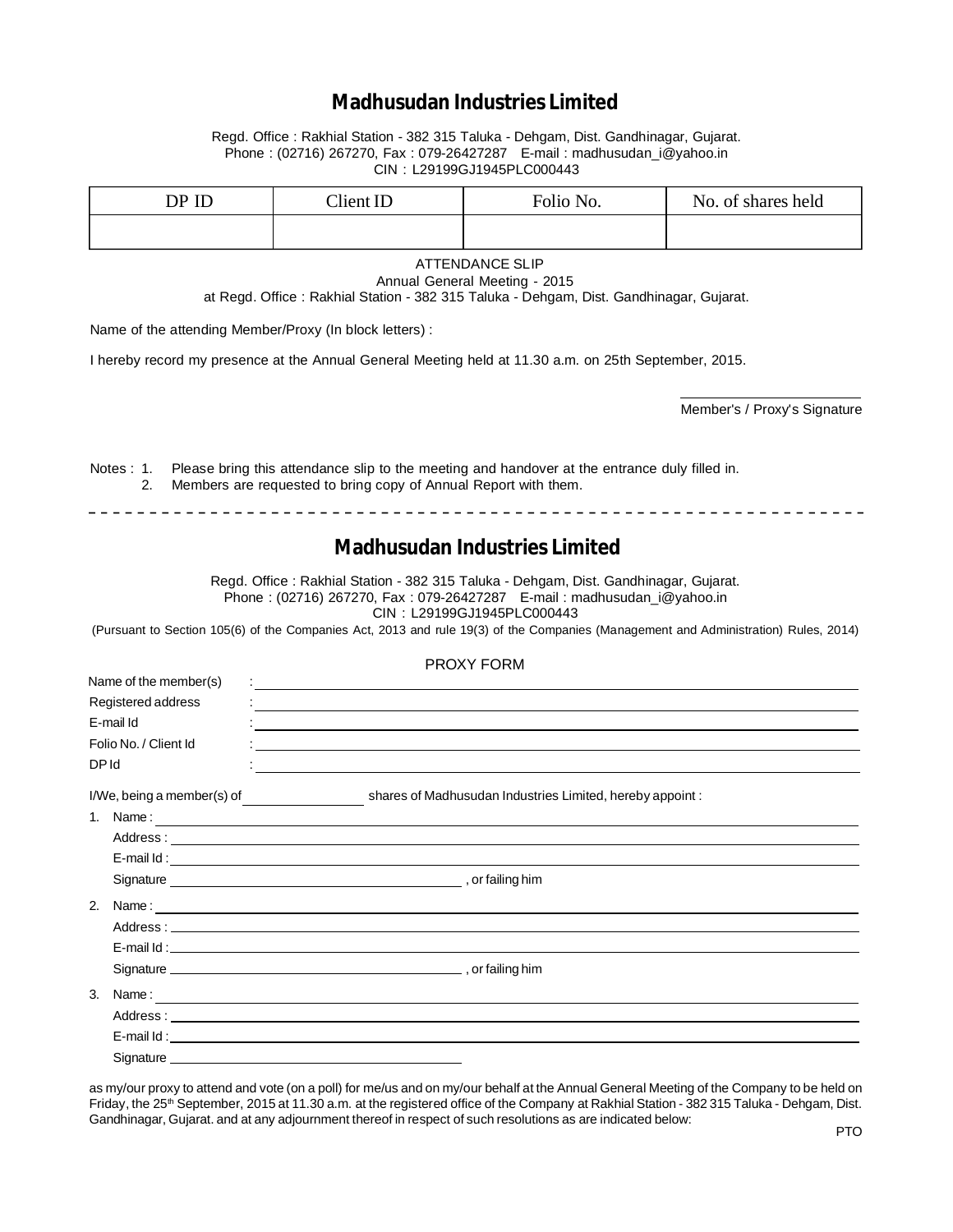| <b>Resolutions:</b> |                                                                                                 | For | Against |
|---------------------|-------------------------------------------------------------------------------------------------|-----|---------|
|                     | To consider and adopt Audited Financial Statements, Reports of Board of Directors and Auditors. |     |         |
| 2.                  | Reappointment of Shri P. K. Shashidharan as Director, who retires by rotation                   |     |         |
|                     | Appointment of Auditors and fixing their remuneration                                           |     |         |

Signed this day of 2015. Signature of Shareholder(s)

Signature of Proxy Holder(s)

Affix Revenue Stamp

Note : This form of proxy in order to be effective should be duly completed and deposited at the Registered Office of the Company, not less than 48 hours before the commencement of the Meeting.